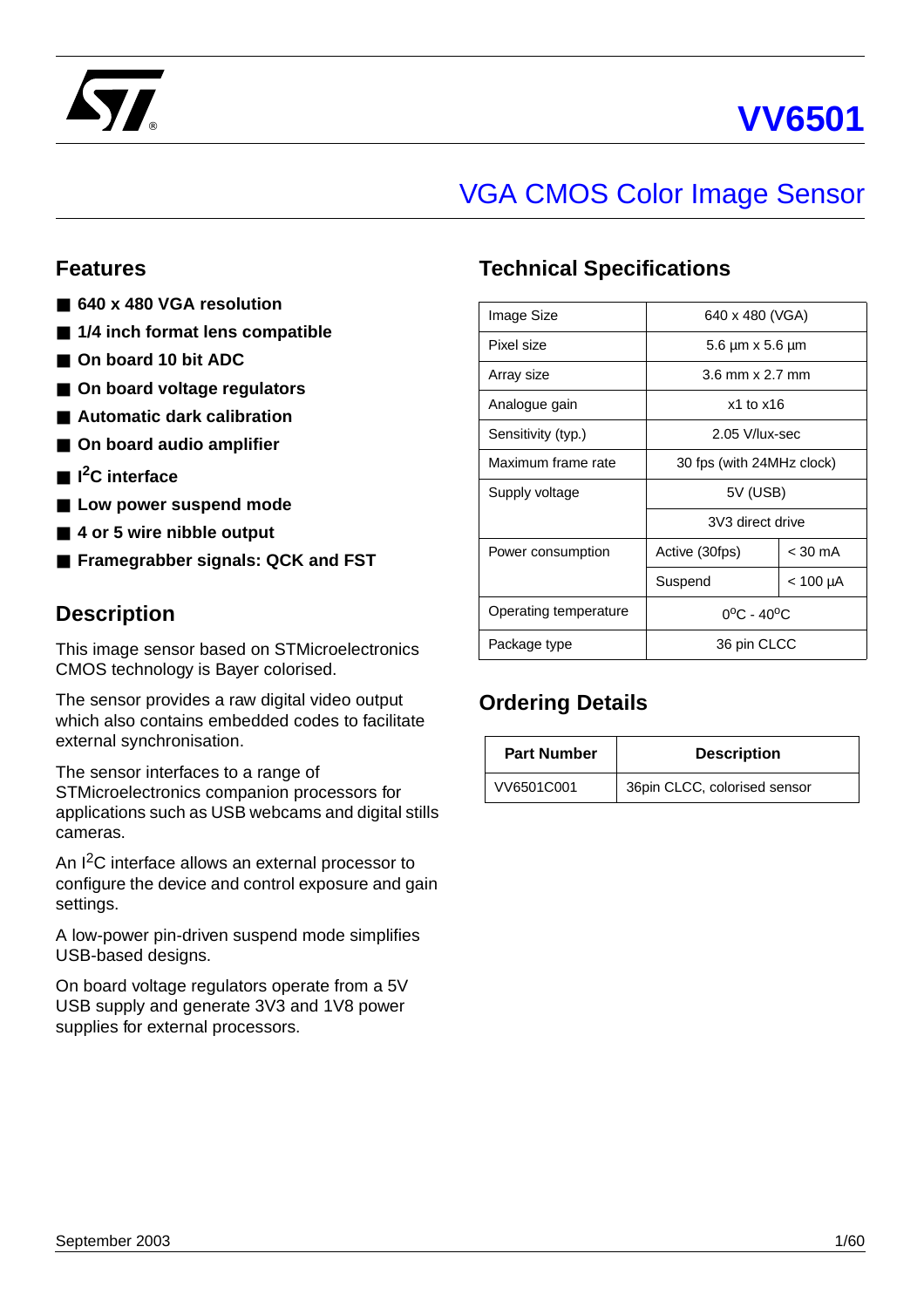# **Table of Contents**

| <b>Chapter 1</b> |  |
|------------------|--|
| 1.1              |  |
| 1.2              |  |
| <b>Chapter 2</b> |  |
| 2.1              |  |
| 2.2              |  |
| <b>Chapter 3</b> |  |
| 3.1              |  |
| 3.2              |  |
| 3.3              |  |
| 3.4              |  |
| <b>Chapter 4</b> |  |
| 4.1              |  |
| 4.2              |  |
| 4.3              |  |
| <b>Chapter 5</b> |  |
| 5.1              |  |
| 5.2              |  |
| <b>Chapter 6</b> |  |
| 6.1              |  |
| 6.2              |  |
| 6.3              |  |
| 6.4              |  |
| 6.5              |  |
| <b>Chapter 7</b> |  |
| 7.1              |  |
| 7.2              |  |
| 7.3              |  |
| 7.4              |  |

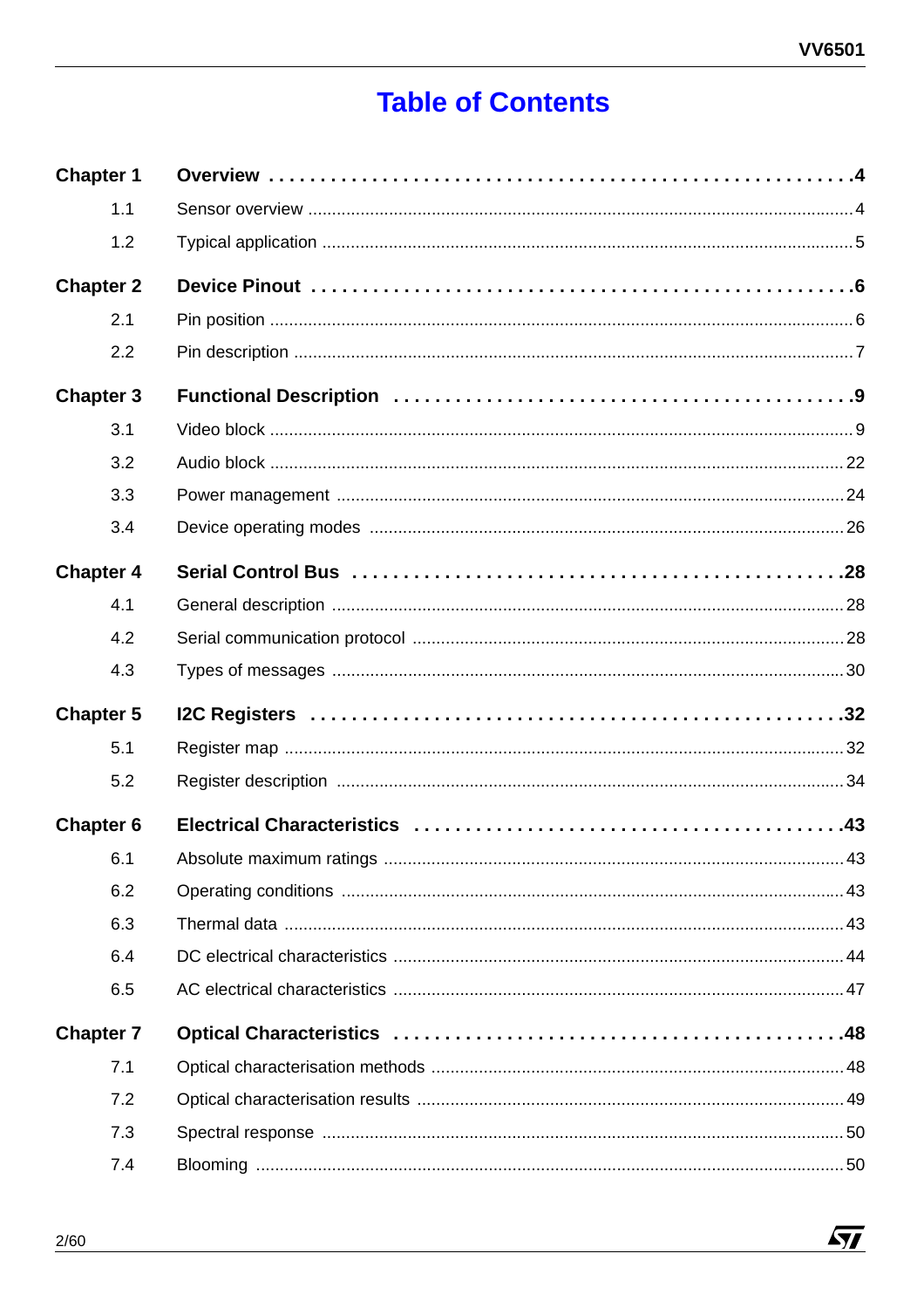# **VV6501**

 $\sqrt{27}$ 

| <b>Chapter 8</b>  |  |
|-------------------|--|
| 8.1               |  |
| 8.2               |  |
| 8.3               |  |
| 8.4               |  |
| 8.5               |  |
| 8.6               |  |
|                   |  |
| <b>Chapter 9</b>  |  |
| <b>Chapter 10</b> |  |
| 10.1              |  |
| 10.2              |  |
| 10.3              |  |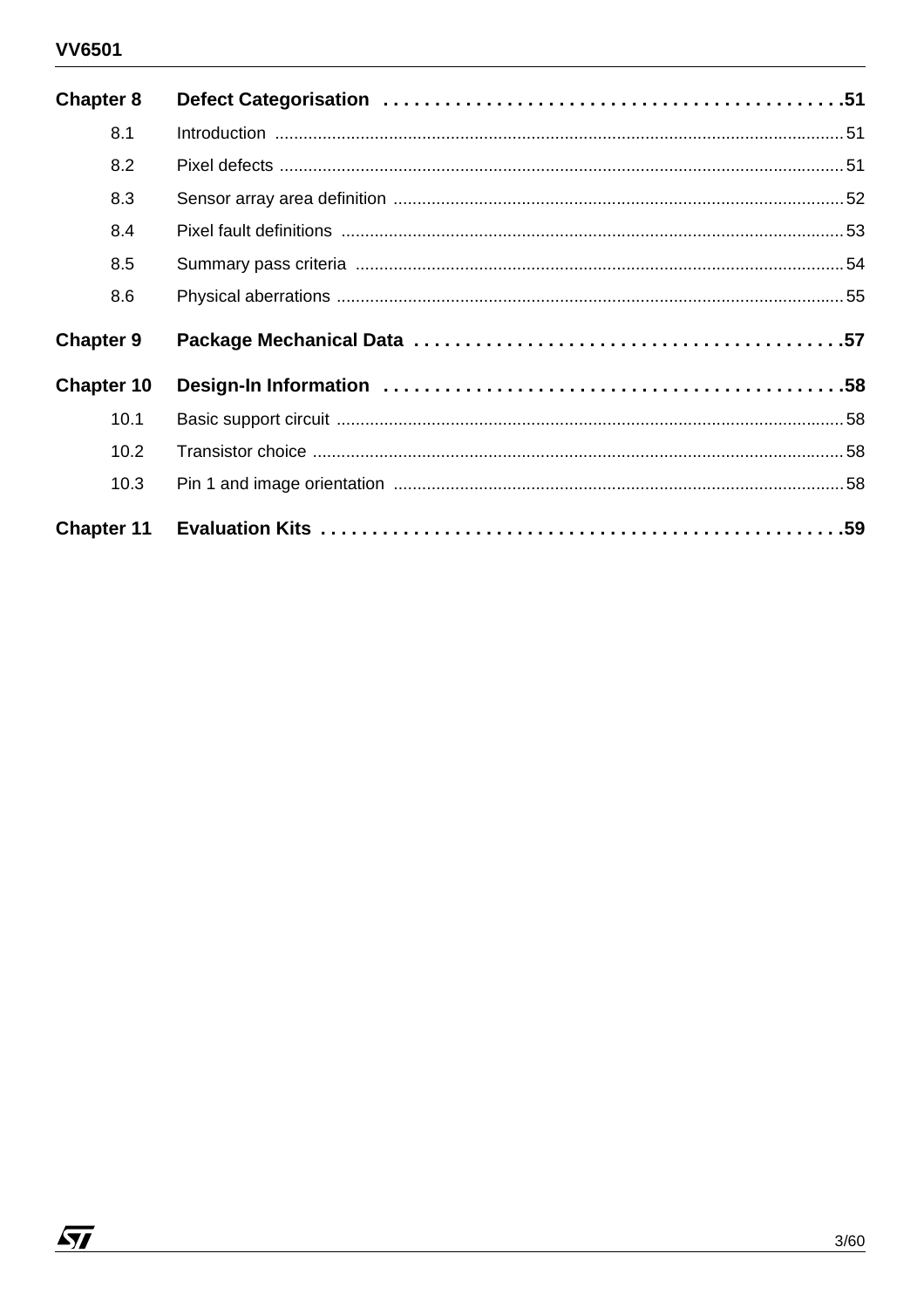# **1 Overview**

# **1.1 Sensor overview**

The VV6501 VGA image sensor produces raw digital video data at up to 30 frames per second. The image data is digitised using an internal 10-bit column ADC. The resulting 10-bit output data includes embedded codes for synchronization. The data is formatted as 5-bit nibbles. A separate data qualification clock (qck) and frame start (fst) signals are also provided.

The sensor is fully configurable using an  $1^2C$  interface.

The sensor also contains an audio low-noise preamplifier for use with an external microphone.

The sensor is optimized for USB applications and contains voltage regulators which drive external pass transistors to produce 3V3 and 1V8 supplies. These supplies may be used by external processors. A dedicated SUSPEND input pin may be used to force the device into a low power state while maintaining the device configuration. A power-on reset signal (PORB) may be used to reset external devices.



**Figure 1: VV6501 block diagram**

Á7/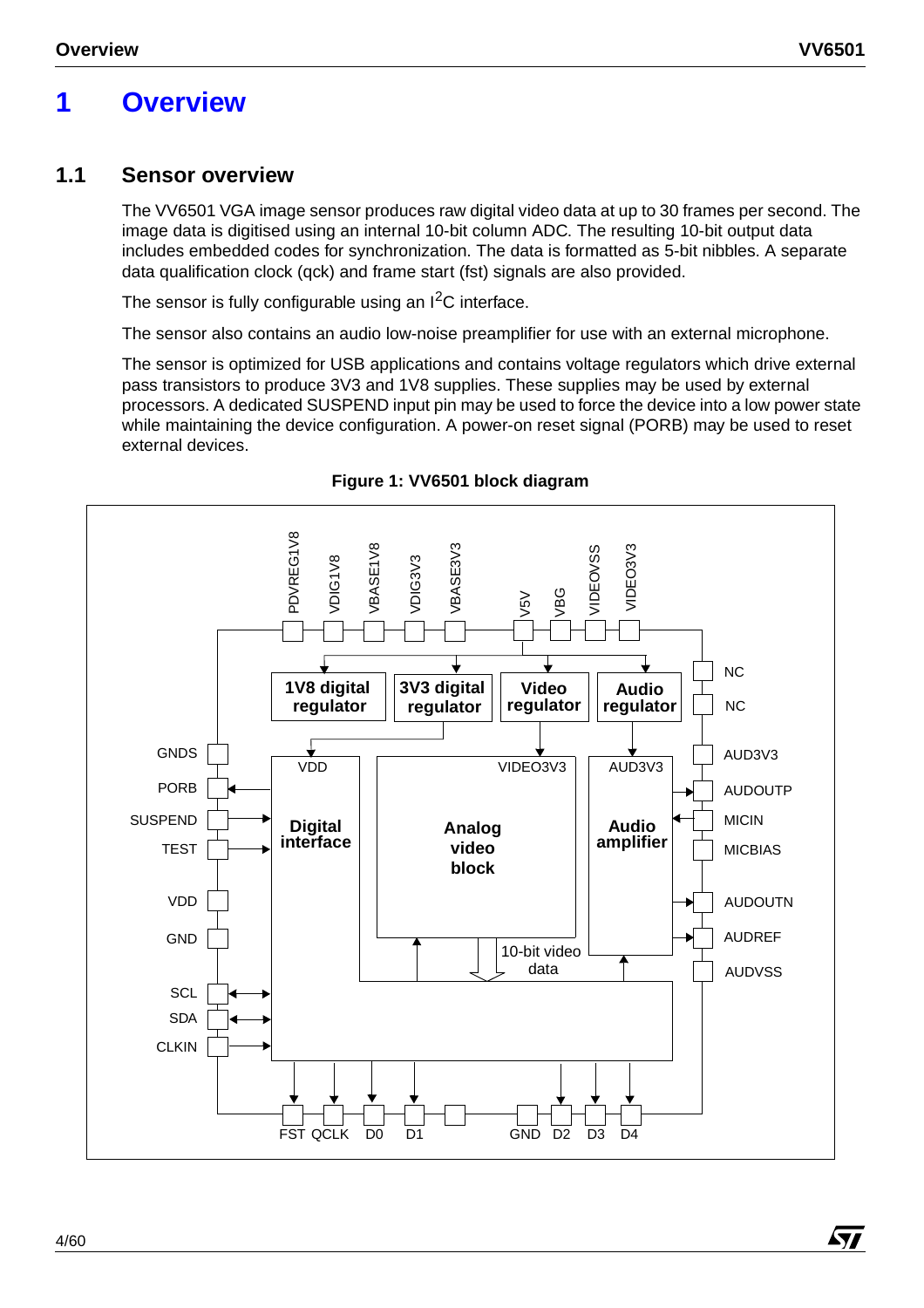KT

# **1.2 Typical application**

# **1.2.1 USB webcam**

This sensor may be used in conjunction with the STMicroelectronics STV0676 co-processor to produce a low cost USB webcam.

In this application the co-processor supplies the sensor clock and uses the embedded control sequences to synchronise with the frame and line level timings. It then performs the colour processing on the raw image data from the sensor before supplying the final image data to the host using the USB interface.

The voltage regulators on-board the sensor are used to control external bipolar transistors to derive the supplies for the sensor and co-processor from the 5V USB supply. This approach eliminates the requirement for more costly external voltage regulation circuitry.

Figure 2 below illustrates a typical system using VV6501.



# **Figure 2: USB camera system using STV0676**

The input USB supply is 5 V. The 3V3 digital regulator generates the supply for the sensor digital part and the co-processor IOs. The 1V8 regulator generates the core supply for the co-processor.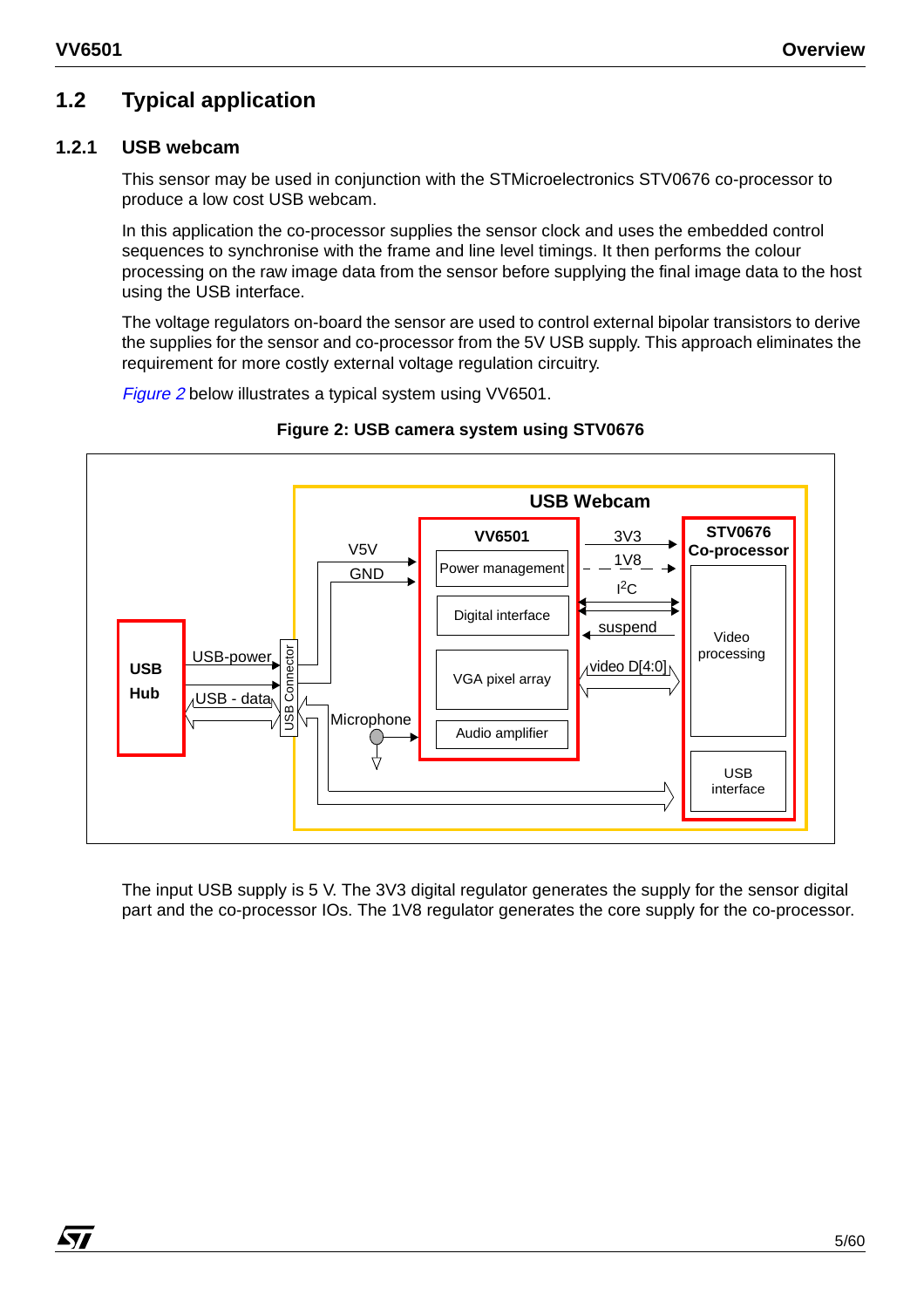# **2 Device Pinout**

# **2.1 Pin position**



**Figure 3: Pin position**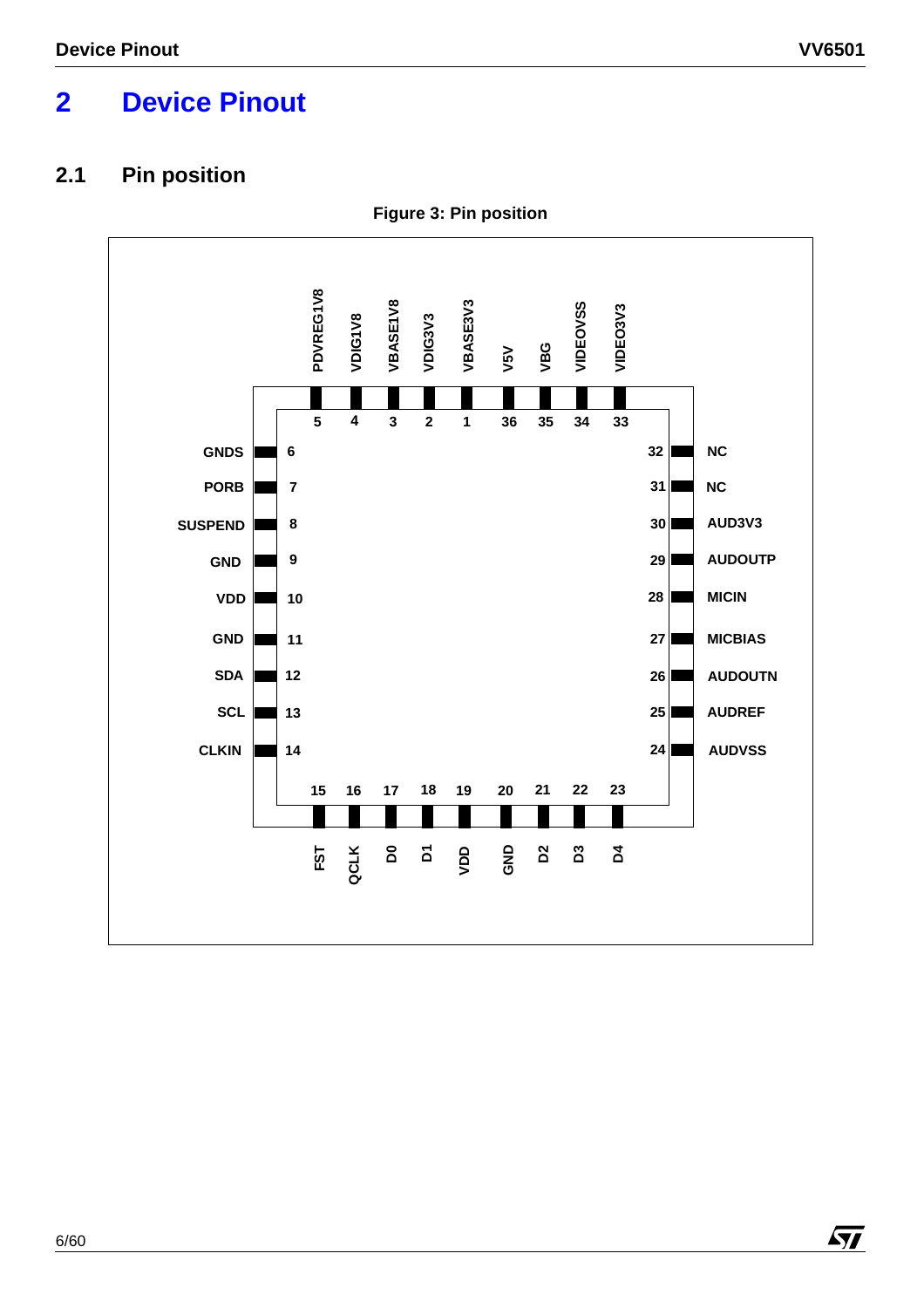# **2.2 Pin description**

| <b>Pin Number</b>             | <b>Pin Name</b> | <b>Pin Type</b> | <b>Description</b>                                                                    |  |
|-------------------------------|-----------------|-----------------|---------------------------------------------------------------------------------------|--|
| <b>Digital regulators</b>     |                 |                 |                                                                                       |  |
| 1                             | VBASE3V3        | <b>PWR</b>      | 3.3 V digital regulator<br>(connect to external PNP base)                             |  |
| $\overline{2}$                | VDIG3V3         | <b>PWR</b>      | 3.3 V digital regulator<br>(connect to external PNP collector)                        |  |
| 3                             | VBASE1V8        | <b>PWR</b>      | 1.8 V digital regulator<br>(connect to external PNP base)                             |  |
| 4                             | VDIG1V8         | <b>PWR</b>      | 1.8 V digital regulator<br>(connect to external PNP collector)                        |  |
| <b>Digital inputs/outputs</b> |                 |                 |                                                                                       |  |
| 5                             | PDVREG1V8       | <b>PWR</b>      | 1.8 V reg power down signal<br>1 - Regulator powered down<br>0 - Regulator powered up |  |
| $6\phantom{1}$                | <b>GNDS</b>     | <b>PWR</b>      | Connect to GND                                                                        |  |
| $\overline{7}$                | <b>PORB</b>     | O               | Power on reset signal (active low)                                                    |  |
| 8                             | <b>SUSPEND</b>  | I               | Sensor suspend input signal (active high) with<br>Schmitt buffer                      |  |
| 9                             | <b>TEST</b>     | ı               | Input pin with Schmitt buffer. Connect to GND                                         |  |
| 10                            | <b>VDD</b>      | <b>PWR</b>      | Digital IO supply 3.3 V                                                               |  |
| 11                            | <b>GND</b>      | <b>PWR</b>      | Digital ground                                                                        |  |
| 12                            | <b>SDA</b>      | IO              | Bidirectional I <sup>2</sup> C pin                                                    |  |
| 13                            | <b>SCL</b>      | IO              | Bidirectional I <sup>2</sup> C pin. I <sup>2</sup> C clock line                       |  |
| 14                            | <b>CLKIN</b>    | T               | Input clock pin with Schmitt buffer                                                   |  |
| 15                            | <b>FST</b>      | O               | FST signal (active high). 2 mA output pad                                             |  |
| 16                            | <b>QCLK</b>     | O               | Sensor data qualifying clock. 4 mA output pad                                         |  |
| 17                            | D <sub>0</sub>  | O               | D0 signal (data bus, bit 0). 4 mA output pad                                          |  |
| 18                            | D <sub>1</sub>  | O               | D1 signal (data bus, bit 1). 4 mA output pad                                          |  |
| 19                            | <b>VDD</b>      | <b>PWR</b>      | Digital IO supply 3.3V                                                                |  |
| 20                            | <b>GND</b>      | <b>PWR</b>      | Digital IO/core source ground                                                         |  |
| 21                            | D <sub>2</sub>  | $\circ$         | D2 signal (data bus, bit 2). 4 mA output pad                                          |  |
| 22                            | D <sub>3</sub>  | $\circ$         | D3 signal (data bus, bit 3). 4 mA output pad                                          |  |
| 23                            | D4              | O               | D4 signal (data bus, bit 4). 4 mA output pad                                          |  |

# **Table 1: Pin description**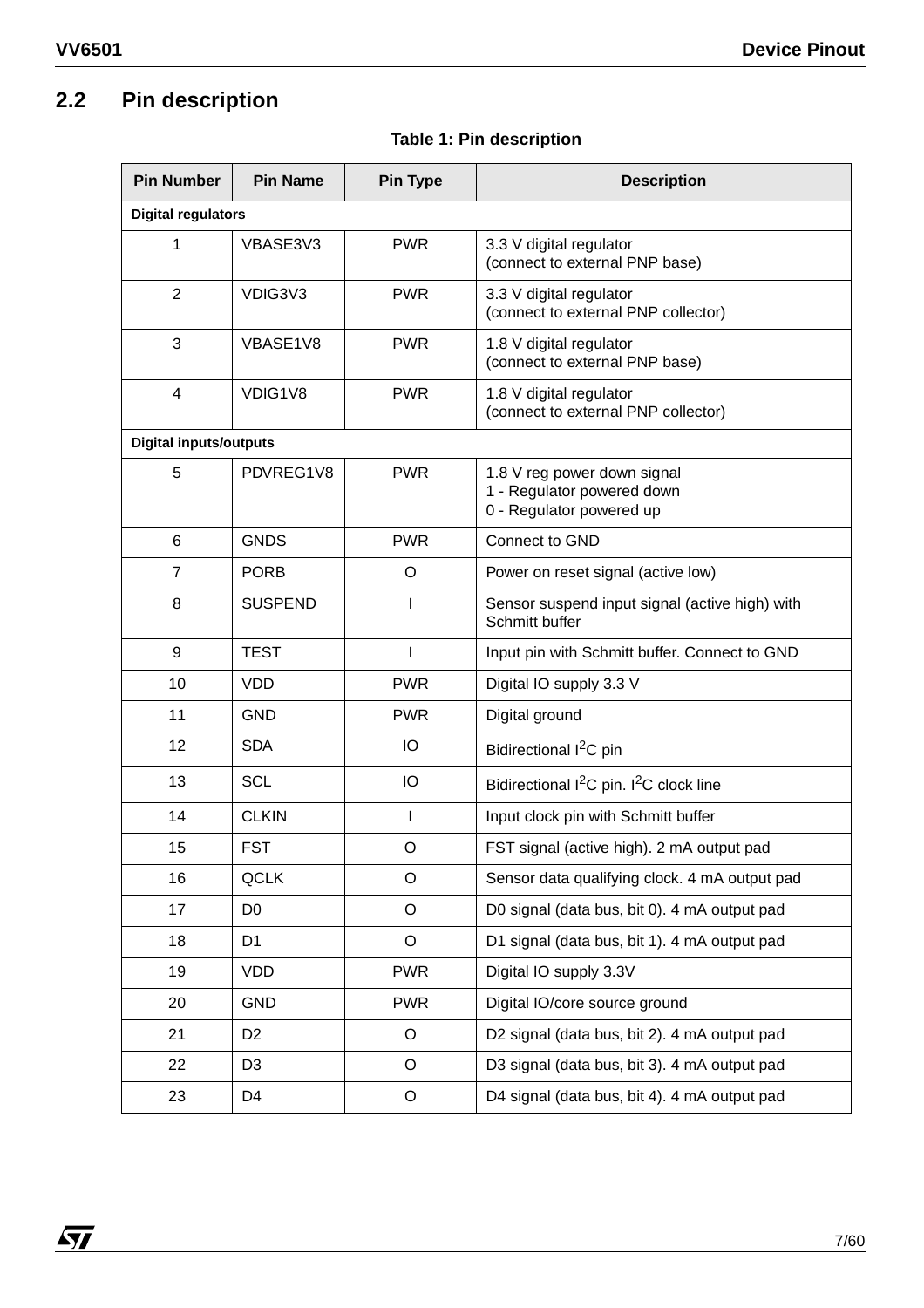| <b>Pin Number</b>      | <b>Pin Name</b>  | <b>Pin Type</b> | <b>Description</b>                                                      |  |
|------------------------|------------------|-----------------|-------------------------------------------------------------------------|--|
| <b>Audio amplifier</b> |                  |                 |                                                                         |  |
| 24                     | <b>AUDVSS</b>    | <b>PWR</b>      | Audio ground                                                            |  |
| 25                     | <b>AUDREF</b>    | <b>PWR</b>      | Audio reference voltage<br>(requires external decoupling capacitor)     |  |
| 26                     | <b>AUDOUTN</b>   | O               | Audio negative output                                                   |  |
| 27                     | <b>MICBIAS</b>   | <b>PWR</b>      | Audio microphone bias voltage                                           |  |
| 28                     | <b>MICIN</b>     |                 | Audio microphone input signal                                           |  |
| 29                     | <b>AUDOUTP</b>   | O               | Audio positive output                                                   |  |
| 30                     | AUD3V3           | <b>PWR</b>      | 3.3 V audio analogue supply<br>(requires external decoupling capacitor) |  |
| Video regulator        |                  |                 |                                                                         |  |
| 33                     | VIDEO3V3         | <b>PWR</b>      | Analogue video 3.3 V                                                    |  |
| 34                     | <b>VIDEOVSS</b>  | <b>PWR</b>      | Analogue video ground                                                   |  |
| 35                     | <b>VBG</b>       | <b>PWR</b>      | 5 V BandGap voltage<br>(requires external decoupling capacitor)         |  |
| 36                     | V <sub>5</sub> V | <b>PWR</b>      | USB power supply (4 - 5.5 V)                                            |  |
| <b>Not connected</b>   |                  |                 |                                                                         |  |
| 31,32                  |                  |                 | Not connected                                                           |  |

# **Table 1: Pin description**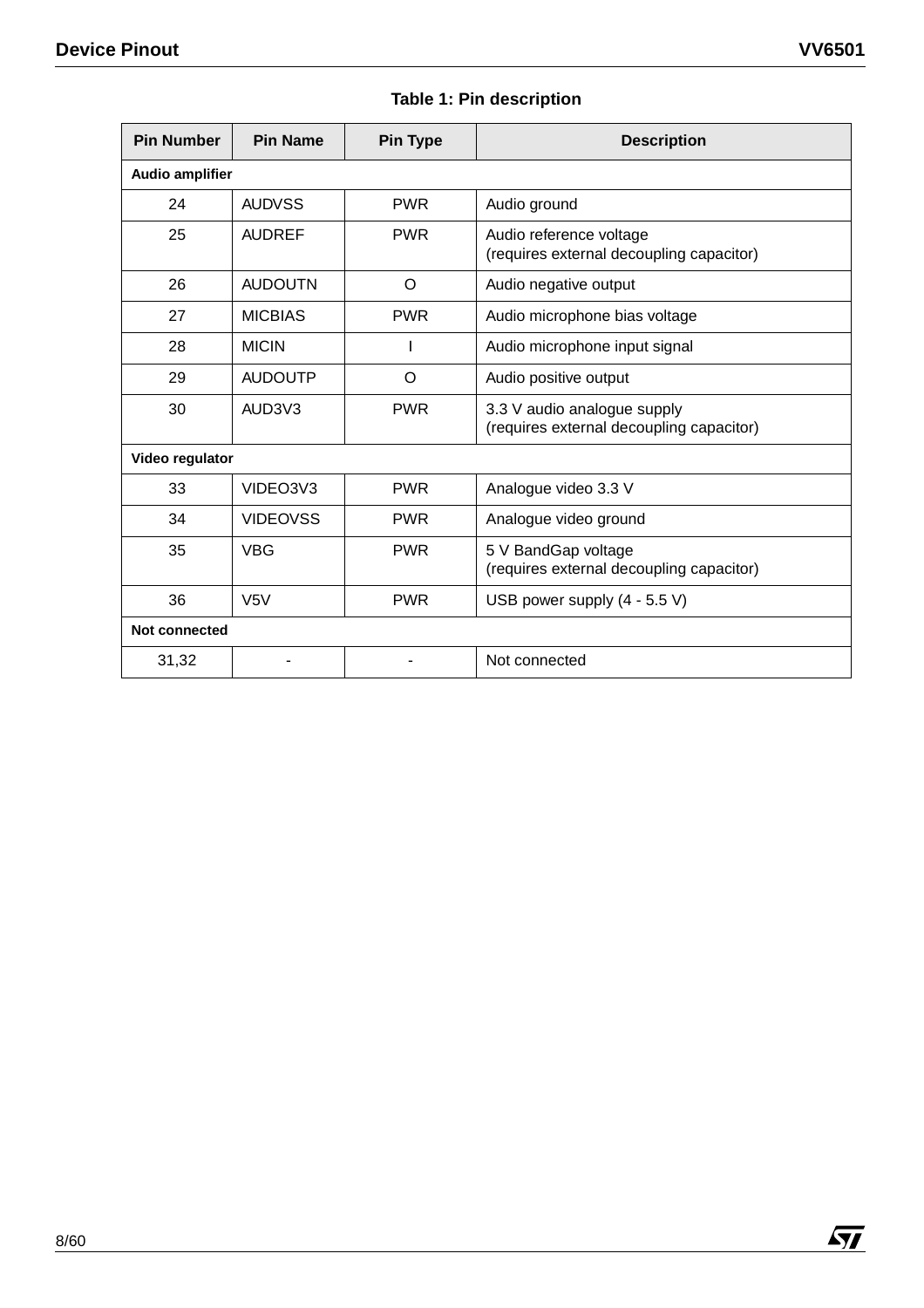# **3 Functional Description**

The first three sections of this chapter detail the main blocks in the device:

- Video
- Audio
- Power management

The final section describes the device level operating modes including suspend.

# **3.1 Video block**

#### **3.1.1 Overview**

The analog core of the video block contains a VGA sized pixel array. The integration time and access for a row of pixels is controlled by the Y-address block. The row of pixels being read is converted using a 10-bit in-column ADC. The digitised data is readout into the digital block for formatting. The 10-b data is transferred to the co-processor over a 5-wire digital bus as two 5-b nibbles.

The exposure or integration time for the pixel array is calculated by the external co-processor and delivered to the sensor using the I2C interface.



# **Figure 4: Overview of video block**

Data synchronization can be achieved either by using the embedded codes within the data stream or by making use of the dedicated FST and QCK pins.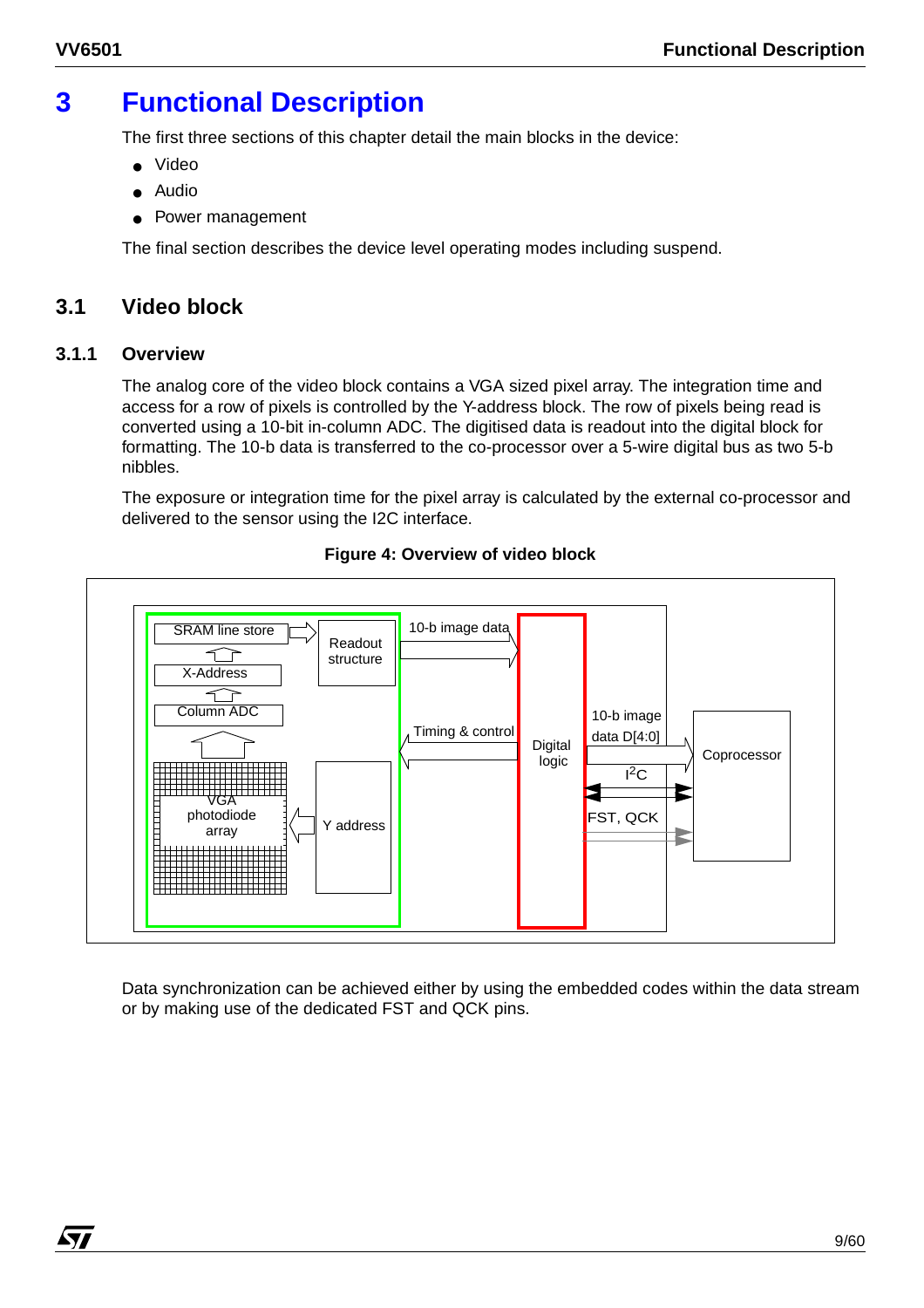# **3.1.2 Imaging array**

The physical pixel array is 656 x 496 pixels. The pixel size is 5.6  $\mu$ m by 5.6  $\mu$ m.

#### **Figure 5: Pixel array**



The additional border columns and rows are included to enable complete color reconstruction of the final 640 by 480 sized array.

#### **Microlens**

Microlenses placed above the visible pixels improve light gathering capability hence improving sensitivity.

#### **3.1.3 Sensor data overview**

Sensor data is output on a 5-wire bus. As well as pixel data there are embedded codes at the start and end of every video line. These codes are always preceded by an escape sequence which is guaranteed not to appear in the video data itself.

| Progressive scan (non-interla       |
|-------------------------------------|
| Uniformly quantized, PCM, 8/10 bits |

#### **Table 2: Video data values**

| Read-out order           | Progressive scan (non-interlaced)              |           |  |  |
|--------------------------|------------------------------------------------|-----------|--|--|
| Form of encoding         | Uniformly quantized, PCM, 8/10 bits per sample |           |  |  |
|                          | 10 bit mode<br>8 bit mode                      |           |  |  |
| Video pixel range        | 1 to 254                                       | 1 to 1022 |  |  |
| <b>Black level value</b> | 16                                             | 64        |  |  |
| <b>Escape sequence</b>   | 3FC, 3FC, 00<br>FF, FF, 00                     |           |  |  |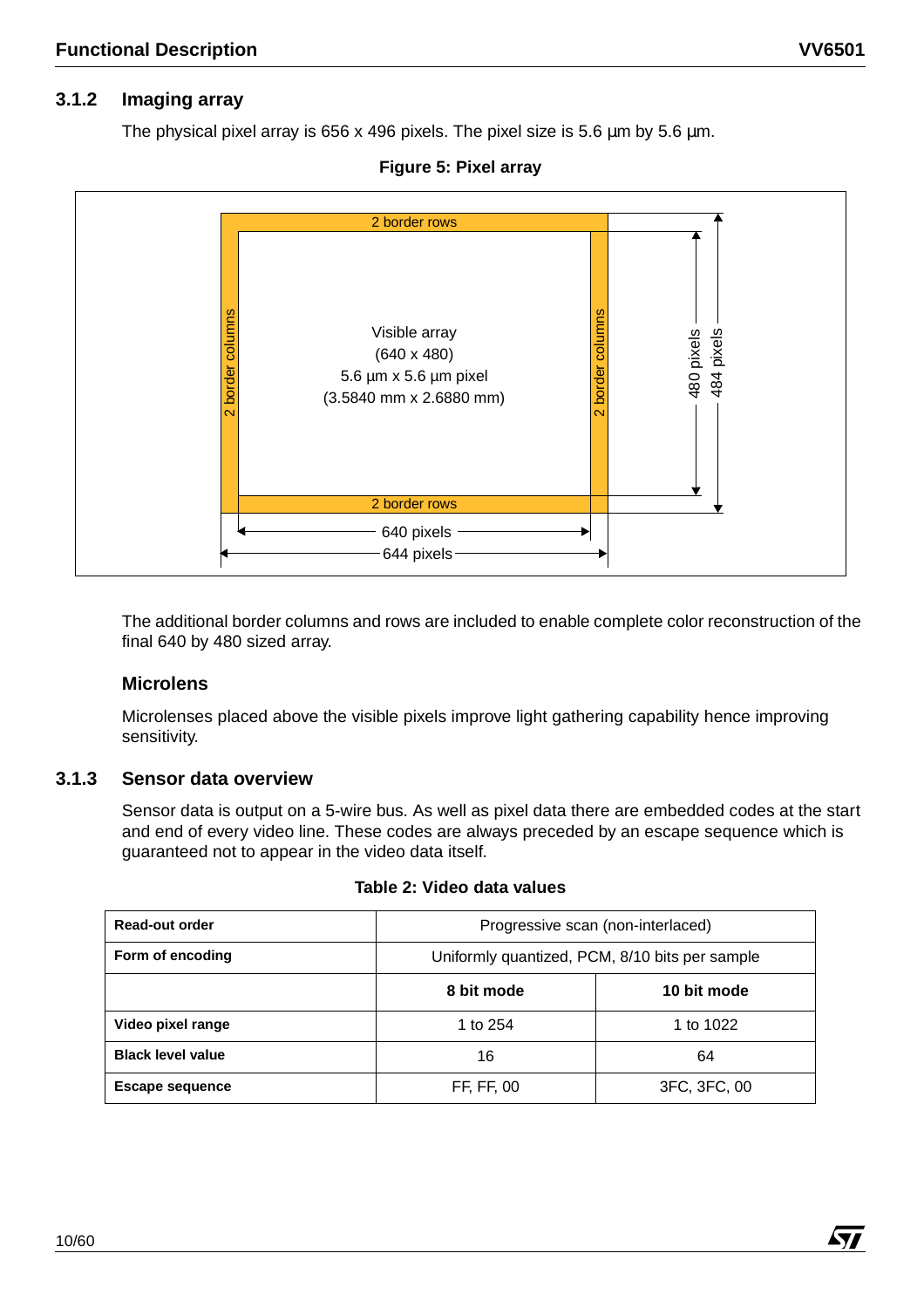# **3.1.4 Digital data bus: D[4:0]**

Sensor data may be either 8 or 10 bits per pixel and is transmitted as follows:

- **10-bit data:** A pair of 5-bit nibbles, most significant nibble first, on 5 wires.
- **8-bit data:** A pair of 4-bit nibbles, most significant nibble first, on 4 wires.

#### **Figure 6: Digital data output modes**



In 5-wire mode, the embedded control codes occupy only the most significant 8-bits, the least significant 2-bits are always zero.

#### **Output tri-state using SIF**

Register 23 bit[5] can be used to tri-state all 5 data lines, QCK and FST.

# **Output pad drive strength**

The data and QCK output pads are tri-stateable with 4 mA drive.

# **3.1.5 Data qualification clock (QCK)**

*ky* 

A data qualification clock (QCK) is available and complements the embedded control sequences. This clock runs continuously when enabled and consists of:

- **Fast QCK**: the falling edge of the clock qualifies every 5 or 4-bit data blocks that constitute a pixel value.
- **Slow QCK**: the rising edge qualifies 1st, 3rd, 5th, etc. blocks of data that constitute a pixel value while the falling edge qualifies the 2nd, 4th, 6th etc. blocks of data. For example in 4-wire mode, the rising edge of the clock qualifies the most significant nibbles while the falling edge of the clock qualifies the least significant nibbles.



#### **Figure 7: QCK modes**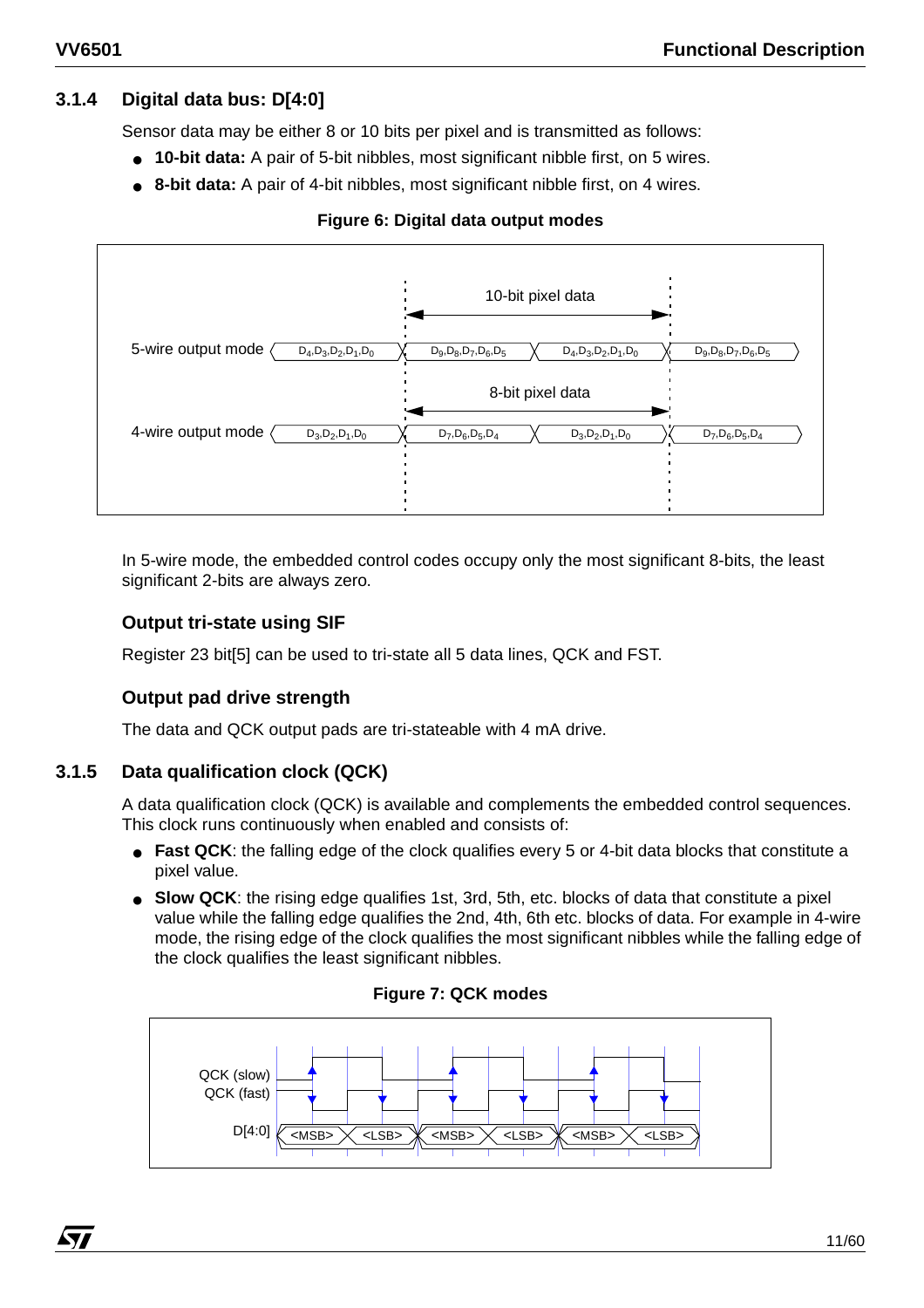$\sqrt{M}$ 

# **3.1.6 Line formats**

Each line of data from the sensor starts with an escape sequence followed by a line code that identifies the line type. The line code is then followed by two bytes that contain a coded line number.

Each line is terminated with an end-of-line code followed by a line average. The one exception to this is the first line in the frame where the end of line code is followed by a frame count.

| <b>Start of Active Video (SAV)</b>                                                                                                                                                   |            |                         | <b>End of Active Video (EAV)</b>                                                                       |                 | <b>SAV</b> |
|--------------------------------------------------------------------------------------------------------------------------------------------------------------------------------------|------------|-------------------------|--------------------------------------------------------------------------------------------------------|-----------------|------------|
| Line<br>Line<br>Escape/Sync<br>code<br>number<br>sequence                                                                                                                            | Video data | Escape/Sync<br>sequence | Line<br>PixAv Null<br>code                                                                             | Line<br>padding |            |
| Pixel number (unshuffled pixel data)                                                                                                                                                 | N pixels   |                         |                                                                                                        |                 |            |
|                                                                                                                                                                                      | -N         |                         |                                                                                                        |                 |            |
| 4/5-wire data bus<br>$\overline{O_{H}}\sqrt{X_{H}\sqrt{Y_{H}}\sqrt{D_{3}}\sqrt{D_{2}}\sqrt{D_{1}}\sqrt{D_{0}}\sqrt{P_{M}}\sqrt{P_{L}}}\sqrt{P_{M}\sqrt{P_{L}}}\sqrt{P_{L}}$<br>$F_H$ |            | $F_{\rm H}$             | $\overline{O_{H}}\sqrt{8_{H}\sqrt{O_{H}}\sqrt{D_{3}}\sqrt{D_{2}}\sqrt{D_{1}}\sqrt{D_{0}}\sqrt{D_{1}}}$ |                 | $F_H$      |

#### **Figure 8: Line data format**

The line code formats are detailed in Figure 9.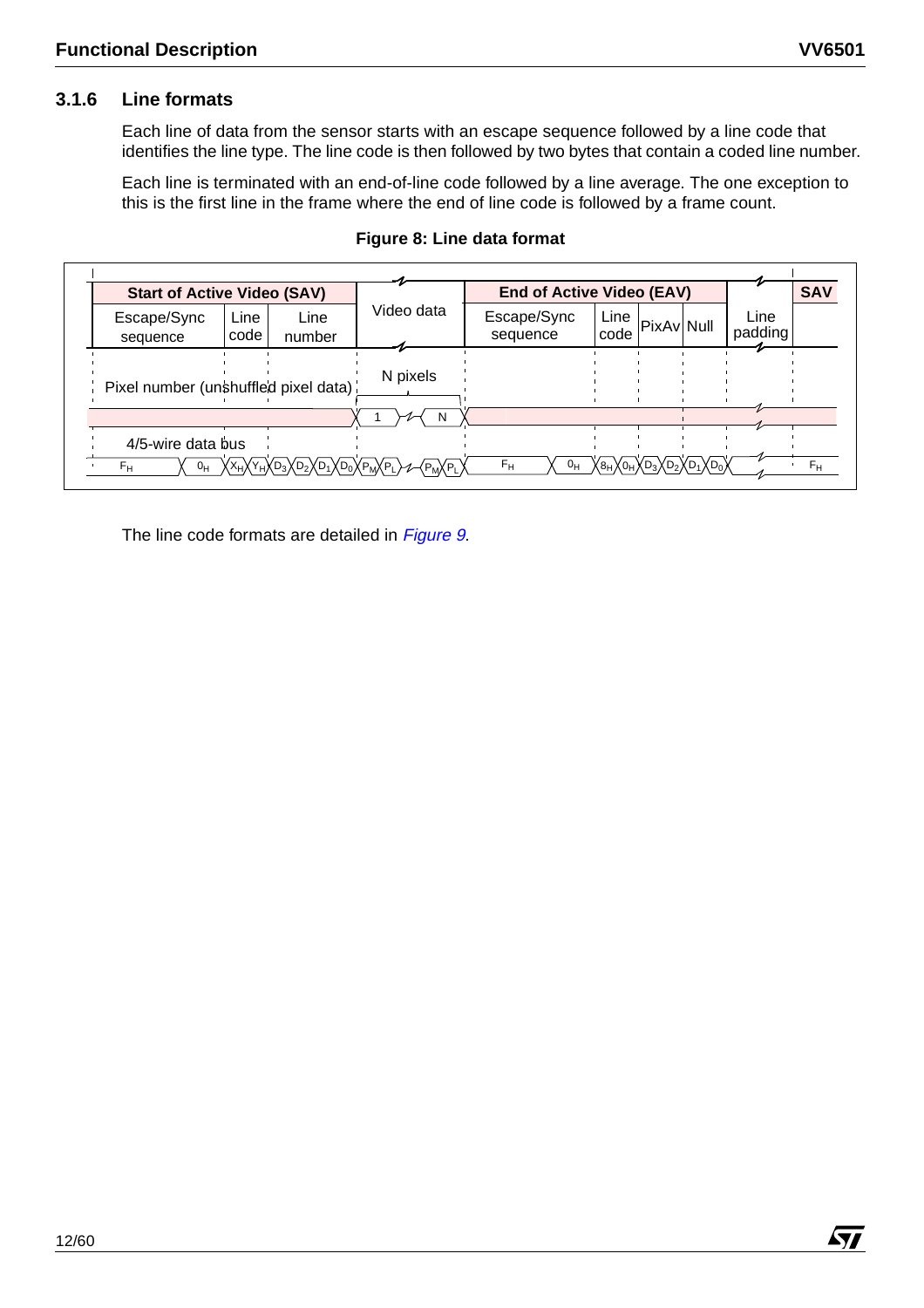

#### **Figure 9: Line code format**

The line code absolute value depends on whether 5-wire or 4-wire output mode has been selected, as shown in Table 3.

#### **Table 3: Line codes**

| Line code                       | 5-b Nibbles        | 4-b Nibbles                   |  |  |
|---------------------------------|--------------------|-------------------------------|--|--|
| Line codes at beginning of line |                    |                               |  |  |
| <b>Start of Frame</b>           | $31C_H (796_{10})$ | $C7_{H}$ (199 <sub>10</sub> ) |  |  |
| Blank Line (BL)                 | $274_H (628_{10})$ | $9D_H(157_{10})$              |  |  |
| Black or Dark line (BK)         | $2AC_H (684_{10})$ | $AB_{H}$ (171 <sub>10</sub> ) |  |  |
| Visible Line (VL)               | $2D8_H (728_{10})$ | $B6H$ (182 <sub>10</sub> )    |  |  |
| Last line in Frame              | $368_H (872_{10})$ | $DA_{H}$ (218 <sub>10</sub> ) |  |  |
| Line Code at end of line        |                    |                               |  |  |
| End of Line                     | $200_H (512_{10})$ | $80_H(128_{10})$              |  |  |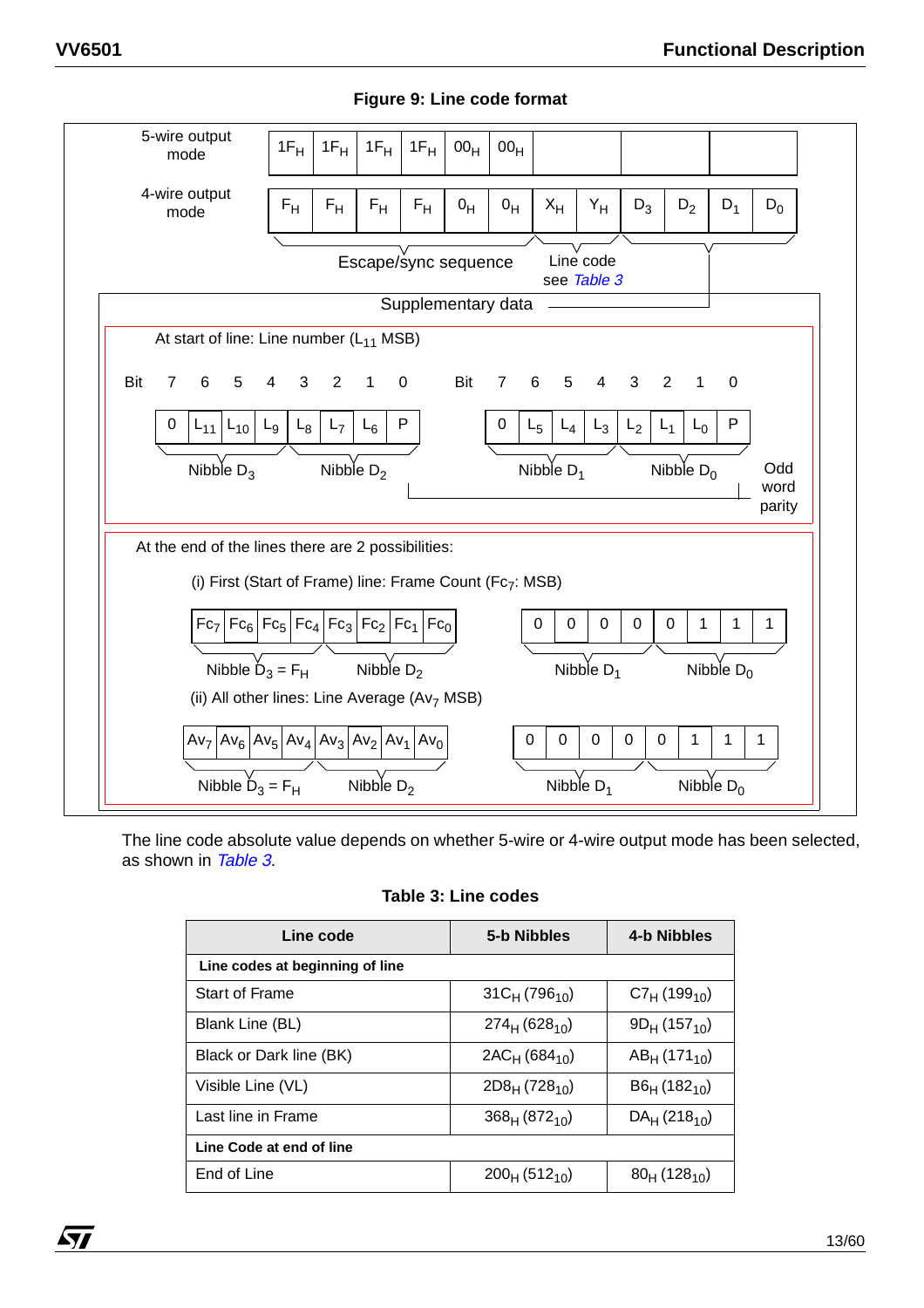Á7/

# **Start of frame line format**

The start of frame line contains the contents of the first 16 serial interface registers rather than any video data. This information immediately follows the line code at the beginning of the line. The code  $07<sub>H</sub>$  is output after each serial interface value.

It takes 32 pixel clock periods to output these 16 serial interface register values. The remaining pixel periods of the video portion of the line are padded out using  $07<sub>H</sub>$  values. The first two pixel locations are also padded with  $07_H$  characters (*Figure 10*). If a serial interface register location is unused then the value from register 0 is output.

Following the escape sequence and line code at the end of active video, a frame count is output.



#### **Figure 10: Start of frame line format**

#### **Active video line format**

All video data is contained on active video lines. The pixel data appears as a continuous stream of bytes within the active lines.

#### **Black line format**

The black lines contain information from the sensor black lines (held in zero exposure). This information may be used by certain co-processors.

#### **Dark line format**

The dark lines contain information from the sensor dark lines (shielded from light by metal). The information from these lines is used by the sensor to calculate a dark average offset value which is then applied to the video data to ensure a known 'black' level for image data.

#### **Blank line format**

To reduce the frame rate it is possible to extend the frame length by adding blank data lines. These contain no video or black line data. In default VGA mode there are no blank lines.

#### **End of frame line format**

The end of frame line sole purpose is to indicate the end of a frame, it contains no video data.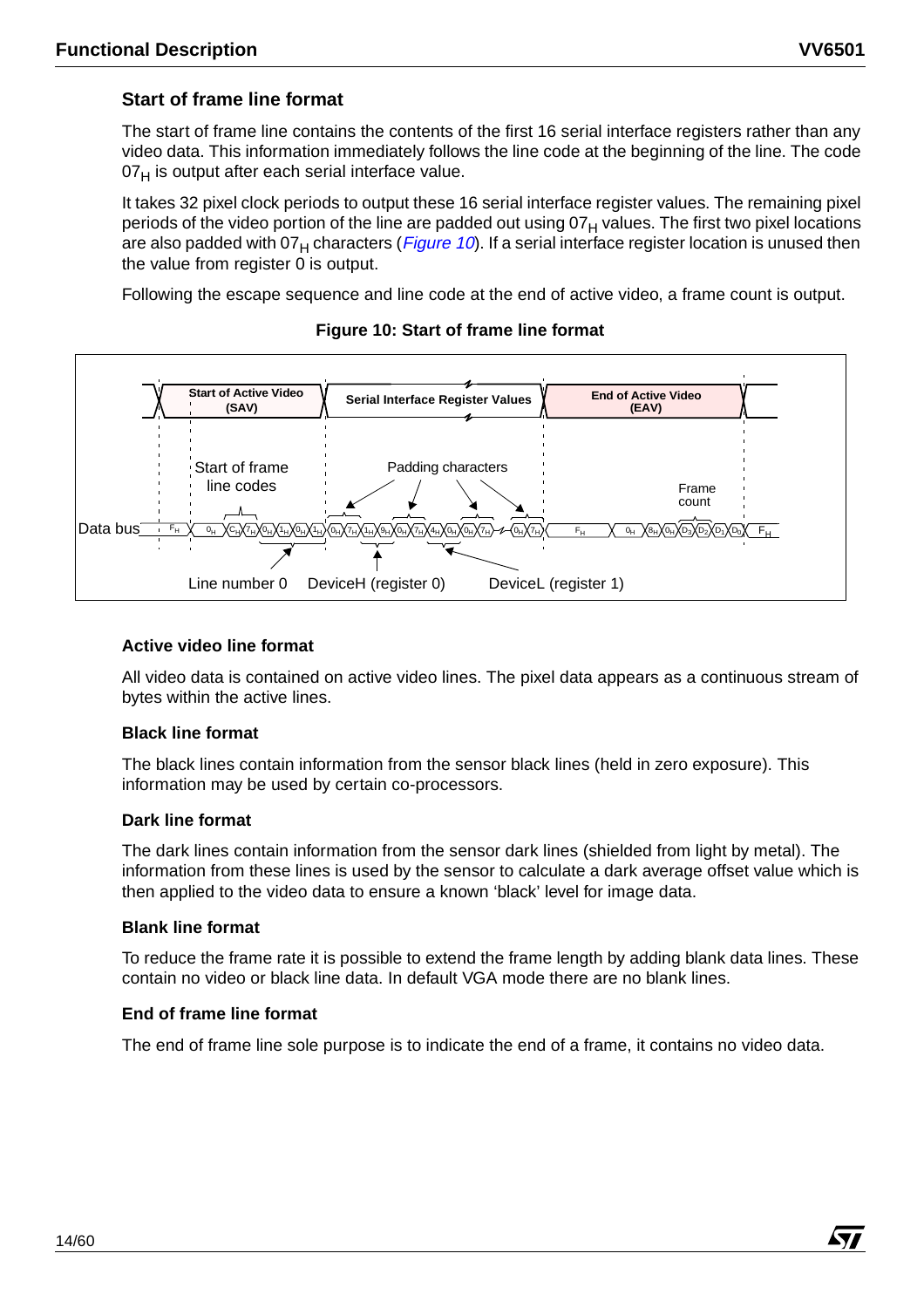# **Line Duration**

Table 4 shows the image duration and interline intervals with default setup.

| <b>Sensor Clock</b> | <b>Pixel Clock</b> | Image       |      | <b>Interline</b> |     | <b>Line Total</b> |         |
|---------------------|--------------------|-------------|------|------------------|-----|-------------------|---------|
|                     |                    | <b>QCKs</b> | μs   | <b>QCKs</b>      | μs  | QCKs              | $\mu s$ |
| 24MHz               | 12MHz              | 644         | 53.6 | 118              | 9.8 | 762               | 63.5    |

**Table 4: Line timing**

# **Extending line lengths**

The user can extend the line length by writing to serial registers 82 and 83. The line length padding is inserted after the EAV sequence, ensuring that the distance between the SAV and EAV sequences remains constant.

# **3.1.7 Frame format**

Each video frame is composed of a sequence of data lines as illustrated in *Figure 11*.



**Figure 11: VGA frame format** 

# **Extending the inter-frame period**

The user may choose to extend the inter-frame period by increasing the frame length by writing to serial registers 97 and 98. In this event, the appropriate number of additional blank lines is inserted between the End Of Frame (EOF) line and the Start Of Frame (SOF) line. This means that the distance between SOF and EOF remains constant.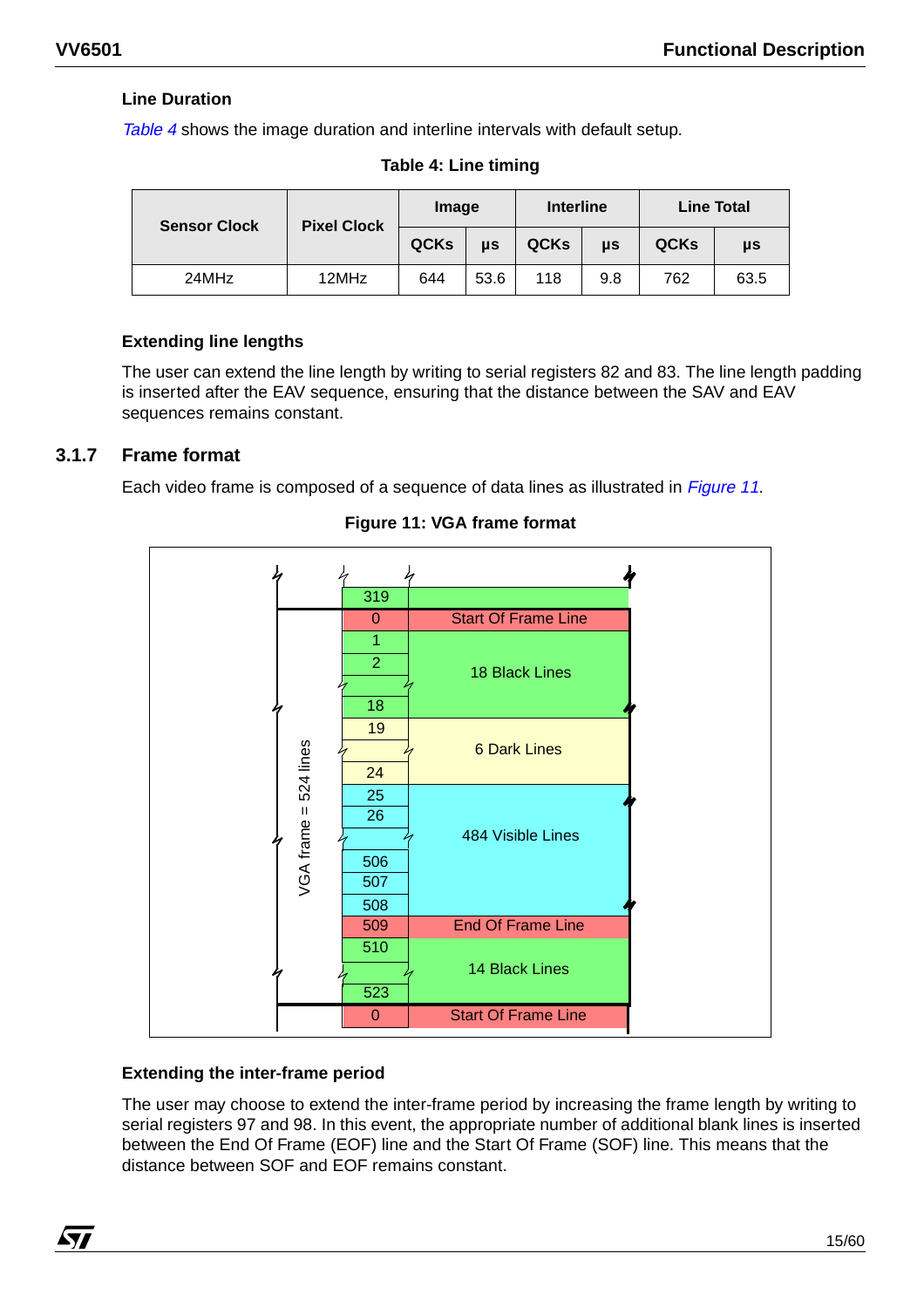$\sqrt{M}$ 

# **Timing of Frame Start signal (FST)**

The frame-level position of FST is illustrated in Figure 12.

**Figure 12: FST timing overview**



The FST pulse qualifies the Status Line information and is 648 QCKs (slow) long.

**Figure 13: Detailed FST timing** 

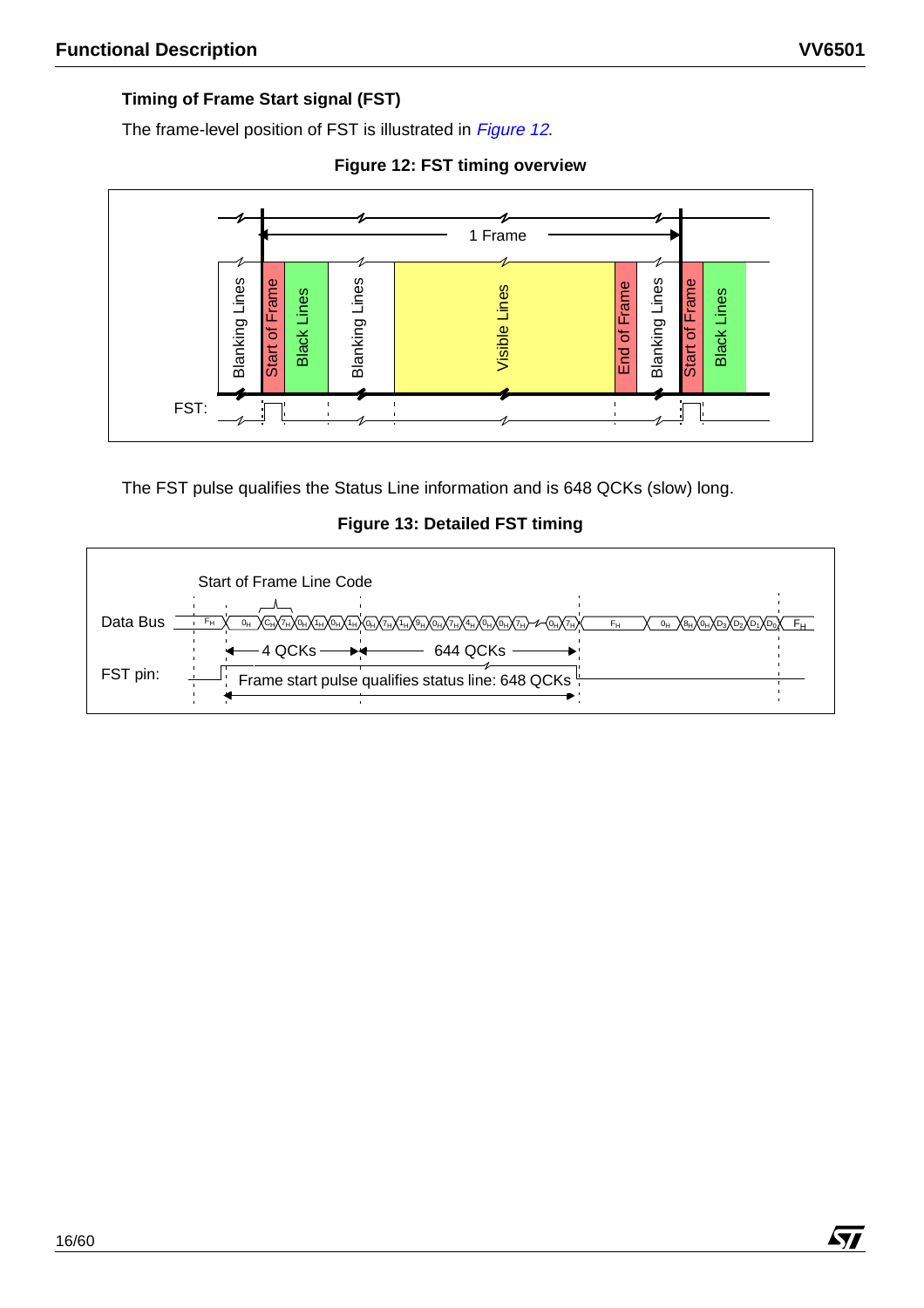*ky* 

# **3.1.8 Image translations**

The imaging array can be readout with different modes as described here below:

- Shuffle horizontal readout, bit [7] of serial register [17]. Even columns (2,4,6.) are readout first.
- Mirror horizontal readout, bit [3] of serial register [22]. Columns are readout in reverse order.
- Mirror vertical readout, enabled by setting [4] of serial register [22]. Rows are readout in reverse order.



# **Figure 14: Image readout modes**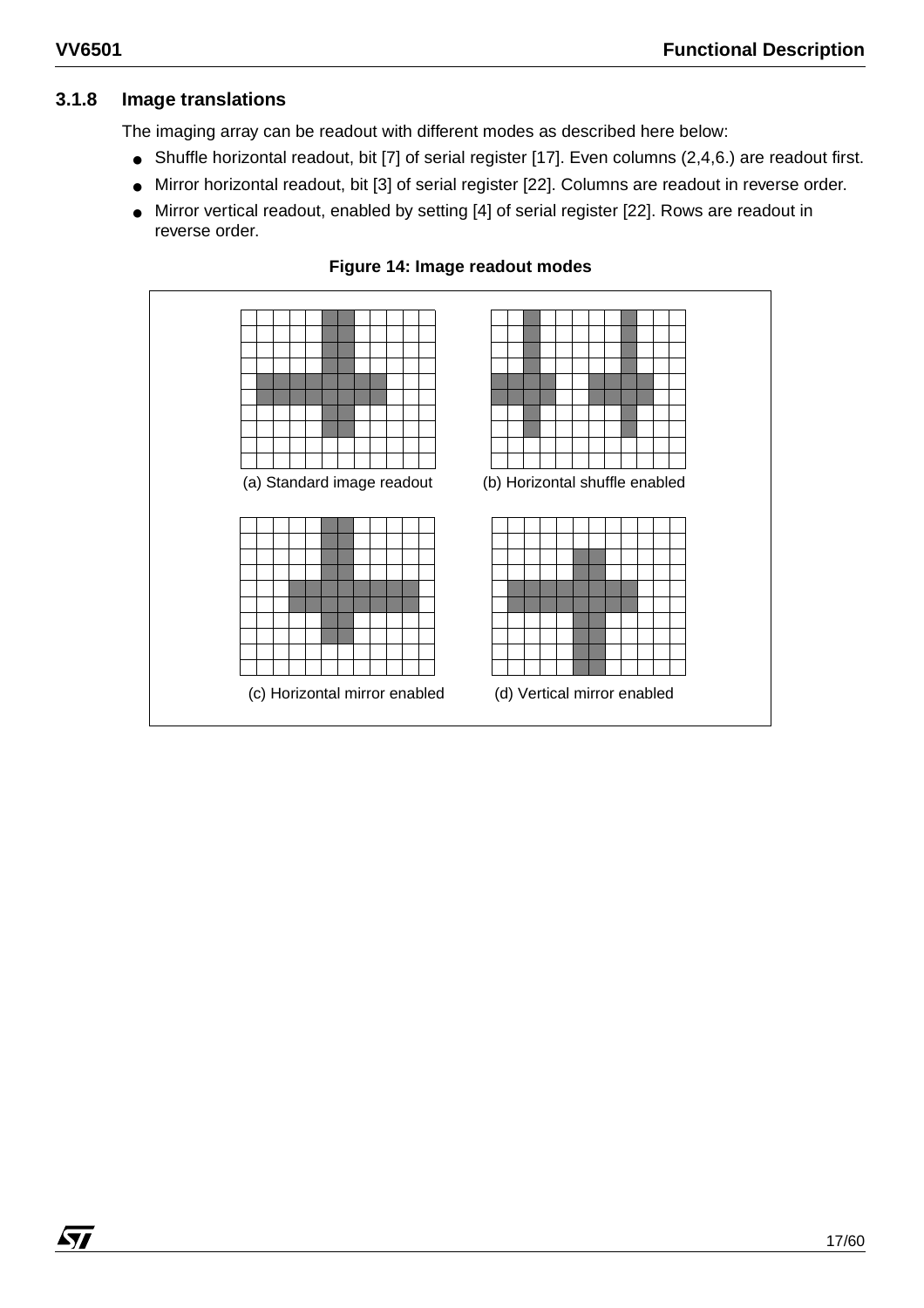$\sqrt{M}$ 

# **3.1.9 Dark calibration**

In order to produce a high quality output image from the VV6501, it is necessary to accurately control the black level of the video signal. There are two main sources of error:

- Dark current
- Offsets in the output path.

The black level is corrected by using dark pixel rows to "learn" the offset so that it can then be subtracted from the image data. Dark rows have the same exposure setting as the visible lines but are shielded from incident light.



#### **Figure 15: Overview of dark offset cancellation**

For 10-b data the ideal "black" code is set to be 64 (when viewing 8-b data the 'black' code should be 16). The aim of the dark calibration algorithm is to "learn" the offset required such that "black" image lines have code 64.

#### **Figure 16: Role of dark offset calibration**

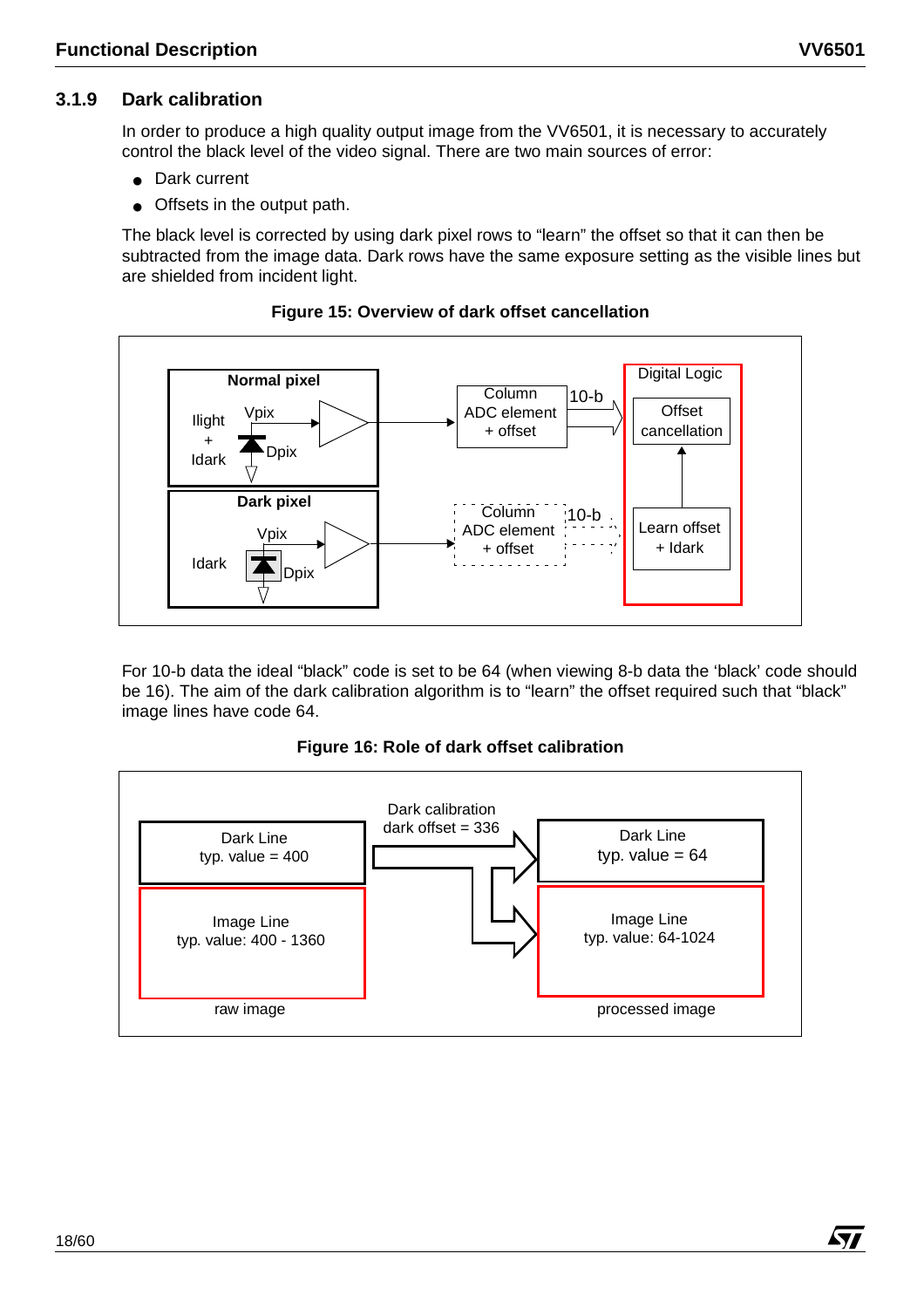# **Dark calibration algorithm**

The dark line monitoring logic accumulates a number of dark pixels, calculates an average and then compares this average with the appropriate black level. There is a bit in serial register 45 which determines whether the offset applied is the user-programmable value from serial register 44, or the value calculated by the offset cancellation processor.

The dark offset cancellation algorithm accumulates data from the dark lines which is input to a leaky integrator and an appropriate offset is calculated.

Following an exposure/gain change, on power up or when going out of suspend mode, the history in the dark calibration leaky integrator is reset to the incoming value as the previously stored value will be out of date.

#### **User control**

The serial interface allows the user the following additional controls:

- Accumulate dark pixels, calculate dark pixel average and report, but do not apply anything to data stream
- Accumulate dark pixels, calculate dark pixel average, report and apply internally calculated offset to data stream
- Accumulate dark pixels, calculate dark pixel average and report, but apply a SIF supplied offset

#### **3.1.10 Sensor clock and frame rate control**

The frame rate is determined by both the input sensor clock and some additional registers under user control.

#### **Sensor clock**

The sensor requires a single-ended clock input. A 24MHz clock is required to generate 30 frames per second VGA images. The results is a pixel rate of 12MHz.

#### **Slower frame rates**

In order to achieve slower frame-rates the user has a number of options:

- increase the inter-frame time by adding blank line (via SIF register)
- apply a slower external clock
- divide down the external clock using the sensor internal clock divider (via SIF register)

#### **Clock divider**

The sensor contains a 4-bit register with which the user selects the clock divider setting (N). Table 5 gives the mapping between the clk\_div value and the divider ratio.

| clk_div[3:0]   | divide by |
|----------------|-----------|
| 0000 [default] |           |
| 0001           | 2         |
| 001X           | 4         |
| 010X           | 6         |
| 011X           | 8         |
| 100X           | 10        |

#### **Table 5: User programmable clock divider values**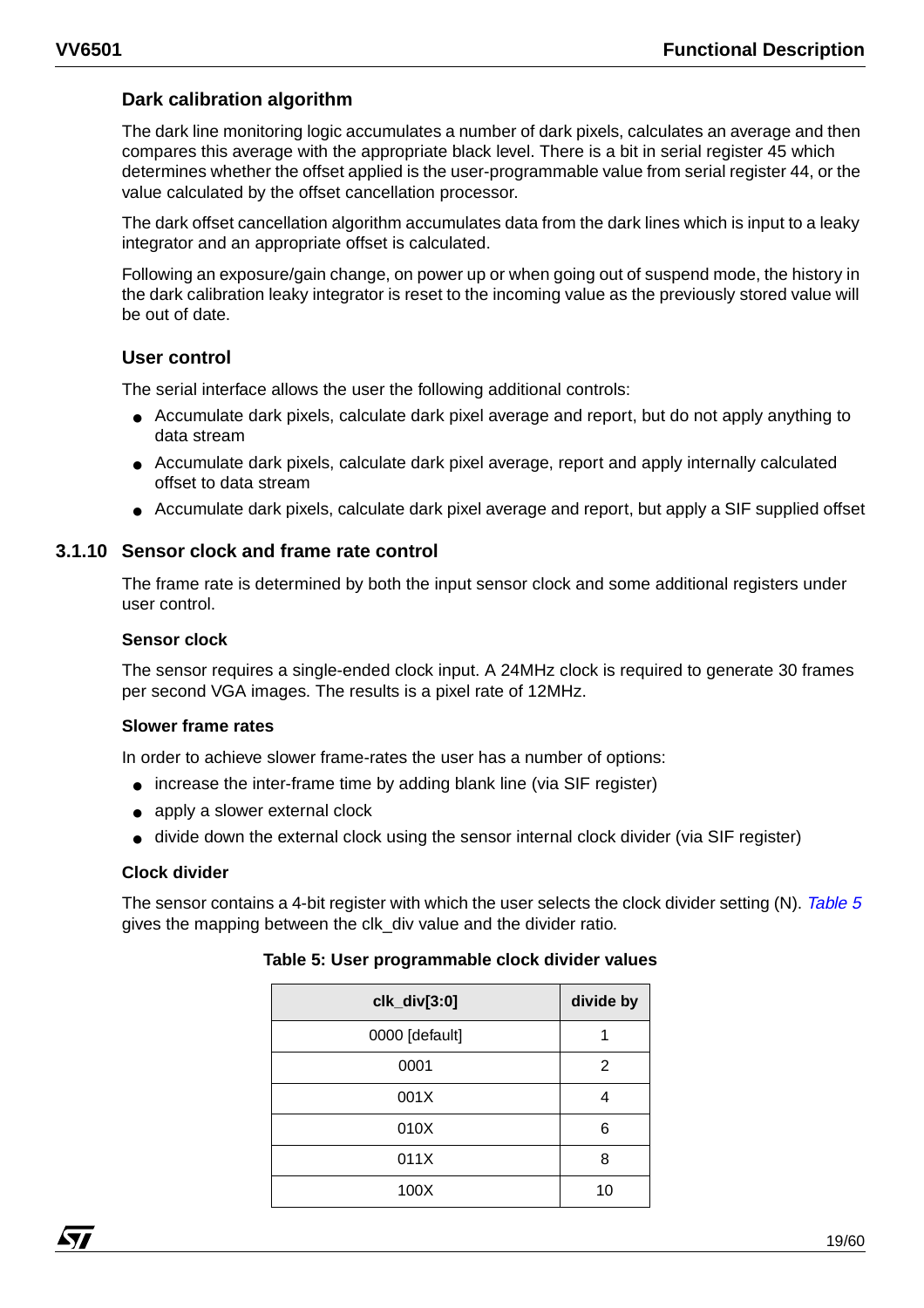| $clk\_div[3:0]$ | divide by |
|-----------------|-----------|
| 101X            | 12        |
| 110X            | 14        |
| 111X            | 16        |

#### **Table 5: User programmable clock divider values**

#### **3.1.11 Exposure/gain control**

The sensor does not contain any form of automatic exposure or gain control. To produce a correctly exposed image, exposure and gain values must be calculated externally and written to the sensor via the serial interface.

#### **Exposure calculation**

The exposure time for a pixel and the ADC range (therefore the gain) are programmable via the serial interface. The explanation below assumes that the gain and exposure values are updated together as part of a 5 byte serial interface auto-increment sequence.

Exposure time combines coarse, fine exposure, pixel rate also related to frame and line lengths, all defined in Table 6.

| Frame length                    | Number of lines per frame [default=524]<br>The frame length may be increased to 1023 by writing to the frame length register.                   |
|---------------------------------|-------------------------------------------------------------------------------------------------------------------------------------------------|
| Line length                     | Number of pixels in a line $\lceil detault = 762 \rceil$<br>The line length may be increased to 1023 by writing to the line length register.    |
| <b>Exposure</b>                 | The pixel exposure time is determined by the course and fine exposure values                                                                    |
| <b>Coarse exposure</b><br>value | The number of lines a pixel exposes for.<br>Limited by frame length.<br>Coarse exposure value is in the range [0 - (frame length -2)].          |
| Fine exposure value             | Number of additional pixel periods a pixel exposes for.<br>Limited by line length.<br>Fine exposure value is in the range [11 - (line length)]. |
| <b>Pixel period</b>             | Determined by the input clock frequency (Fclkin) and user clk_div setting.<br>$PixPeriod=(2*N)/Fckin$ where N = clock divider ratio             |
| <b>Exposure time</b>            | PixPeriod x $[(Coarsenum lines x Line_lengthnum pixels) + Finepixels]$                                                                          |

#### **Table 6: Definitions related to exposure**

#### **Example of exposure calculation in default VGA video mode**

coarse exposure = 522 fine exposure  $= 762$ Input clock frequency - Fclkin = 24MHz, Pixel period =  $2/(24 \times 10^6) = 8.33 \times 10^{-8}$  s *Calculation:* exposure time =  $8.33 \times 10^{-8} \times (522 \times 762) + 762$  = 33.2 ms

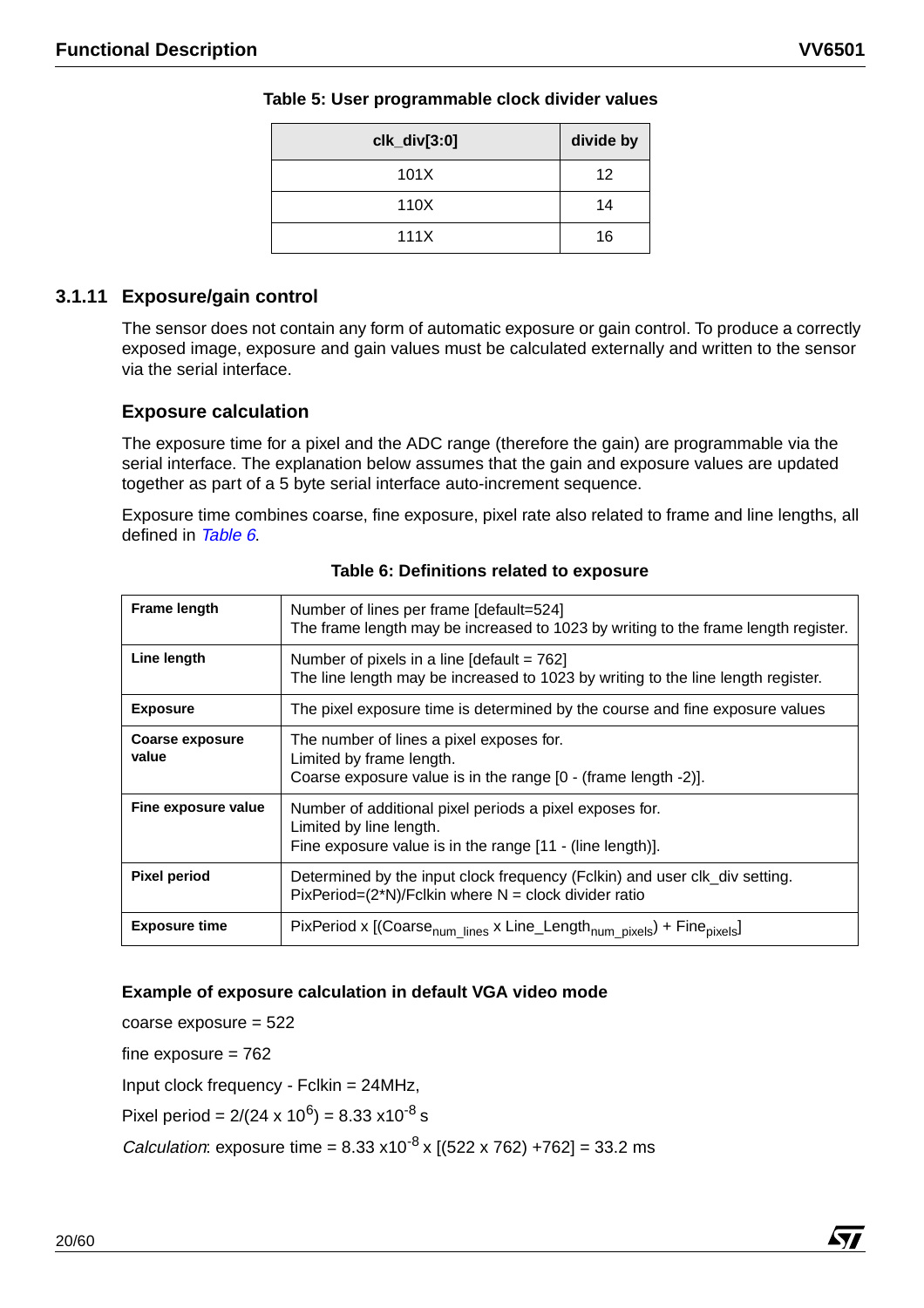57

The available range of exposure (without using clock division) is shown in Table 7.

| Range             | <b>Coarse</b> | Line length  | <b>Fine</b>  | <b>Exposure</b> |              |
|-------------------|---------------|--------------|--------------|-----------------|--------------|
|                   | (no. lines)   | (no. pixels) | (no. pixels) | No. pixels      | Time         |
| Min.              |               | 762          | 11           | 0               | $0.92 \mu s$ |
| Max (default-VGA) | 522           | 762          | 762          | 400,050         | 33.2 ms      |
| Max (available)   | 1023          | 1023         | 1023         | $1023^2 + 1023$ | 87.3 ms      |

**Table 7: Exposure ranges [24MHz system clock]**

# **3.1.12 Gain timing and exposure updates**

Exposure and gain values are re-timed within the sensor to ensure that a new set of values is only applied to the sensor array at the start of each frame. Bit 0 of the status register is set high when a new exposure value is written via the serial interface but has not yet been applied to the sensor array.

There is a 1 frame latency between a new exposure value being applied to the sensor array and the results of the new exposure value being read-out. The same latency does not exist for the gain value. To ensure that the new exposure and gain values are aligned up correctly the sensor delays the application of the new gain value by one frame relative to the application of the new exposure value.

To eliminate the possibility of the sensor array seeing only part of the new exposure and gain settings, if the serial interface communication extends over a frame boundary, the internal re-timing of exposure and gain data is disabled while writing data to any location in the exposure page of the serial interface register map. Thus, if the 5 bytes of exposure and gain data is sent as an autoincrement sequence, it is not possible for the sensor to consume only part of the new exposure and gain data.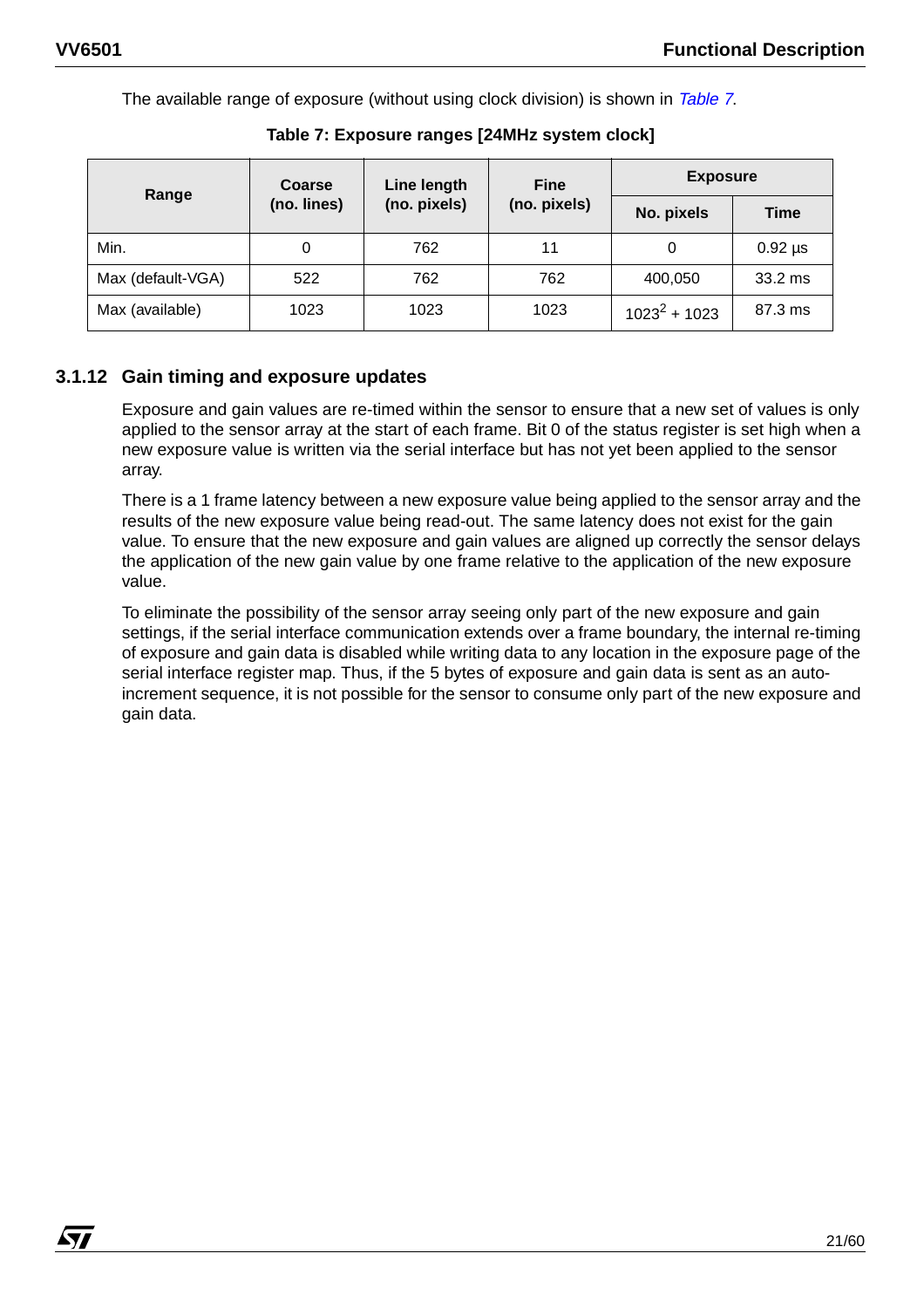# **3.2 Audio block**

The audio amplifier is designed to drive an external ADC, possibly in the co-processor, with an amplified audio signal taken from a FET microphone input. The 3-bit gain control and power down for the reference are controlled via the  $I<sup>2</sup>C$  interface.



#### **Figure 17: VV6501 audio amplifier overview**

#### **3.2.1 Co-processor support for audio**

Table 8 below summarizes the audio capability of the different co-processors the VV6501 is intended to work with.

| Co-processor | <b>Audio support</b>         | <b>Comment</b>                                                                                                                  |
|--------------|------------------------------|---------------------------------------------------------------------------------------------------------------------------------|
| STV0676      | Audio 8-b digital endpoint   | External ADC needed                                                                                                             |
| STV0674      | 16 bit Sigma-Delta           | 501 audio output is directly AC coupled to STV0674<br>differential audio inputs.<br>STV0674 includes digital ALC and noise gate |
| STV0680/1    | Successive approximation ADC | Low quality audio recording support                                                                                             |

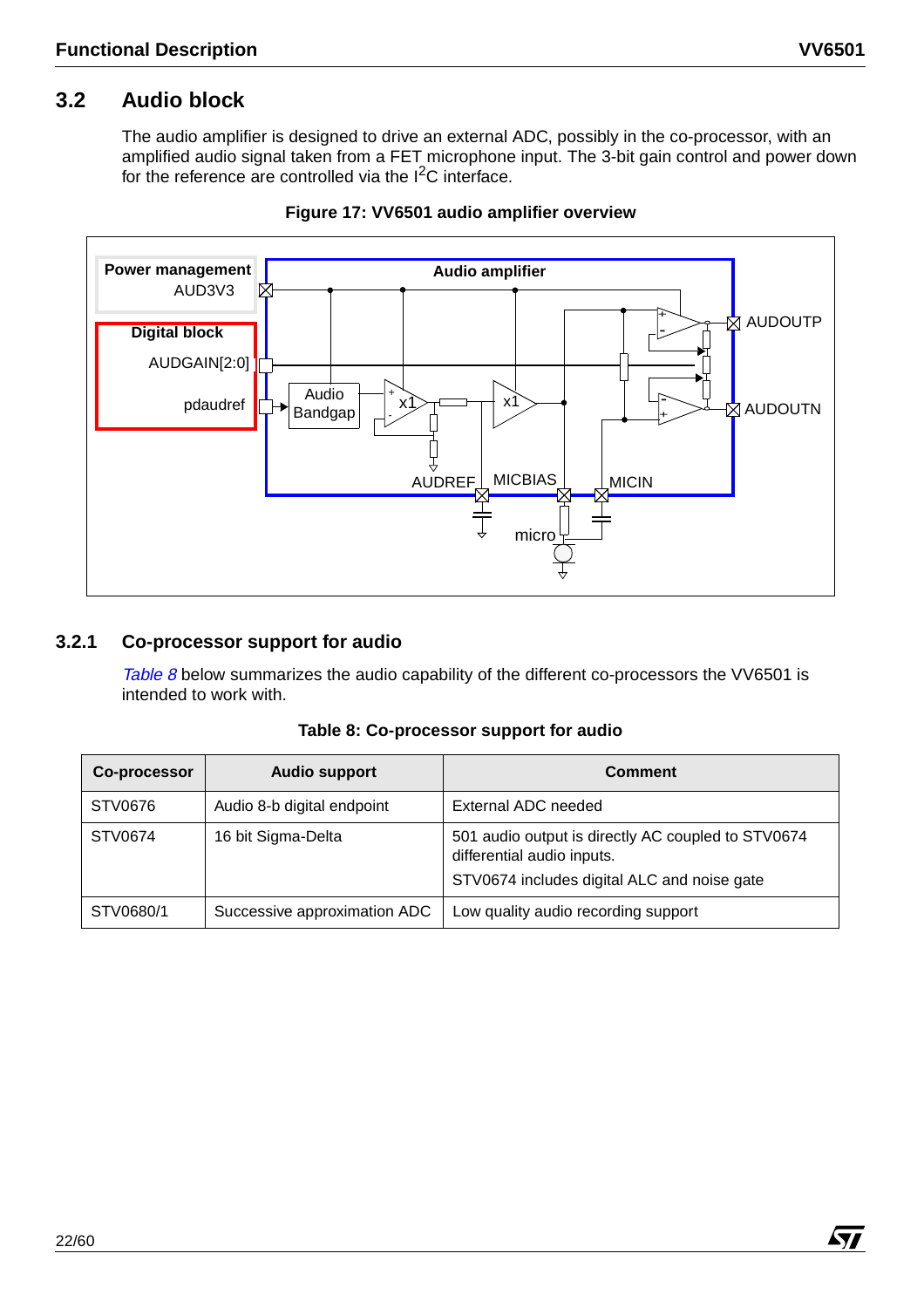$\sqrt{1}$ 

# **3.2.2 Audio amplifier key features**

- Very high PSRR micro bias reference due to bandgap from the 3.3V regulated supply, as well as RC network for LF filtering in the audio bandwidth.
- Fully differential low-noise amplifier with gain control via serial IF (0dB to +42dB in 6dB steps).

Up to 1.8Vpp dynamic range on AUDOUTP and AUDOUTN

#### **Figure 18: VV6501 audio amplifier in typical application**

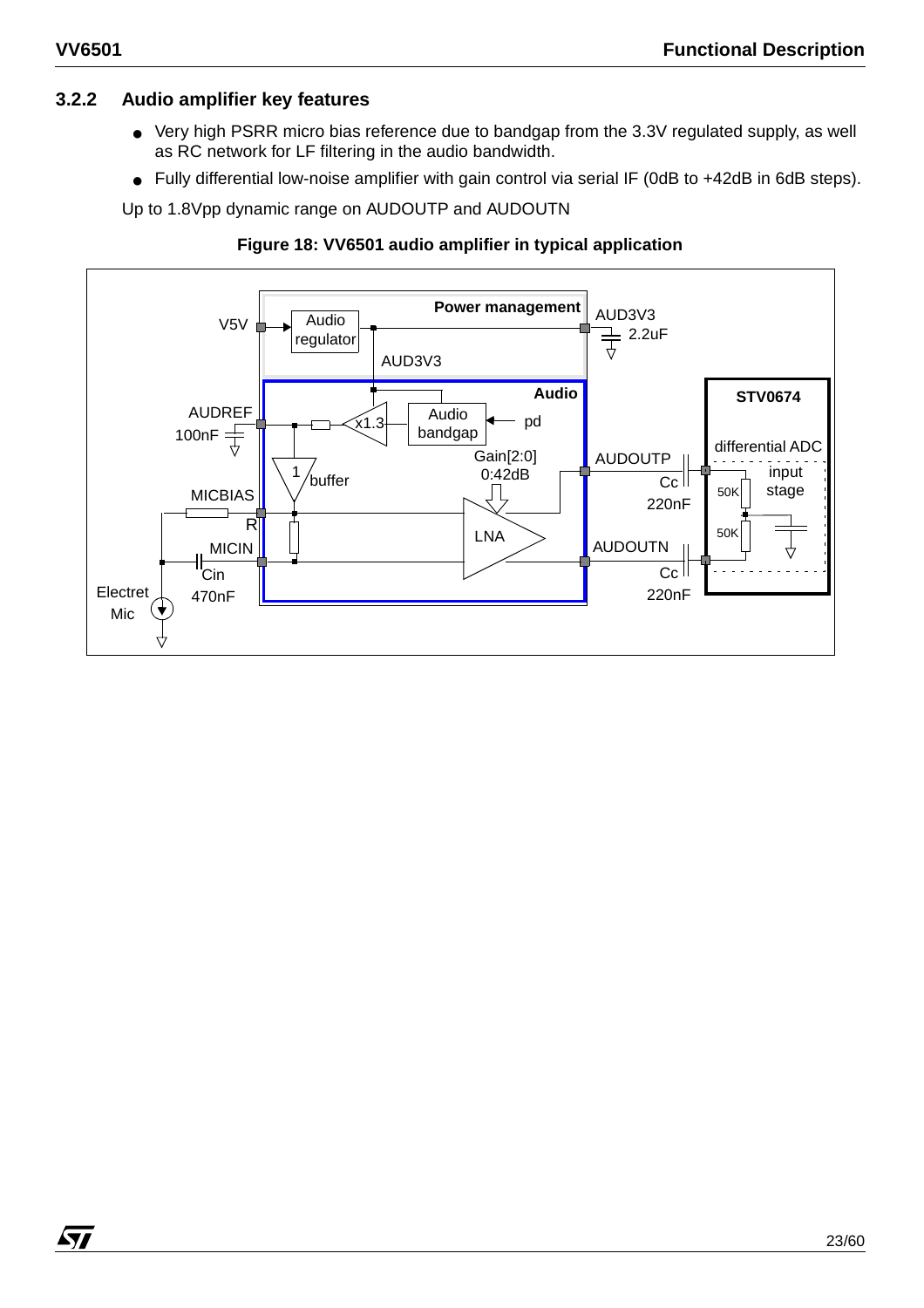# **3.3 Power management**

#### **3.3.1 Voltage regulators**

The power management block on the device avoids the requirement for any external system regulators in a 5 V based camera product. The scheme is shown in Figure 19.

- Digital Regulator 1 This 5 V to 3.3 V regulator uses an external bipolar transistor to supply loads up to 200 mA. It is typically used to power the sensor digital logic and may also be used to supply an external co-processor if required. This regulator is **always** on.
- Digital Regulator2 This 3.3 V to 1.8 V regulator uses an external bipolar transistor to supply loads up to 100 mA. This supply may be used for an external co-processor if required. This regulator is controlled by the PDREG1V8 pin and must be switched off if not required.
- Audio Amp Regulator This 5 V to 3.3 V regulator supplies the audio amplifier and the buffer amplifier used to supply the reference to the microphone (Load 5 mA). It should be externally decoupled with a 2.2 µF capacitor. For applications without audio this regulator may be powered down via the SIF registers.
- Video Regulator This 5 V to 3.3 V regulator supplies the analogue video circuitry. It should be externally decoupled with a 2.2 µF capacitor.



# **Figure 19: Voltage regulator block diagram**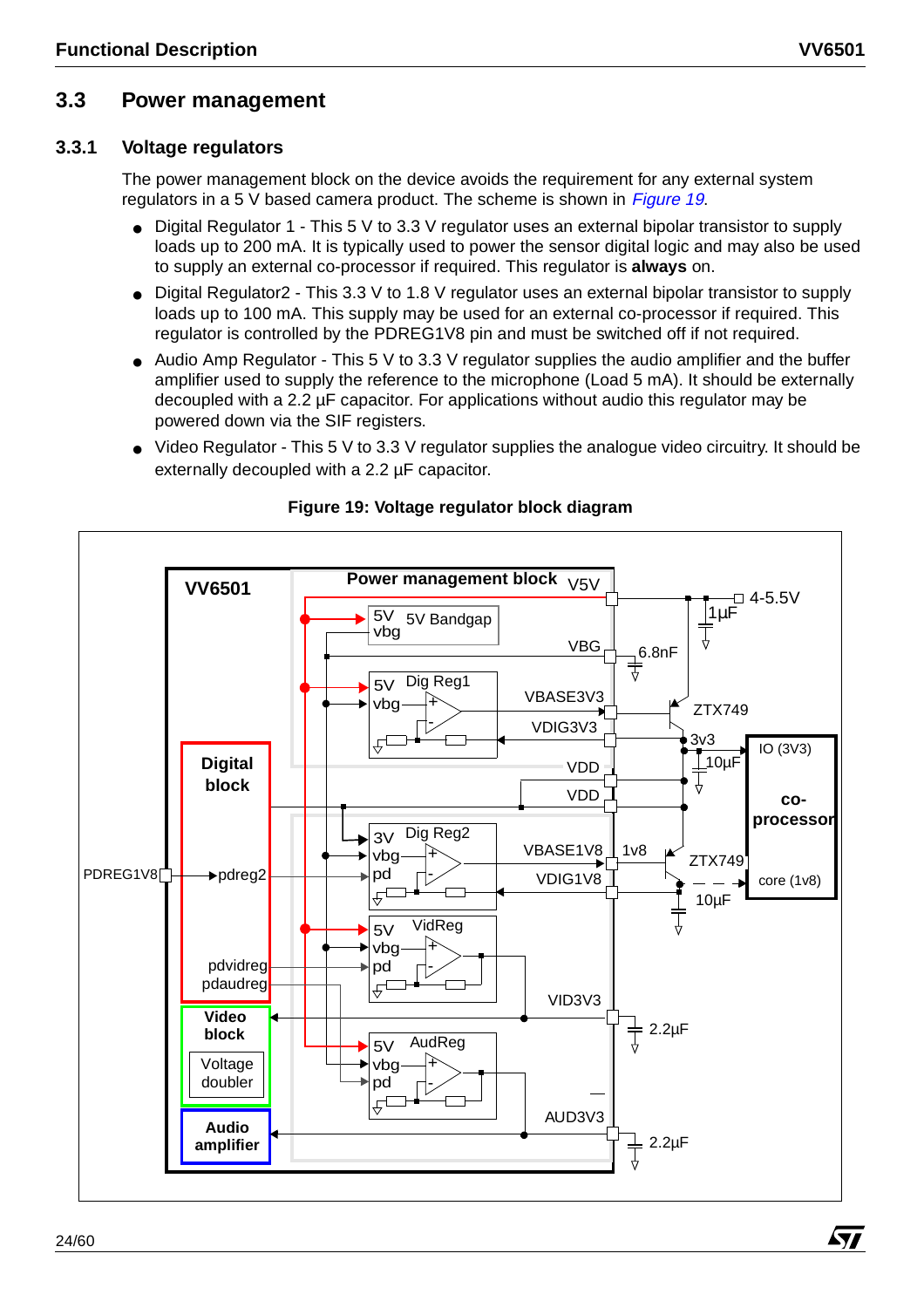#### **3.3.2 Power-on reset cell**

The power-on reset cell generates a low going pulse whenever the digital power supplies are below their lower limits. The power-on reset signal resets the sensor internally and is also available on the PORB pin and may be used to reset a co-processor.

The PORB cell monitors both the 3V3 and 1V8 supplies. If the 1V8 supply is not required then PDVREG1V8 must be tied high.



#### **Figure 20: Power-on reset block**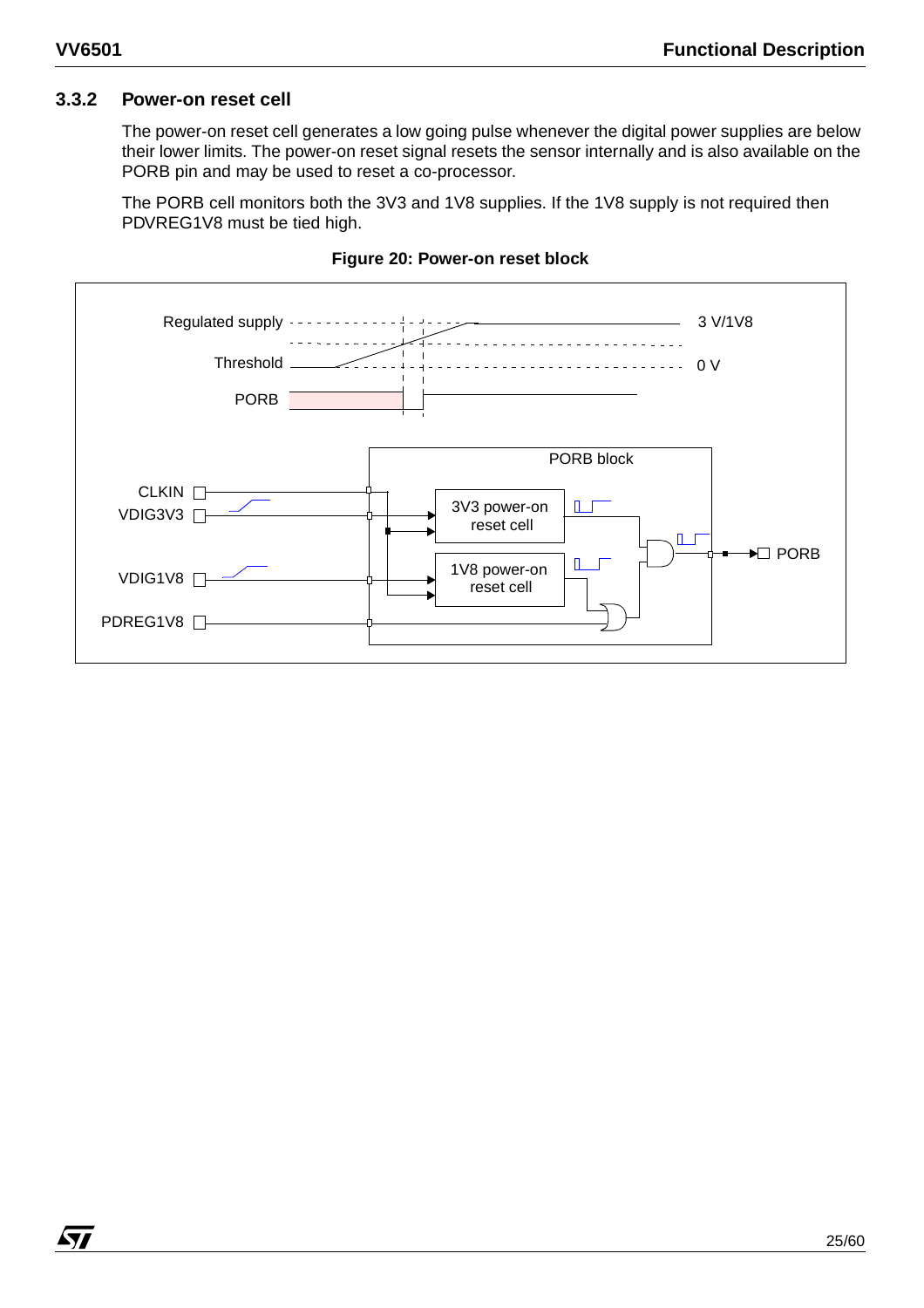# **3.4 Device operating modes**

# **3.4.1 Power-up**

On power up the sensor is in low-power mode. All data bus lines drive high to indicate that the device is "present".

# **3.4.2 Waking up the sensor**

The sensor is made to exit low power mode by enabling the external clock and writing to SIF register16 bit 0. The first frame output after exiting low-power mode does not contain any valid video data.



**Figure 21: Exiting low-power mode**

# **3.4.3 Low power mode**

Entering low-power mode during video streaming causes the analogue circuits to be powered down. The values of the serial interface registers is preserved.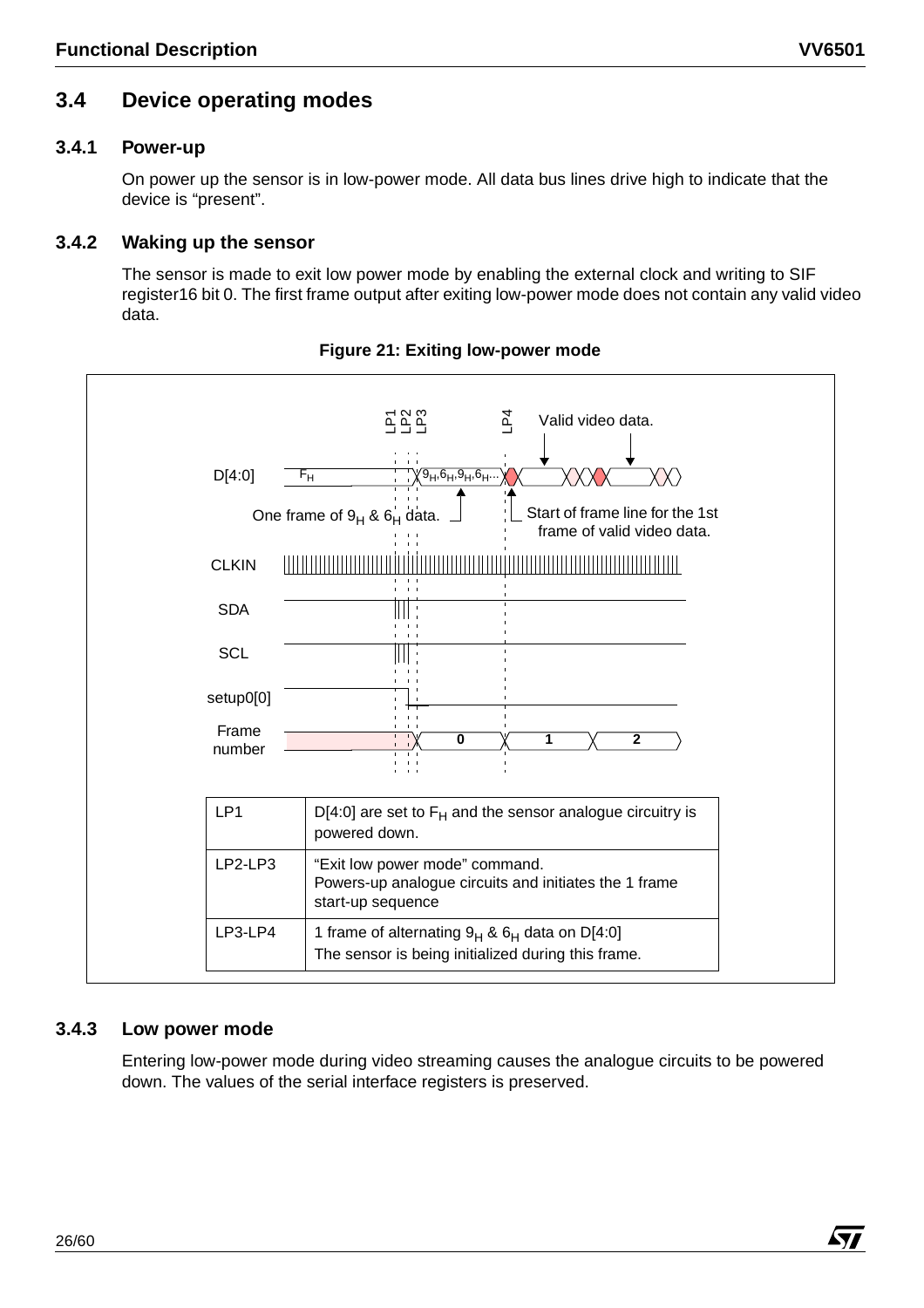# **3.4.4 Suspend mode**

Suspend mode is the lowest possible power consumption mode with current < 100 µA. In suspend mode the external clock is gated inside the device and the analogue blocks are powered down.

The sensor is set into suspend mode by driving the SUSPEND pin high.

To achieve the lowest possible power consumption, the clock source should also be turned OFF for the duration of the SUSPEND mode.

#### **3.4.5 Sensor soft reset**

All the serial interface registers may be reset to their default values by setting the "soft reset" bit (bit 2) of setup register 0. This causes the sensor to enter low power mode.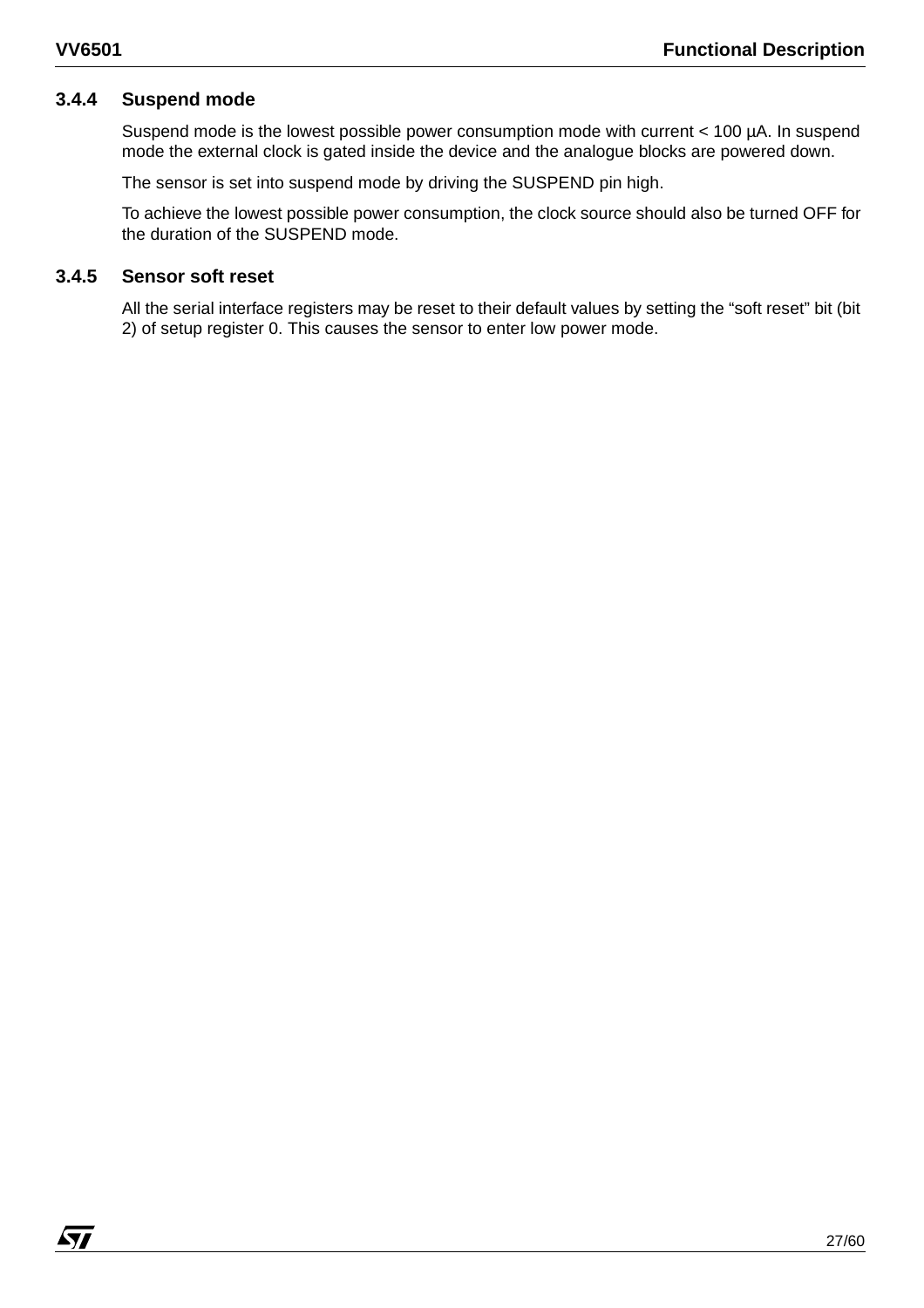Á7/

# **4 Serial Control Bus**

# **4.1 General description**

The 2-wire I2C serial interface bus is used to read and write the sensor control registers.

Some status registers are read-only.

The main features of the serial interface include:

- Variable length read/write messages.
- Indexed addressing of information source or destination within the sensor.
- Automatic update of the index after a read or write message.
- Message abort with negative acknowledge from the master.
- Byte oriented messages.

# **4.2 Serial communication protocol**

The co-processor must perform the role of communication 'master' and the sensor acts as a 'slave'. The communication from host to sensor takes the form of 8-bit data with a maximum serial clock frequency of 100 kHz. Since the serial clock is generated by the bus master it determines the data transfer rate. Data transfer protocol on the bus is illustrated in Figure 22.



#### **Figure 22: Serial Interface data transfer protocol**

# **4.2.1 Data format**

Information is packed in 8-bit packets (bytes) always followed by an acknowledge bit. The internal data is produced by sampling sda at a rising edge of scl. The external data must be stable during the high period of scl. Exceptions to this are start (S) or stop (P) conditions when sda falls or rises respectively, while scl is high.

A message contains at least two bytes preceded by a start condition and followed by either a stop or repeated start, (Sr) followed by another message.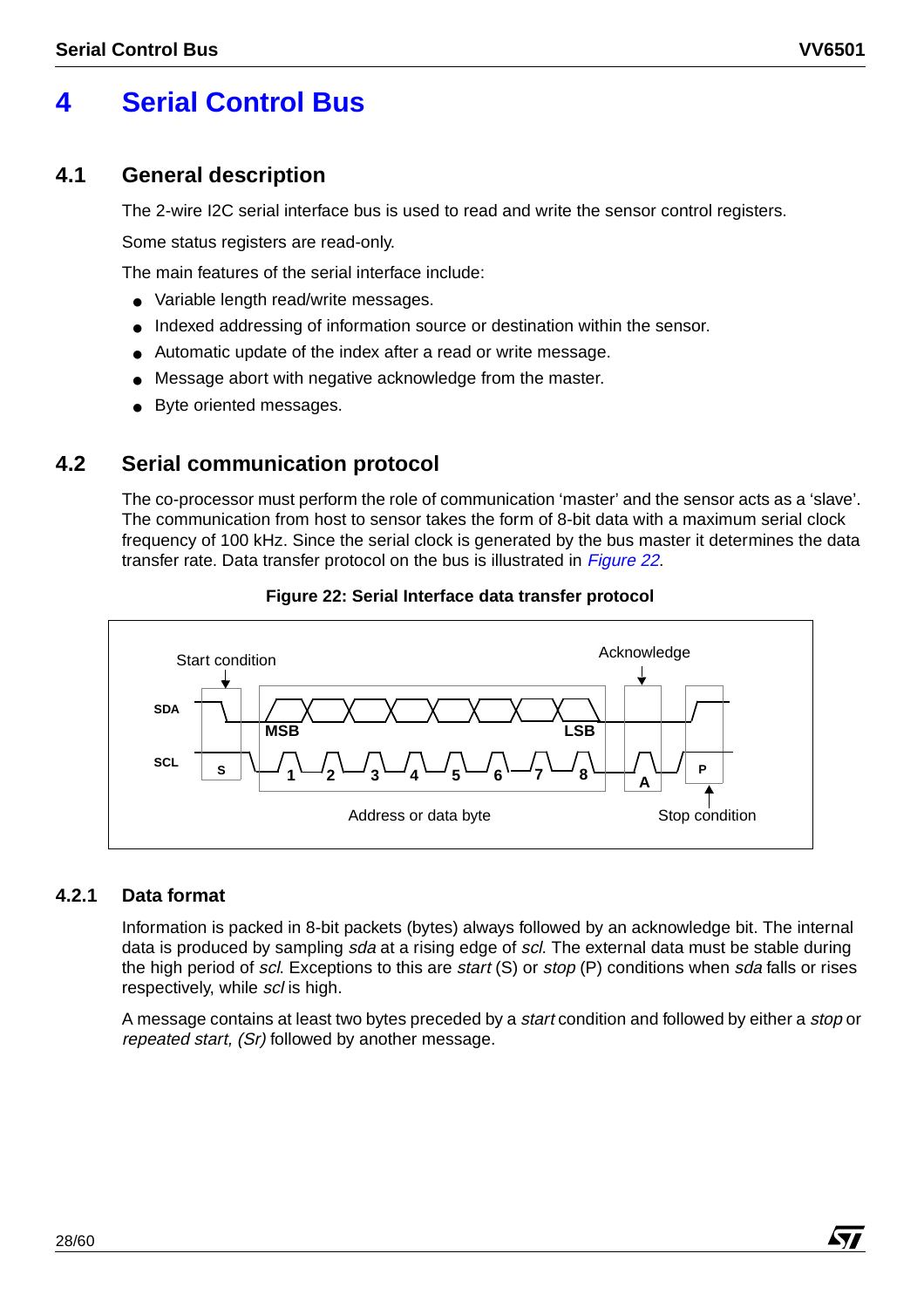The first byte contains the device address byte which includes the data direction read,  $(r)$ ,  $\sim$ write,  $(-w)$ , bit.





The byte following the address byte contains the address of the first data byte (also referred to as the *index*). The serial interface can address up to 128 byte registers. If the MSB of the second byte is set, the automatic increment feature of the address index is selected.

**Figure 24: Serial interface data format**



# **4.2.2 Message interpretation**

All serial interface communications with the sensor must begin with a *start* condition. If the *start* condition is followed by a valid address byte then further communications can take place. The sensor will acknowledge the receipt of a valid address by driving the *sda* wire low. The state of the read/~write bit (LSB of the address byte) is stored and the next byte of data, sampled from sda, can be interpreted.

During a write sequence the second byte received is an address index and is used to point to one of the internal registers. The MSB of the following byte is the *index auto increment* flag. If this flag is set then the serial interface will automatically increment the index address by one location after each slave acknowledge. The master can therefore send data bytes continuously to the slave until the slave fails to provide an acknowledge or the master terminates the write communication with a stop condition or sends a repeated start, (Sr). If the auto increment feature is used the master does not have to send indexes to accompany the data bytes.

As data is received by the slave, it is written bit by bit to a serial/parallel register. After each data byte has been received by the slave, an acknowledge is generated, the data is then stored in the internal register addressed by the current index.

During a read message, the current index is read out in the byte following the device address byte. The next byte read from the slave device are the contents of the register addressed by the current index. The contents of this register are then parallel loaded into the serial/parallel register and clocked out of the device by scl.

At the end of each byte, in both read and write message sequences, an acknowledge is issued by the receiving device. Although VV6501 is always considered to be a slave device, it acts as a transmitter when the bus master requests a read from the sensor.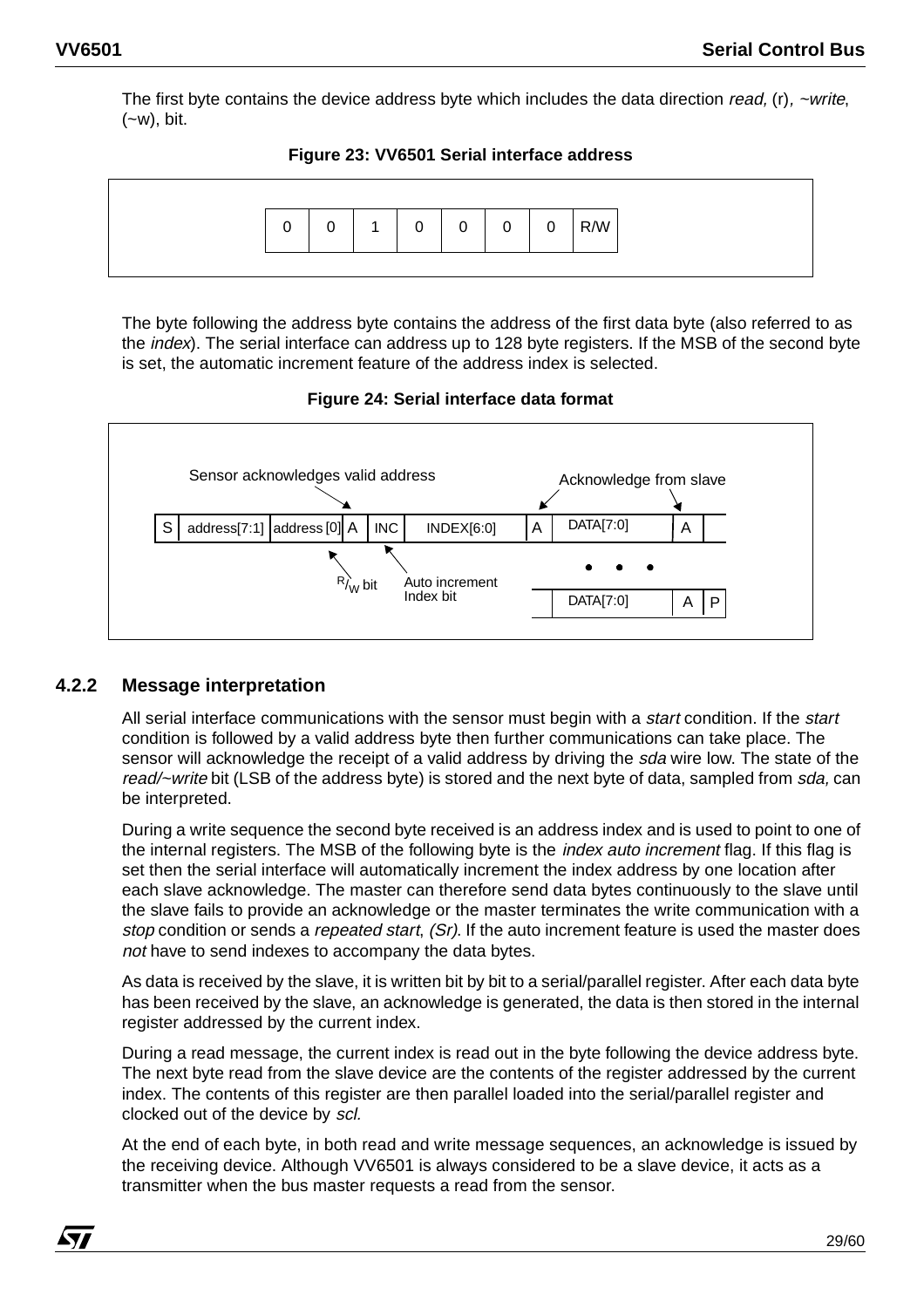**Sy** 

At the end of a sequence of incremental reads or writes, the terminal index value in the register will be one *greater* than the last location read from or written to. A subsequent read will use this index to begin retrieving data from the internal registers.

A message can only be terminated by the bus master, either by issuing a stop condition, a repeated start condition or by a negative acknowledge after reading a complete byte during a read operation.

# **4.3 Types of messages**

This section gives guidelines on the basic operations to read data from and write data to the serial interface.

The serial interface supports variable length messages. A message may contain no data bytes, one data byte or many data bytes. This data can be written to or read from common or different locations within the sensor. The range of instructions available are detailed below.

- Write no data byte, only sets the index for a subsequent read message.
- Multiple location write (using auto increment index bit) for fast information transfers.

Examples of these operations are given below. A full description of the internal registers is given in the previous section. For all examples, the slave address used is  $32<sub>10</sub>$  for writing and  $33<sub>10</sub>$  for reading. The write address includes the read/write bit (the LSB) set to zero while this bit is set in the read address.

#### **4.3.1 Single location, single data write**

When a random value is written to the sensor, the message looks as shown in *Figure 25*.



#### **Figure 25: Single location, single write**

In this example, the fineH exposure register (index =  $32_{10}$ ) is set to  $85_{10}$ . The r/w bit is set to zero for writing and the *Inc.* bit (MSB of the index byte) is set to zero to disable automatic increment of the index after writing the value. The address index is preserved and may be used by a subsequent read. The write message is terminated with a stop condition from the master.

# **4.3.2 Single location, single data read**

A read message always contains the index used to get the first byte.

#### **Figure 26: Single location, single read**

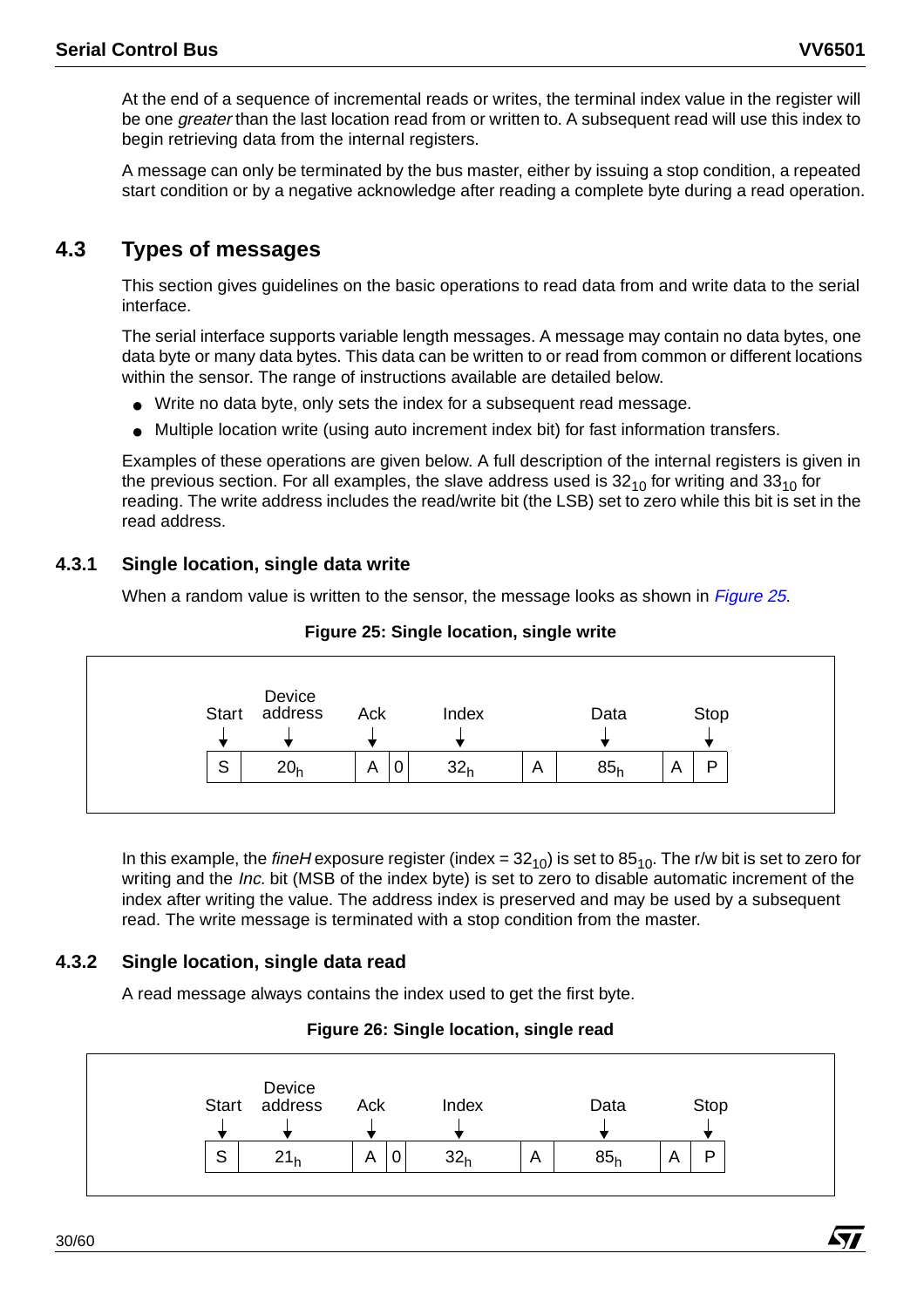This example assumes that a write message has already taken place and the residual index value is 32<sub>10</sub>. A value of 85<sub>10</sub> is read from the *fineH* exposure register. Note that the read message is terminated with a negative acknowledge (A) from the master: it is not guaranteed that the master will be able to issue a stop condition at any other time during a read message. This is because if the data sent by the slave is all zeros, the *sda* line cannot rise, which is part of the stop condition.

#### **4.3.3 No data write followed by same location read**

When a location is to be read and the value of the stored index is not known, a write message with no data byte must be written first, specifying the index. The read message then completes the message sequence. To avoid relinquishing the serial to bus to another master, a repeated start condition is asserted between the write and read messages. In this example, the *gain* value (index  $= 36_{10}$ ) is read as 15<sub>10</sub> (see *Figure 27*).

#### **Figure 27: No data write followed by same location read**



As mentioned in the previous example, the read message is terminated with a negative acknowledge  $(\overline{A})$  from the master.

#### **4.3.4 Multiple location write**

*ky* 

If the automatic increment bit is set (MSB of the index byte), it is possible to write data bytes to consecutive adjacent internal registers without having to send explicit indexes prior to sending each data byte. An auto-increment write to the exposure registers with their default values is shown in Figure 28.

#### **Figure 28: Multiple location write**

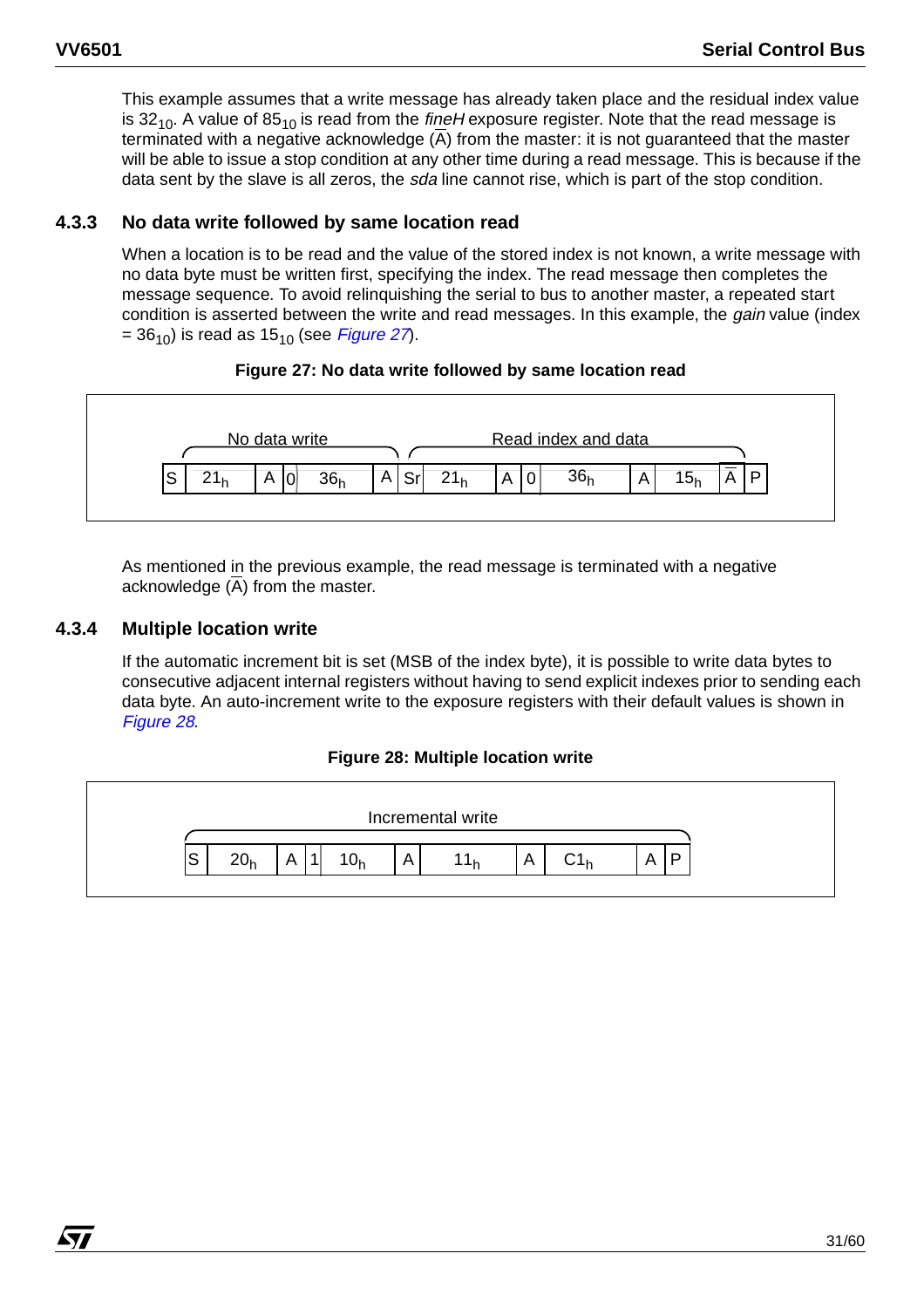# **5 I2C Registers**

# **5.1 Register map**

Sensor registers may be split into 5 main categories:

- Status Registers (read only)
- Setup registers with bit significant functions
- Exposure parameters that influence output image brightness
- Video timing functions
- Audio functions

Any internal register that can be written to can also be read from. There are a number of read only registers that contain device status information, (for example design revision details).

Names that end with H or L denote the most or least significant part of the internal register. Note that unused locations in the H byte are packed with zeroes.

A detailed description of each register follows. The address indexes are shown as decimal numbers in brackets [ ]. Note that there are many unused register locations.

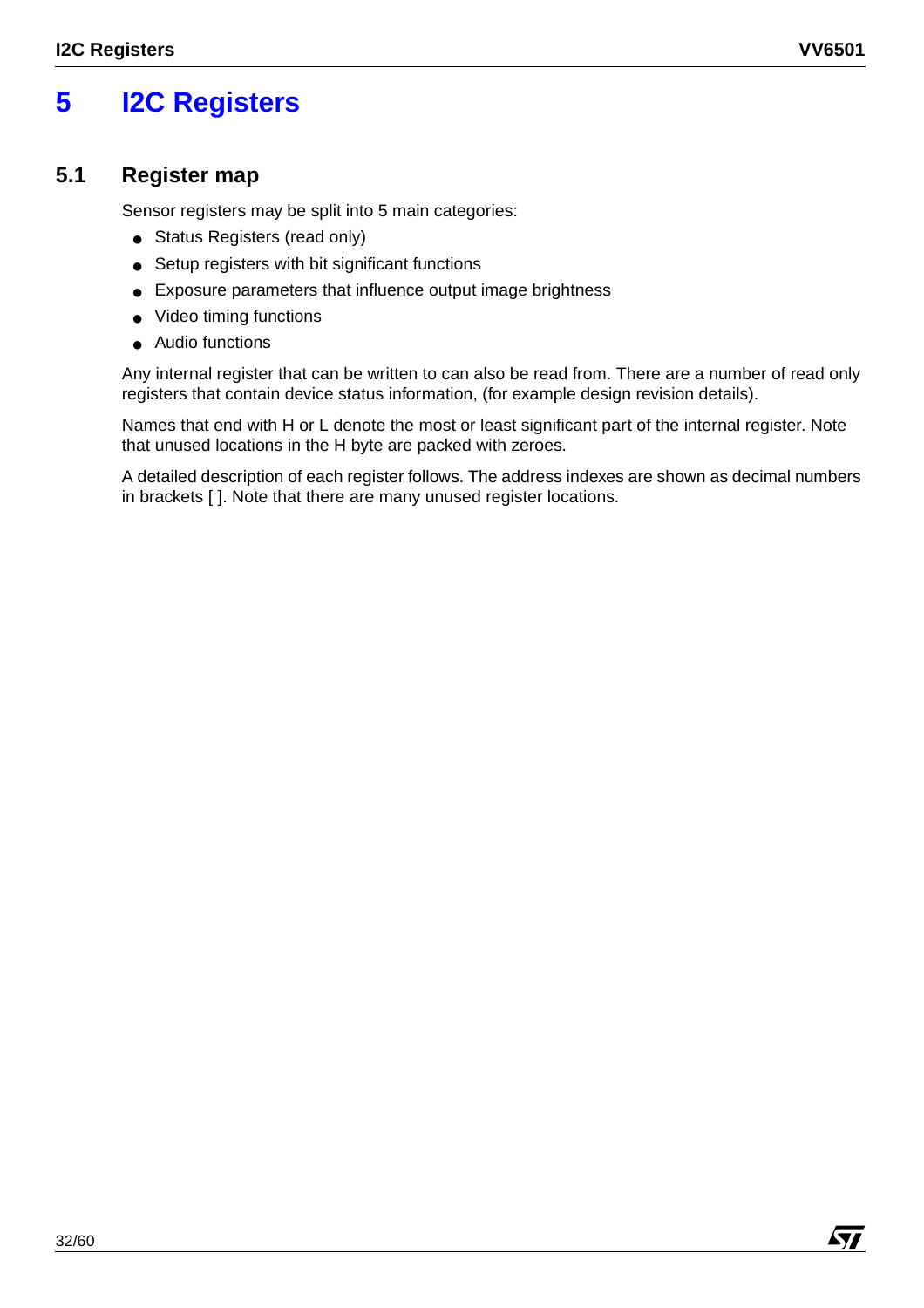|  |  | Table 9: Serial interface address map |  |  |
|--|--|---------------------------------------|--|--|
|--|--|---------------------------------------|--|--|

| <b>Index</b>                  | <b>Name</b>            | Length         | R/W       | <b>Default</b> | <b>Comments</b>                                                                           |  |
|-------------------------------|------------------------|----------------|-----------|----------------|-------------------------------------------------------------------------------------------|--|
| <b>Status registers</b>       |                        |                |           |                |                                                                                           |  |
| 0x00                          | deviceH                | 8              | <b>RO</b> | 0x1F           | Chip identification number including                                                      |  |
| 0x01                          | deviceL                | 8              | <b>RO</b> | 0x50           | revision indicator (501 Rev0).                                                            |  |
| 0x02                          | status0                | 8              | <b>RO</b> | 0x10           | Status information                                                                        |  |
| 0x09                          | dark_avgH              | $\overline{4}$ | <b>RO</b> | 0              | This is the average pixel value                                                           |  |
| 0x0A                          | dark_avgL              | 8              | <b>RO</b> | $\mathbf 0$    | returned from the dark line offset<br>cancellation algorithm<br>(2's complement notation) |  |
| 0x0E                          | frame counter          | 8              | <b>RO</b> |                | Current frame count (0-255)                                                               |  |
|                               | <b>Setup registers</b> |                |           |                |                                                                                           |  |
| 0x10                          | setup0                 | 8              | R/W       | 0x1            | Low-power and video timing                                                                |  |
| 0x11                          | setup1                 | 8              | R/W       | 0x80           | Various parameters                                                                        |  |
| 0x14                          | fg_modes               | 8              | R/W       | 0              | FST and QCK setup                                                                         |  |
| 0x15                          | pin_mapping            | 7              | R/W       | 0              | FST and QCK mapping modes                                                                 |  |
| 0x16                          | vshuffle/mirrors       | 8              | R/W       | 0              | Read-out order of data                                                                    |  |
| 0x17                          | op_format              | $\overline{7}$ | R/W       | 0x18           | Output coding formats                                                                     |  |
| <b>Exposure registers</b>     |                        |                |           |                |                                                                                           |  |
| 0x20                          | fineH                  | $\overline{2}$ | R/W       | $\mathbf 0$    | Fine exposure                                                                             |  |
| 0x21                          | fineL                  | 8              | R/W       |                |                                                                                           |  |
| 0x22                          | coarseH                | $\overline{2}$ | R/W       | 0x20A          | Coarse exposure                                                                           |  |
| 0x23                          | coarseL                | 8              | R/W       |                |                                                                                           |  |
| 0x24                          | analogue gain          | 4              | R/W       | 0              | Analogue gain setting                                                                     |  |
| 0x25                          | clk_div                | 4              | R/W       |                | Clock division                                                                            |  |
| 0x2C                          | dark offsetH           | 3              | R/W       | $\mathbf 0$    | Dark line offset cancellation value                                                       |  |
| 0x2D                          | dark offsetL           | 8              | R/W       |                | (2's complement notation)                                                                 |  |
| 0x2E                          | dark offset setup      | 3              | R/W       | 0x61           | Dark line offset cancellation enable                                                      |  |
| <b>Video timing registers</b> |                        |                |           |                |                                                                                           |  |
| 0x52                          | line lengthH           | $\overline{2}$ | R/W       | 0x2F9          | Line length (pixel clocks)                                                                |  |
| 0x53                          | line_lengthL           | 8              | R/W       |                |                                                                                           |  |
| 0x54                          | frame_lengthH          | $\overline{2}$ | R/W       | 0x20B          | Frame length (lines)                                                                      |  |
| 0x55                          | frame_lengthL          | 8              | R/W       |                |                                                                                           |  |
| <b>Audio register</b>         |                        |                |           |                |                                                                                           |  |
| 0x79                          | audio                  | $\overline{4}$ | R/W       | 0x9            | Audio setup register                                                                      |  |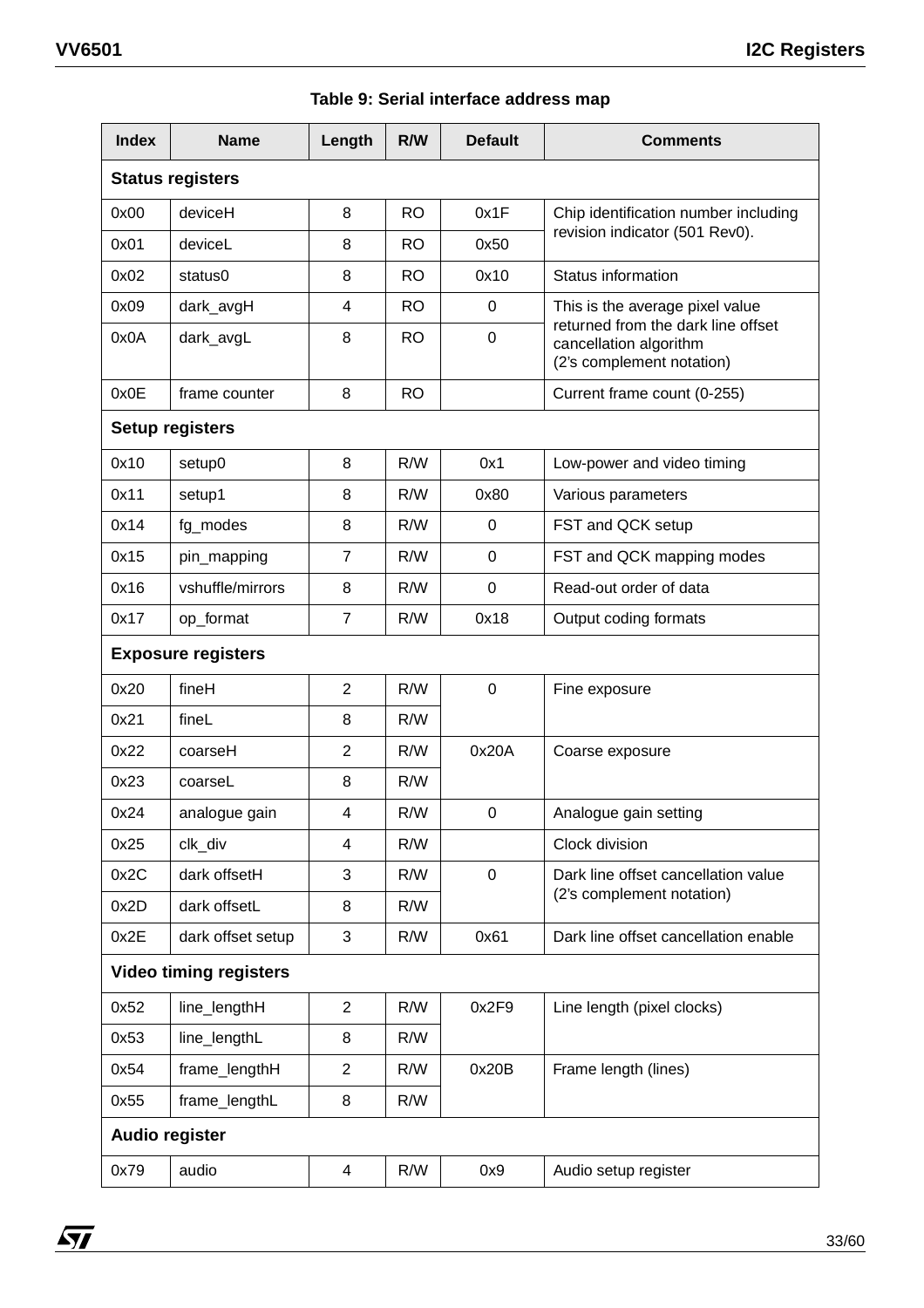# **5.2 Register description**

# **5.2.1 Status registers**

#### **[0x00-0x01] - DeviceH and DeviceL**

These registers provide read only information to identify the sensor type that has been coded as a 12-bit number and a 4-bit mask set revision identifier. The device identification number for VV6501 is 501 equivalent to 0001 1111 0101<sub>2</sub>. The initial mask revision identifier is 0 equivalent to 0000<sub>2</sub>.

#### **Table 10: [0x00] - DeviceH**

| <b>Bits</b> | <b>Function</b>        | <b>Default</b> | <b>Comment</b>                                                           |
|-------------|------------------------|----------------|--------------------------------------------------------------------------|
| [7:0]       | Device type identifier | 0x1F           | Most significant 8 bits of the 12 bit code<br>identifying the chip type. |

# **Table 11: [0x01] - DeviceL**

| <b>Bits</b> | <b>Function</b>              | <b>Default</b> | <b>Comment</b>                                                            |
|-------------|------------------------------|----------------|---------------------------------------------------------------------------|
| [7:4]       | Device type identifier       | 0x5            | Least significant 4 bits of the 12 bit code<br>identifying the chip type. |
| [3:0]       | Mask set revision identifier |                |                                                                           |

#### **[0x02] - Status0**

| <b>Bit</b>     | <b>Function</b>                               | <b>Default</b> | <b>Comment</b>                                                   |
|----------------|-----------------------------------------------|----------------|------------------------------------------------------------------|
| $\overline{7}$ | Video timing parameter<br>update pending flag | 0              | Video timing parameters sent but not yet<br>consumed by sensor   |
| [6:5]          | <b>RESERVED</b>                               |                |                                                                  |
| 4              | Odd/even frame                                | 0x1            | The flag will toggle state on alternate frames                   |
| 3              | Clock division update<br>pending              | 0              | Clock divisor sent but not yet consumed by the<br>sensor         |
| 2              | Gain value update pending                     | $\Omega$       | Gain value sent but not yet consumed by the<br>sensor            |
|                | Coarse exposure value<br>update pending       | $\Omega$       | Coarse exposure value sent but not yet<br>consumed by the sensor |
| $\Omega$       | Fine exposure value update<br>pending         | 0              | Fine exposure value sent but not yet consumed<br>by the sensor   |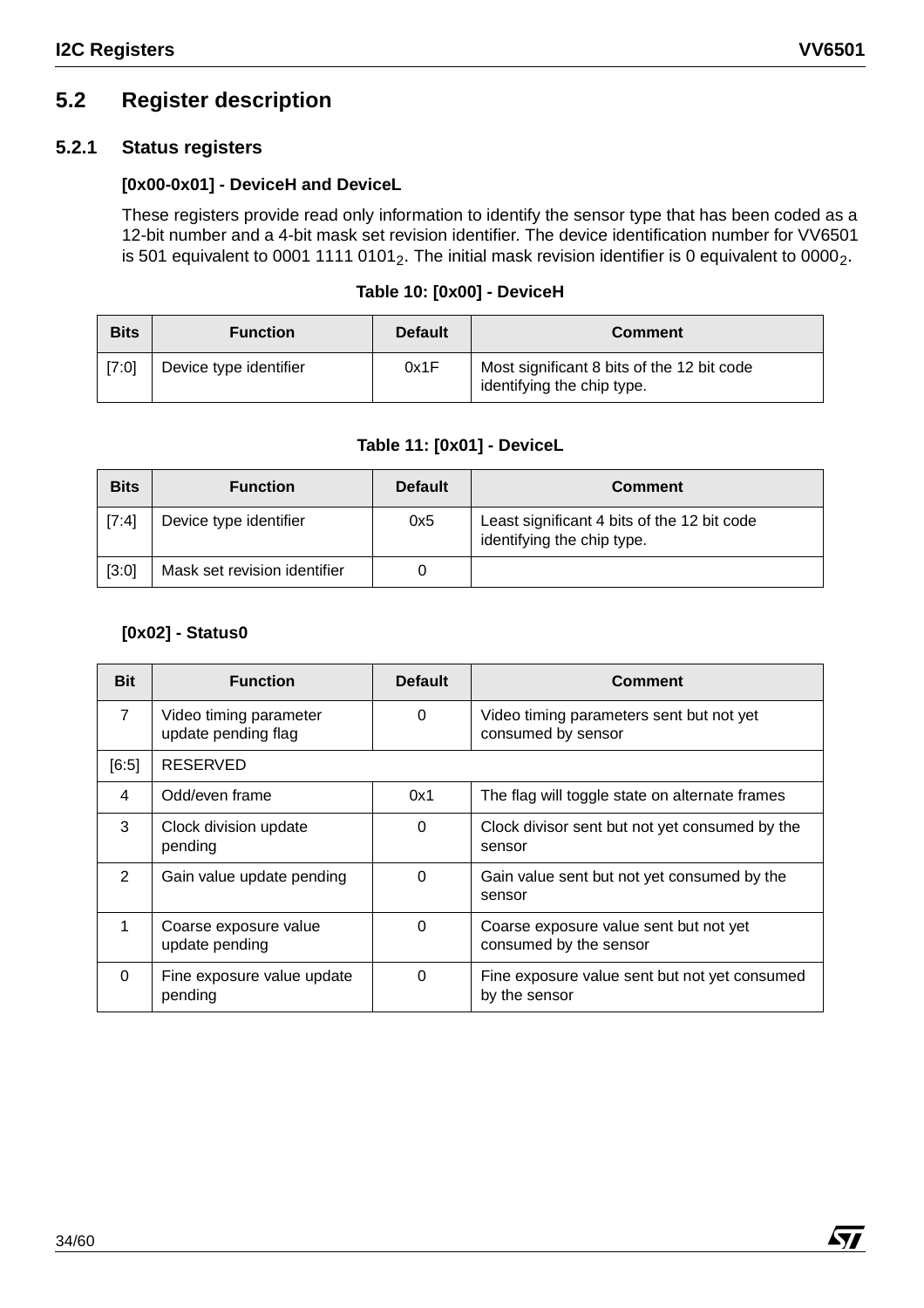# **[0x09-0x0A] - Dark\_Avg**

| <b>Register</b><br><b>Index</b> | <b>Bits</b> | <b>Function</b>  | <b>Default</b> | <b>Comment</b>                                |
|---------------------------------|-------------|------------------|----------------|-----------------------------------------------|
| 10                              | 7:0         | Dark avg Is byte |                | The calculated pixel average over a series of |
| 9                               | [1:0]       | Dark avg ms bits |                | dark lines.                                   |

# **[0x0E] - Frame Counter**

| <b>Register</b><br>index | <b>Bits</b> | <b>Function</b> | <b>Default</b> | <b>Comment</b>                |
|--------------------------|-------------|-----------------|----------------|-------------------------------|
| 14                       | 7:0         | Frame count     |                | Increments by 1 at each frame |

# **5.2.2 Setup Registers**

# **[0x10] - Setup0**

| <b>Bit</b> | <b>Function</b>               | <b>Default</b> | <b>Comment</b>                                                                                                                           |
|------------|-------------------------------|----------------|------------------------------------------------------------------------------------------------------------------------------------------|
| [7:5]      | Video Timing Mode             | 0x1            | VGA Mode                                                                                                                                 |
| [4:3]      | <b>RESERVED</b>               |                |                                                                                                                                          |
| 2          | Soft Reset<br>Off $/$ On      | 0              | Setting this bit resets the sensor to its power-up<br>defaults. This bit is also reset.                                                  |
| 1          | <b>RESERVED</b>               |                |                                                                                                                                          |
| $\Omega$   | Low Power Mode:<br>Off $/$ On | 0x1            | Powers down the sensor array and audio. The<br>output data bus goes to F <sub>H</sub> . On power-up the<br>sensor enters low power mode. |

# **[0x11] - Setup1**

 $\sqrt{5}$ 

| <b>Bit</b>     | <b>Function</b>                                   | <b>Default</b> | Comment                                                            |
|----------------|---------------------------------------------------|----------------|--------------------------------------------------------------------|
| $\overline{7}$ | Pixel read-out order<br>(hshuffle)                |                | Shuffle is enabled by default                                      |
|                | Unshuffled or <b>Shuffled</b>                     |                |                                                                    |
| [6:5]          | <b>RESERVED</b>                                   |                |                                                                    |
| $\overline{4}$ | Enable immediate gain<br>update.<br>Off/On        | $\Omega$       | Allow manual change to gain to be applied<br>immediately           |
|                |                                                   |                |                                                                    |
| 3              | Enable immediate clock<br>division update. Off/On | $\Omega$       | Allow manual change to clock division to be<br>applied immediately |
| [2:0]          | <b>RESERVED</b>                                   |                |                                                                    |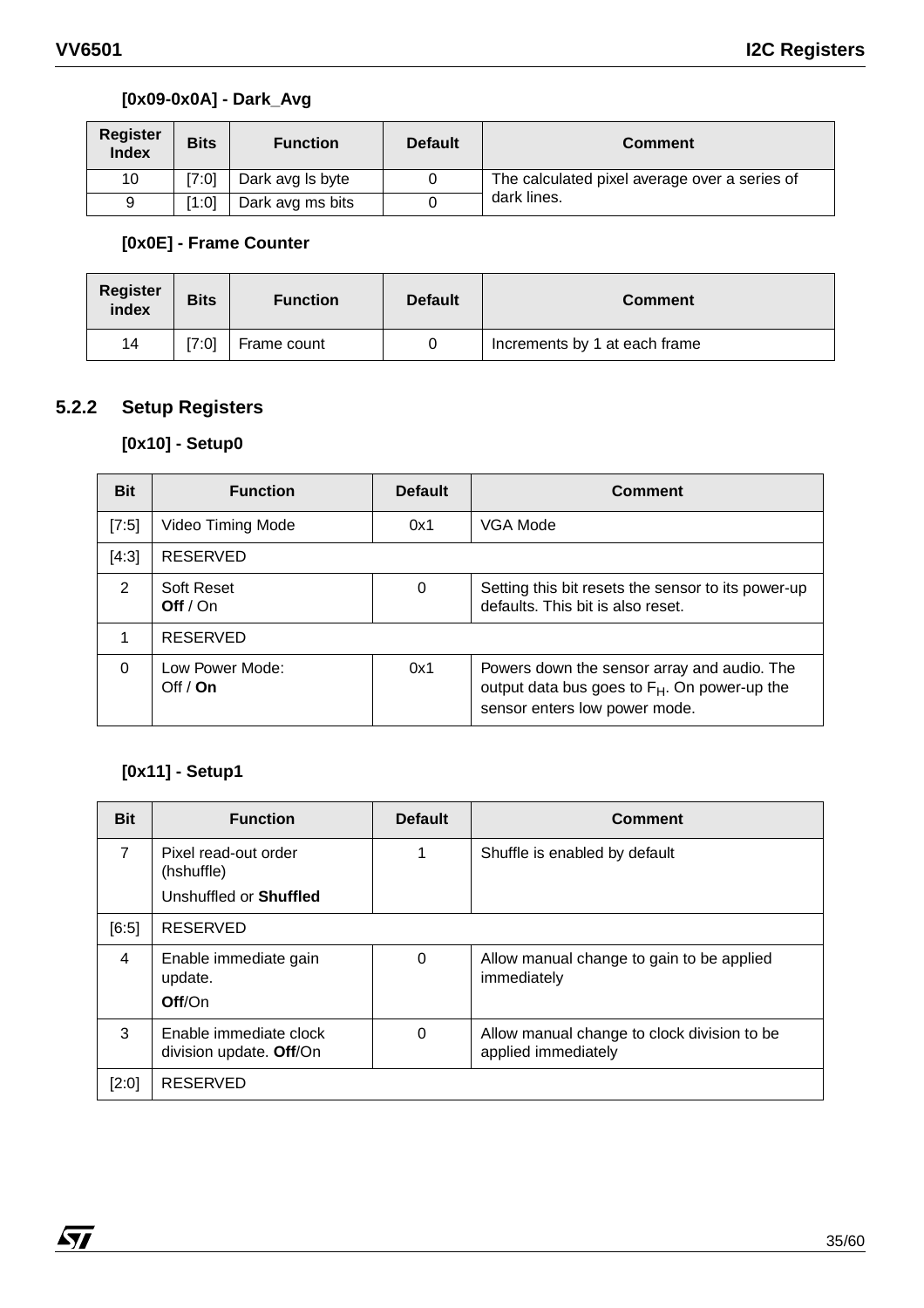# **[0x14] - fg\_modes**

| <b>Bit</b> | <b>Function</b> | <b>Default</b> | <b>Comment</b>                                  |
|------------|-----------------|----------------|-------------------------------------------------|
| [7:6]      | FST mode        | $\mathbf 0$    | $0 -$ Off<br>1 - On - qualifies the status line |
| [5:4]      | <b>RESERVED</b> |                |                                                 |
| [3:2]      | QCK modes       | 0              | 00 - Off                                        |
|            |                 |                | 01 - Free running                               |
|            |                 |                | 1x - Valid during data period only              |
| 1          | <b>RESERVED</b> |                |                                                 |
| $\Omega$   | QCLK type       | $\mathbf 0$    | 0 - slow_QCLK/                                  |
|            |                 |                | 1 - fast_QCLK                                   |

# **[0x15] - pin\_mapping**

| <b>Bit</b>     | <b>Function</b>                                                             | <b>Default</b> | Comment                                                                                                                 |  |  |
|----------------|-----------------------------------------------------------------------------|----------------|-------------------------------------------------------------------------------------------------------------------------|--|--|
| $\overline{7}$ | <b>RESERVED</b>                                                             |                |                                                                                                                         |  |  |
| 6              | reset_flag.                                                                 |                | Set to 1 by porb, reset_n soft_reset. The user<br>can clear this bit by writing to SIF.                                 |  |  |
| 5              | <b>RESERVED</b>                                                             |                |                                                                                                                         |  |  |
| [4:3]          | RESERVED                                                                    |                |                                                                                                                         |  |  |
| 2              | Forced value for FST pin                                                    | $\Omega$       | only when enabled by bit0                                                                                               |  |  |
| 1              | Forced value for QCLK pin                                                   | $\Omega$       | only when enabled by bit0                                                                                               |  |  |
| $\Omega$       | Map serial interface register<br>bits values on to the QCK and<br>FST pins. | 0              | Select data to appear on FST and QCK pins<br>0 - FST and QCK signals (default)<br>1 - pin_mapping[2] and pin_mapping[1] |  |  |

# **[0x16] - Vshuffle/mirrors**

| <b>Bit</b> | <b>Function</b>                                             | <b>Default</b> | <b>Comment</b> |
|------------|-------------------------------------------------------------|----------------|----------------|
| [7:5]      | <b>RESERVED</b>                                             |                |                |
| 4          | Line read-out order (vmirror)<br><b>Normal or Mirrored</b>  | 0              |                |
| 3          | Pixel read-out order (hmirror)<br><b>Normal or Mirrored</b> | 0              |                |
| [2:0]      | <b>RESERVED</b>                                             |                |                |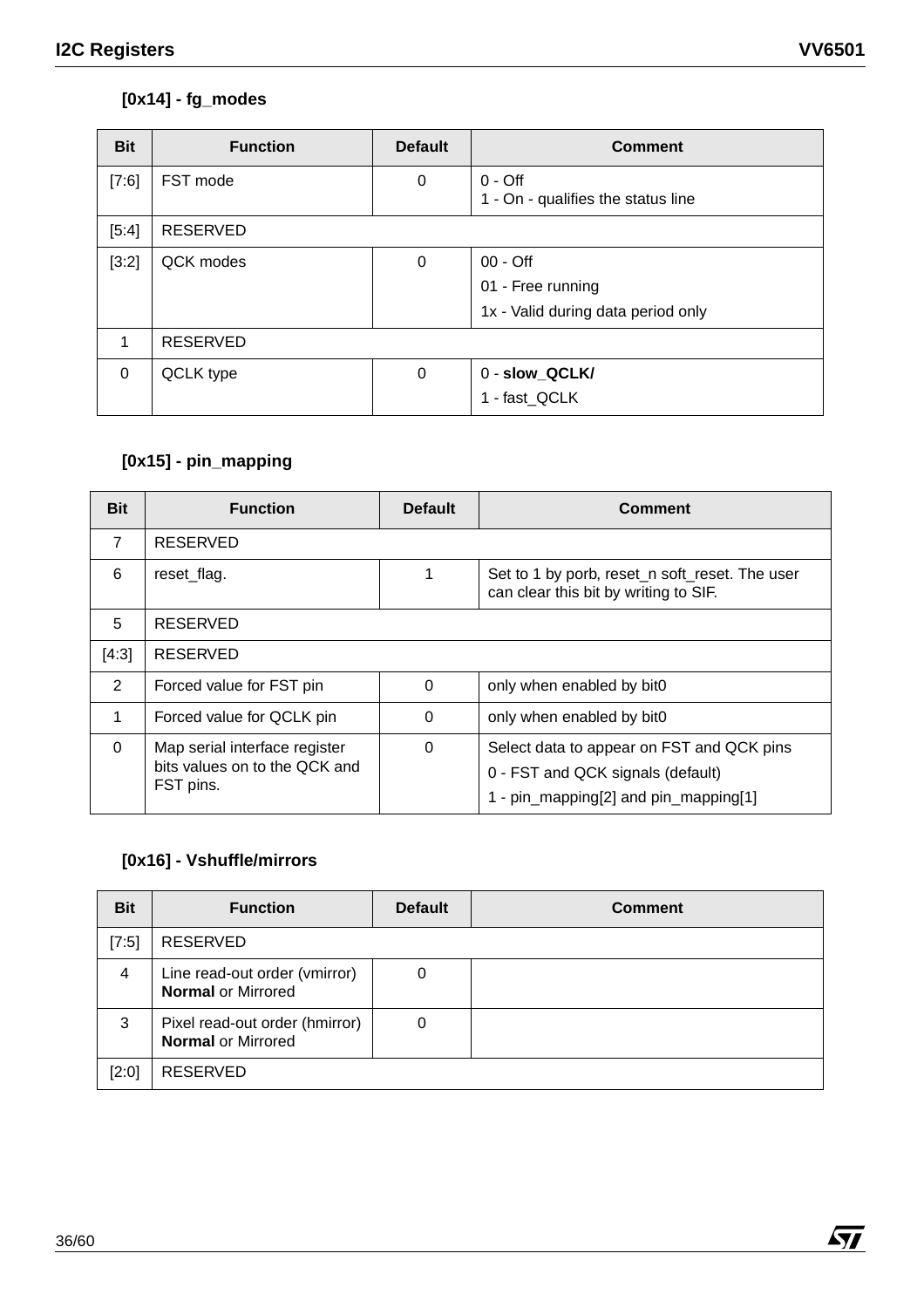$\sqrt{27}$ 

# **[0x17] - op\_format**

| <b>Bit</b> | <b>Function</b>                                                                           | <b>Default</b> | <b>Comment</b>                                                                                                                                                                                                                    |
|------------|-------------------------------------------------------------------------------------------|----------------|-----------------------------------------------------------------------------------------------------------------------------------------------------------------------------------------------------------------------------------|
| 7          | RESERVED                                                                                  |                |                                                                                                                                                                                                                                   |
| 6          | Re-time tri-state update.<br>Off $/$ On                                                   | $\Omega$       | Re-time new tri-state value to a frame boundary.                                                                                                                                                                                  |
| 5          | Tri-state output data bus,<br><b>FST &amp; QCLK</b><br><b>Outputs Enabled / Tri-state</b> | 0              | On power up the data bus, QCLK & FST pads<br>are enabled by default.                                                                                                                                                              |
| [4:3]      | <b>RESERVED</b>                                                                           |                |                                                                                                                                                                                                                                   |
| 2          | Embedded SAV/EAV Escape<br>Sequences<br>On $/$ Off                                        | $\Omega$       | 0 - Insert Embedded Control Sequences e.g<br>Start and End of Active Video into Output Video<br>data<br>1 - Pass-through mode. Output Video data<br>equals ADC data. Note: also disables FST when<br>SAV/EAV generation disabled. |
| 1          | <b>RESERVED</b>                                                                           |                |                                                                                                                                                                                                                                   |
| $\Omega$   | Data format select.                                                                       | $\Omega$       | 0 - 5 wire parallel output<br>1 - 4 wire parallel output                                                                                                                                                                          |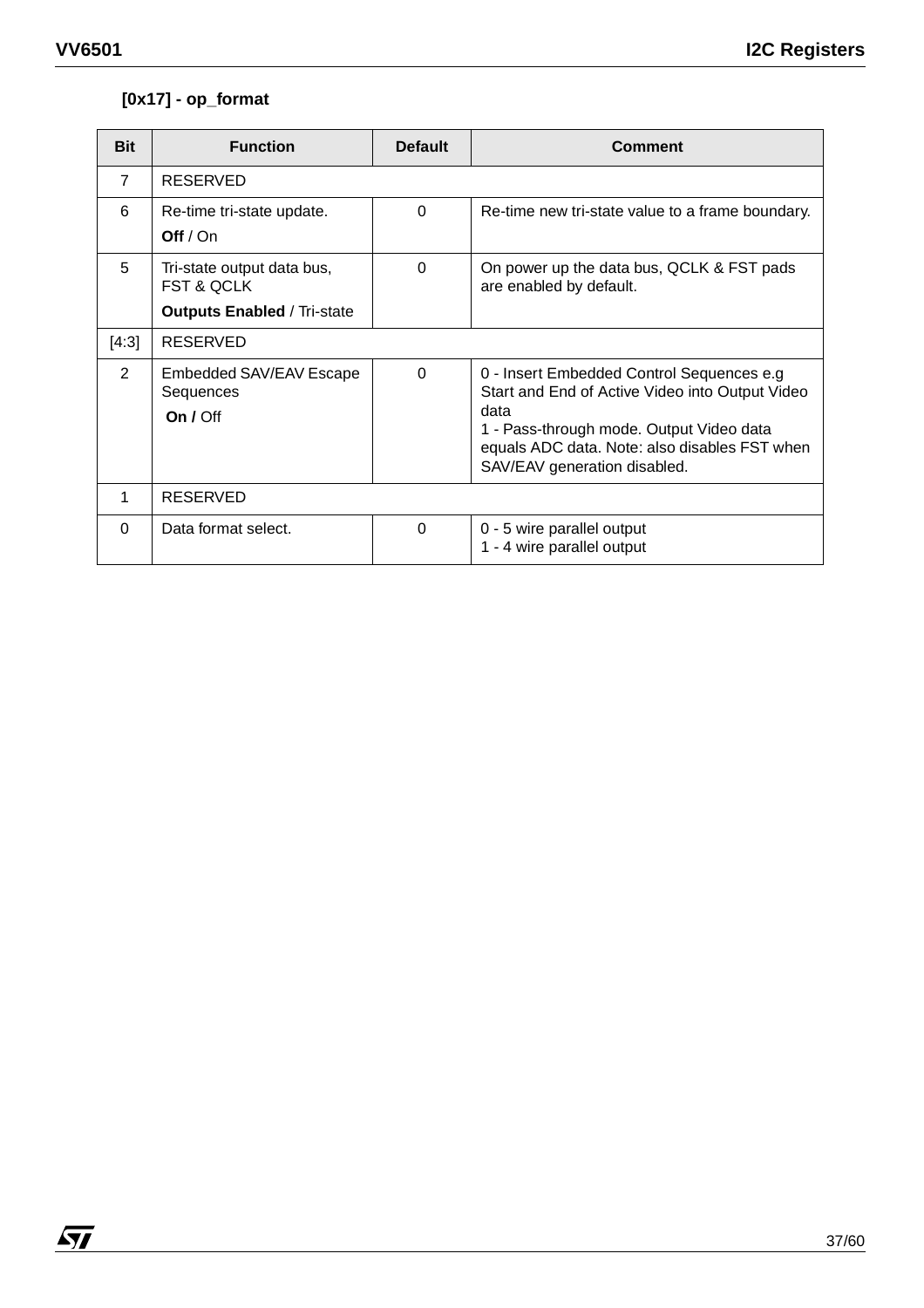Á7/

# **5.2.3 Exposure control registers**

There is a set of programmable registers which control the sensor sensitivity. The registers are as follows:

- Fine exposure
- Coarse exposure time
- Analogue gain
- Clock division

The gain parameter does not affect the integration period rather it amplifies the video signal at the output stage of the sensor core.

Note: The external exposure (coarse, fine, clock division or gain) values do not take effect immediately. Data from the serial interface is read by the exposure algorithm at the start of a video frame. If the user reads an exposure value via the serial interface, then the value reported will be the data as yet unconsumed by the exposure algorithm, because the serial interface logic locally stores all the data written to the sensor.

Between the writing the of exposure data and the use of the data by the exposure logic, bit 0 of the status register is set. The gain value is updated a frame later than the coarse, fine and clock division parameters, since the gain is applied directly at the video output stage and does not require the long set up time of the coarse, fine exposure and of the clock division.

To eliminate the possibility of the sensor array seeing only part of the new exposure and gain settings, if the serial interface communication extends over a frame boundary, the internal re-timing of exposure and gain data is disabled while writing data to any location in the exposure page of the serial interface register map. Thus if the 5 bytes of exposure and gain data is sent as an autoincrement sequence, it is not possible for the sensor to consume only part of the new exposure and gain data.

The range of some parameter values is limited and any value programmed out of the range is clipped to the maximum allowed.

| <b>Register</b><br>index | <b>Bits</b> | <b>Function</b>              | <b>Default</b> | Comment                                           |
|--------------------------|-------------|------------------------------|----------------|---------------------------------------------------|
| 0x20                     | $\Omega$    | Fine MSB exposure value      | $\mathbf 0$    | Line length dependent                             |
| 0x21                     | [7:0]       | Fine LSB exposure value      |                |                                                   |
| 0x22                     | $\Omega$    | Coarse MSB exposure value    | 0x20A          | Frame length dependent.                           |
| 0x23                     | [7:0]       | Coarse LSB exposure value    |                | Maximum for default modes:<br>$VGA = 522$         |
| 0x24                     | [7:0]       | Analogue gain value          | $\Omega$       | Bits[3:0] IDAC control                            |
| 0x25                     | [3:0]       | Clock divisor value          | 0              | See [0x25] - Clock divider setting<br>for details |
| 0x2C                     | [1:0]       | Dark offsetH                 | $\Omega$       | Dark offset manual settings                       |
| 0x2D                     | [7:0]       | Dark offsetL                 | $\Omega$       |                                                   |
| 0x2E                     | [7:0]       | Dark offset control register | $\Omega$       |                                                   |

**Table 12: Exposure, clock rate and gain registers**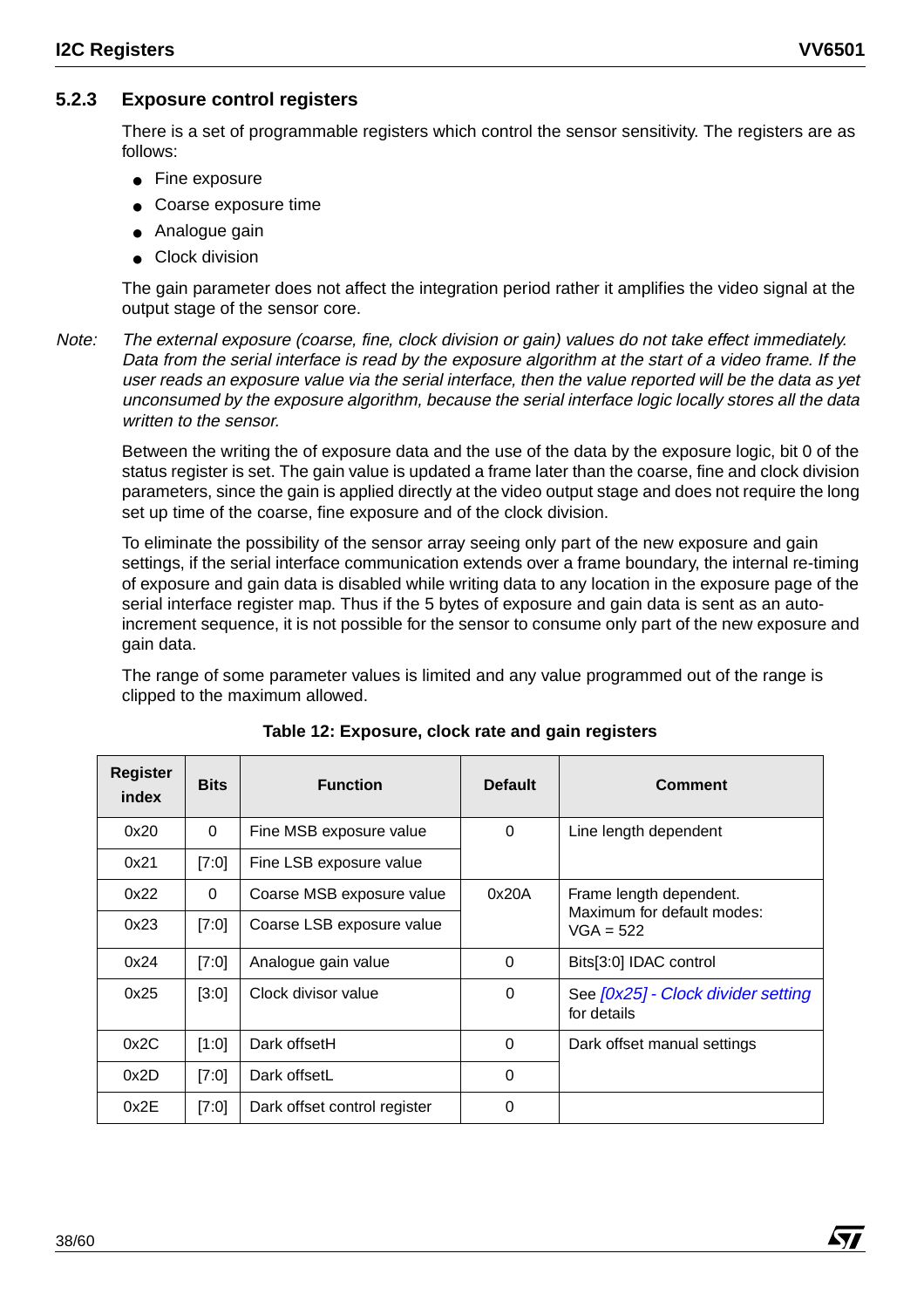$\sqrt{M}$ 

# **[0x20] - Fine exposure MSB**

| <b>Bit</b> | <b>Function</b>     | <b>Default</b> | <b>Comment</b> |
|------------|---------------------|----------------|----------------|
| [7:2]      | RESERVED            |                |                |
| [1:0]      | Fine Exposure [9:8] |                |                |

# **[0x21] - Fine exposure LSB**

| <b>Bit</b> | <b>Function</b>     | <b>Default</b> | <b>Comment</b> |
|------------|---------------------|----------------|----------------|
| [7:0]      | Fine Exposure [7:0] |                |                |

#### **[0x22] - Coarse exposure MSB**

| <b>Bit</b> | <b>Function</b>       | <b>Default</b> | <b>Comment</b> |
|------------|-----------------------|----------------|----------------|
| [7:2]      | RESERVED              |                |                |
| [1:0]      | Coarse Exposure [9:8] | 0x2            |                |

# **[0x23] - Coarse exposure LSB**

| <b>Bit</b> | <b>Function</b>       | <b>Default</b> | <b>Comment</b>  |
|------------|-----------------------|----------------|-----------------|
| [7:0]      | Coarse Exposure [7:0] | 0xA            | Default = $522$ |

# **[0x24] - Analogue gain/ offset**

| <b>Bit</b> | <b>Function</b> | <b>Default</b> | <b>Comment</b>                                                                                                                                                                                                                                                                                                    |
|------------|-----------------|----------------|-------------------------------------------------------------------------------------------------------------------------------------------------------------------------------------------------------------------------------------------------------------------------------------------------------------------|
| [7:4]      | <b>RESERVED</b> |                |                                                                                                                                                                                                                                                                                                                   |
| [3:0]      | GAIN [3:0]      | $\mathbf 0$    | $0000 = 1.0$ , Min. Gain = $(0dB)$<br>$0001 = 1.06$<br>$0010 = 1.14$<br>$0011 = 1.23$<br>$0100 = 1.33$<br>$0101 = 1.45$<br>$0110 = 1.60$<br>$0111 = 1.78$<br>$1000 = 2.0$<br>$1001 = 2.29$<br>$1010 = 2.67$<br>$1011 = 3.2$<br>$1100 = 4.0$<br>$1101 = 5.33$<br>$1110 = 8.0$<br>$1111 = 16$ , Max Gain = $(24dB)$ |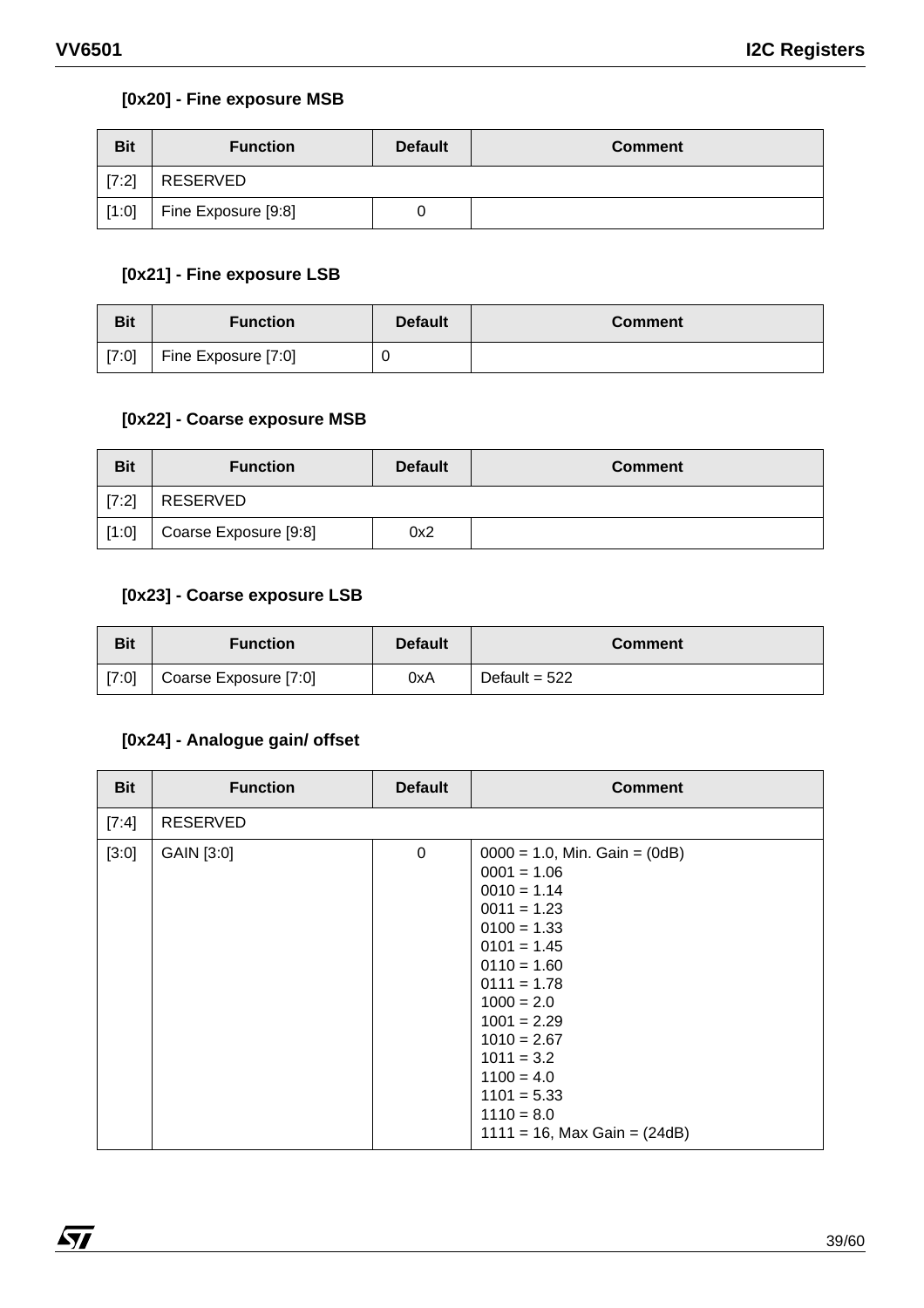# **[0x25] - Clock divider setting**

| <b>Bit</b> | <b>Function</b>       | <b>Default</b> | <b>Comment</b>                                                                                                                                                                                                                                               |
|------------|-----------------------|----------------|--------------------------------------------------------------------------------------------------------------------------------------------------------------------------------------------------------------------------------------------------------------|
| [7:4]      | <b>RESERVED</b>       |                |                                                                                                                                                                                                                                                              |
| [3:0]      | Clock divider setting | 0              | 0000 - Divide clock by 1<br>0001 - Divide clock by 2<br>001x - Divide clock by 4<br>010x - Divide clock by 6<br>011x - Divide clock by 8<br>100x - Divide clock by 10<br>101x - Divide clock by 12<br>110x - Divide clock by 14<br>111x - Divide clock by 16 |

# **[0x2C -0x2D] - Dark line pixel offset**

| <b>Bit</b> | <b>Function</b>           | <b>Default</b> | <b>Comment</b>                                                                                                                                       |
|------------|---------------------------|----------------|------------------------------------------------------------------------------------------------------------------------------------------------------|
| [7:0]      | LS Dark line pixel offset | O              | This register contains a fixed offset that can be                                                                                                    |
| [2:0]      | MS Dark line pixel offset |                | applied to the digitised pixels in the digital output<br>coding block. The offset is a 2's complement<br>number, giving an offset range -1024,+1023. |

# **[0x2E] - Dark line offset cancellation setup register**

| <b>Bit</b>     | <b>Function</b>                        | <b>Default</b>                   | <b>Comment</b>                                                                                                                |
|----------------|----------------------------------------|----------------------------------|-------------------------------------------------------------------------------------------------------------------------------|
| $\overline{7}$ | <b>RESERVED</b>                        |                                  |                                                                                                                               |
| [6:4]          | <b>RESERVED</b>                        |                                  |                                                                                                                               |
| 3              | Dark leaky integrator time<br>constant | $\Omega$<br>0 - Fast<br>1 - Slow |                                                                                                                               |
| 2              | <b>RESERVED</b>                        |                                  |                                                                                                                               |
| [1:0]          | Dark line offset cancellation          | 01                               | 00 - Accumulate dark pixels, calculate dark pixel<br>average and report, but don't apply anything to<br>data stream           |
|                |                                        |                                  | 01 - Accumulate dark pixels, calculate dark pixel<br>average, report and apply internally calculated<br>offset to data stream |
|                |                                        |                                  | 11 - Accumulate dark pixels, calculate dark pixel<br>average and report, but apply an externally<br>calculated offset         |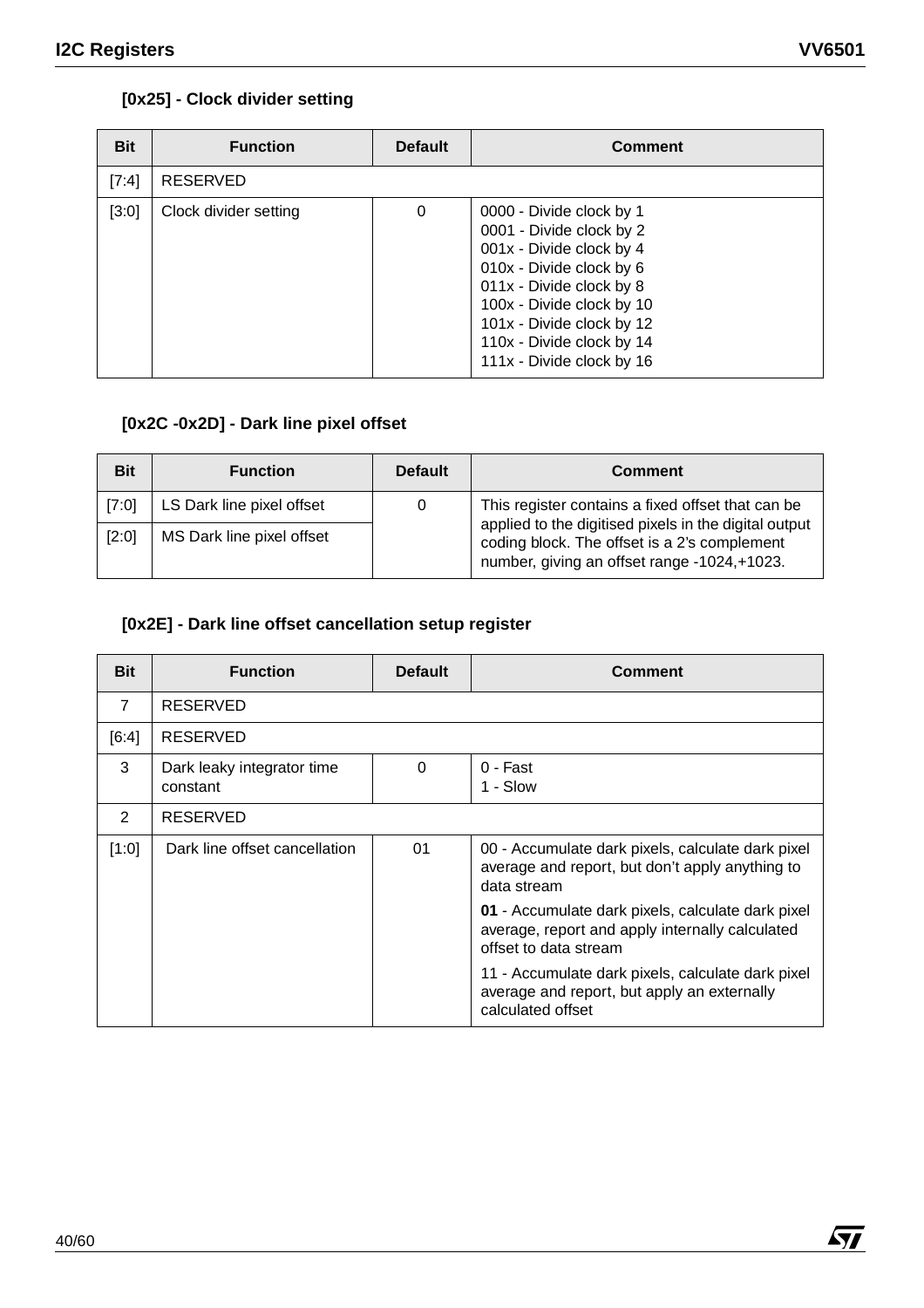$\sqrt{1}$ 

# **5.2.4 Video timing registers**

Indexes in the range [0x52 - 0x62] control the line and frame length of the sensor. The registers are as follows:

- line length
- frame length

The line length is specified in a number of pixel clocks, whereas the frame length is specified in a number of lines.The range of some parameter values is limited and any value programmed out of the range is clipped as follows:

- Values greater than the maximum are clipped to the maximum allowed.
- Values less than the default for a given mode are clipped to the default value.

| <b>Register</b><br>index | <b>Bit</b> | <b>Function</b>        | <b>Default</b> | <b>Comment</b>                                                           |
|--------------------------|------------|------------------------|----------------|--------------------------------------------------------------------------|
| 0x53                     | [7:0]      | Line Length LSB value  | 0xF9           |                                                                          |
| 0x52                     | [7:2]      | <b>RESERVED</b>        |                |                                                                          |
|                          | [1:0]      | Line Length MSB value  | 0x2            | Default = $761$ Maximum = $1023$<br>(register value is line length - 1)  |
| 0x62                     | [7:0]      | Frame Length LSB value | 0x0B           |                                                                          |
| 0x61                     | [7:2]      | <b>RESERVED</b>        |                |                                                                          |
|                          | [1:0]      | Frame Length MSB value | 0x2            | Default = $523$ Maximum = $1023$<br>(register value is frame length - 1) |

#### **Table 13: Video timing registers**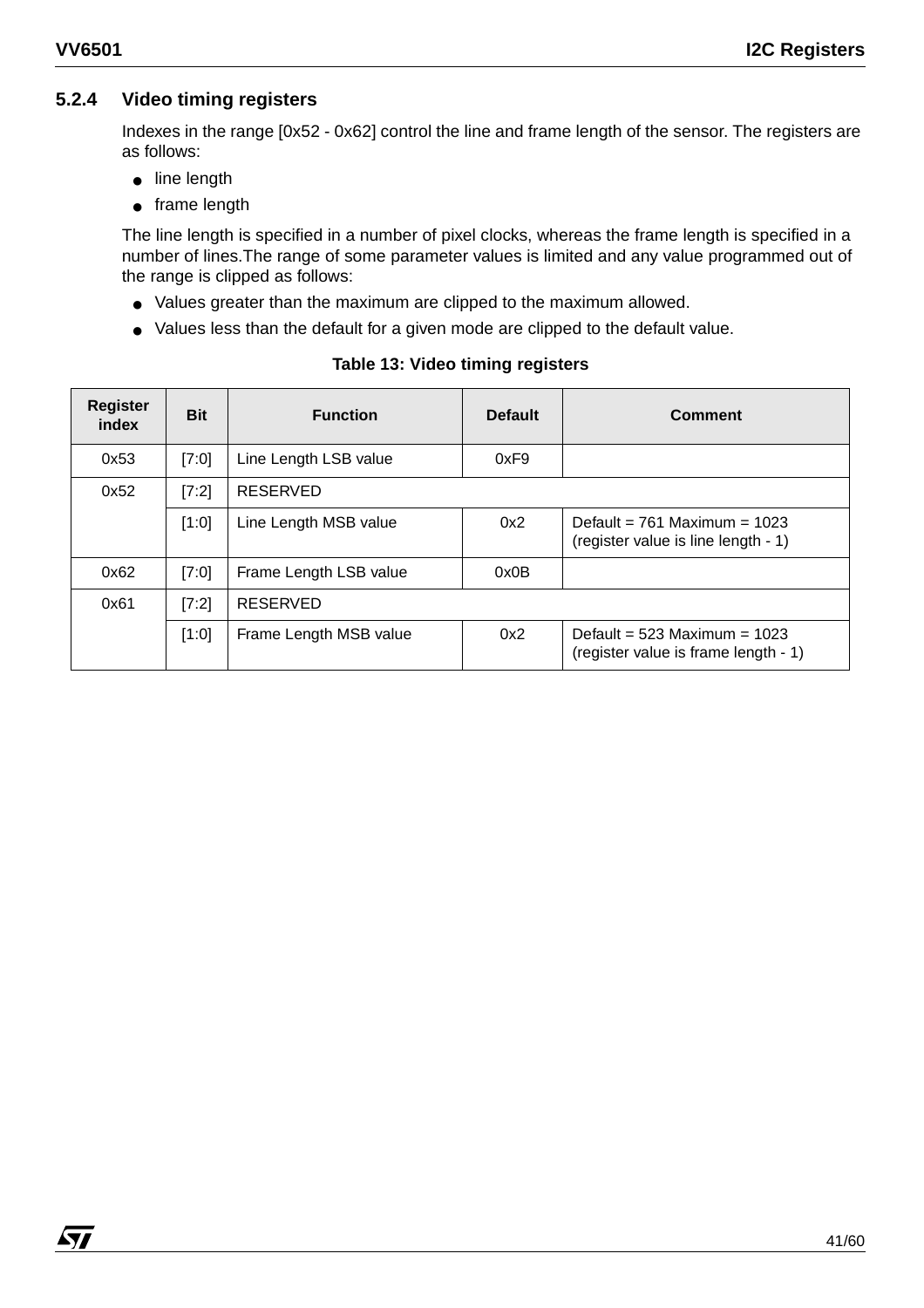$\sqrt{M}$ 

# **5.2.5 Audio setup register**

# **[0x79] - Audio amplifier setup (AT1)**

| <b>Bit</b> | <b>Function</b>            | <b>Default</b> | <b>Comments</b>                               |
|------------|----------------------------|----------------|-----------------------------------------------|
| 7          | Retro gain mode select     | 0              | 0 - Retro gain mode<br>1 - Standard gain mode |
| 6          | Power down audio ref. only | 0              |                                               |
| [5:4]      | <b>RESERVED</b>            |                |                                               |
| 3          | Power down amp. and ref.   | 0              | 0 - Powered up<br>1 - Power down              |
| [2:0]      | Audio amplifier gain       |                |                                               |

# **Table 14: Audio gain options**

| reg121[2:0] | Retro gain mode ([[7]=0) |              | Standard gain mode ([7]=1) |              |  |
|-------------|--------------------------|--------------|----------------------------|--------------|--|
|             | Gain                     | AUDGAIN[2:0] | Gain                       | AUDGAIN[2:0] |  |
| 000         | 0dB                      | 000          | 0dB                        | 000          |  |
| 001         | 30dB                     | 101          | 6dB                        | 001          |  |
| 010         | 6dB                      | 001          | 12dB                       | 010          |  |
| 011         | 36dB                     | 110          | 18dB                       | 011          |  |
| 100         | 12dB                     | 010          | 24dB                       | 100          |  |
| 101         | 42dB                     | 111          | 30dB                       | 101          |  |
| 110         | 18dB                     | 011          | 36dB                       | 110          |  |
| 111         | 24dB                     | 100          | 42dB                       | 111          |  |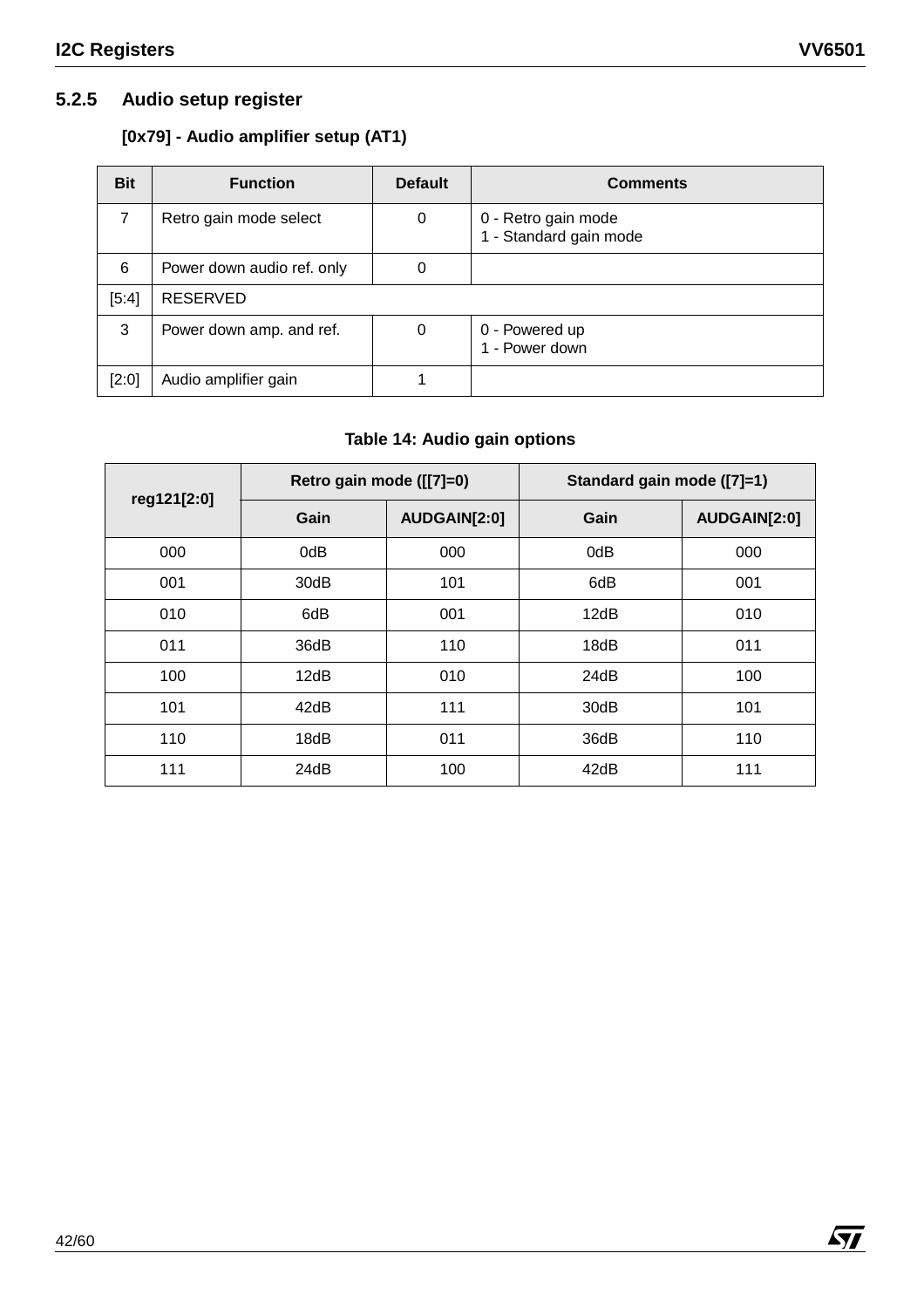# **6 Electrical Characteristics**

# **6.1 Absolute maximum ratings**

#### **Table 15: Absolute maximum ratings**

| <b>Symbol</b>             | <b>Parameter</b>                              | Max.           | Unit |
|---------------------------|-----------------------------------------------|----------------|------|
| V <sub>DD</sub>           | Regulator input power voltage                 | $-0.5$ to 6.0  |      |
| V <sub>DD</sub>           | Digital power supply                          | $-0.5$ to 3.6  |      |
| $\rm V_{CC}$              | Analogue power supply                         | $-0.5$ to 3.6  |      |
| $\mathsf{T}_{\text{STO}}$ | Storage temperature <sup>a</sup>              | $-25$ to $+85$ | °C   |
| T <sub>LEAD</sub>         | Lead temperature (10 s) JDEC moisture level 3 | 225            | °C   |

a. A temperature below 0°C can induce a slight humidity penetration into the package cavity. This humidity is easily removable by a short storage in standard climatic conditions (25°C/50% relative humidity).

**Caution:** Stresses above those listed under "Absolute Maximum Ratings" may cause permanent damage to the device. This is a stress rating only and functional operation of the device at these or any other conditions above those indicated in the operational sections of the specification is not implied. Exposure to absolute maximum rating conditions for extended periods may affect device reliability.

# **6.2 Operating conditions**

#### **Table 16: Operating conditions**

| <b>Symbol</b>   | <b>Parameter</b>    | Max.       | Unit   |
|-----------------|---------------------|------------|--------|
| V <sub>DD</sub> | Supply voltage      | 4.1 to 5.5 |        |
| Ά               | Ambient temperature | 0 to $+40$ | $\sim$ |

# **6.3 Thermal data**

#### **Table 17: Thermal data**

| <b>Symbol</b> | <b>Parameter</b>                    | Value | Unit |
|---------------|-------------------------------------|-------|------|
| $Rth(i-a)$    | Junction/ambient thermal resistance | 45    | °C/W |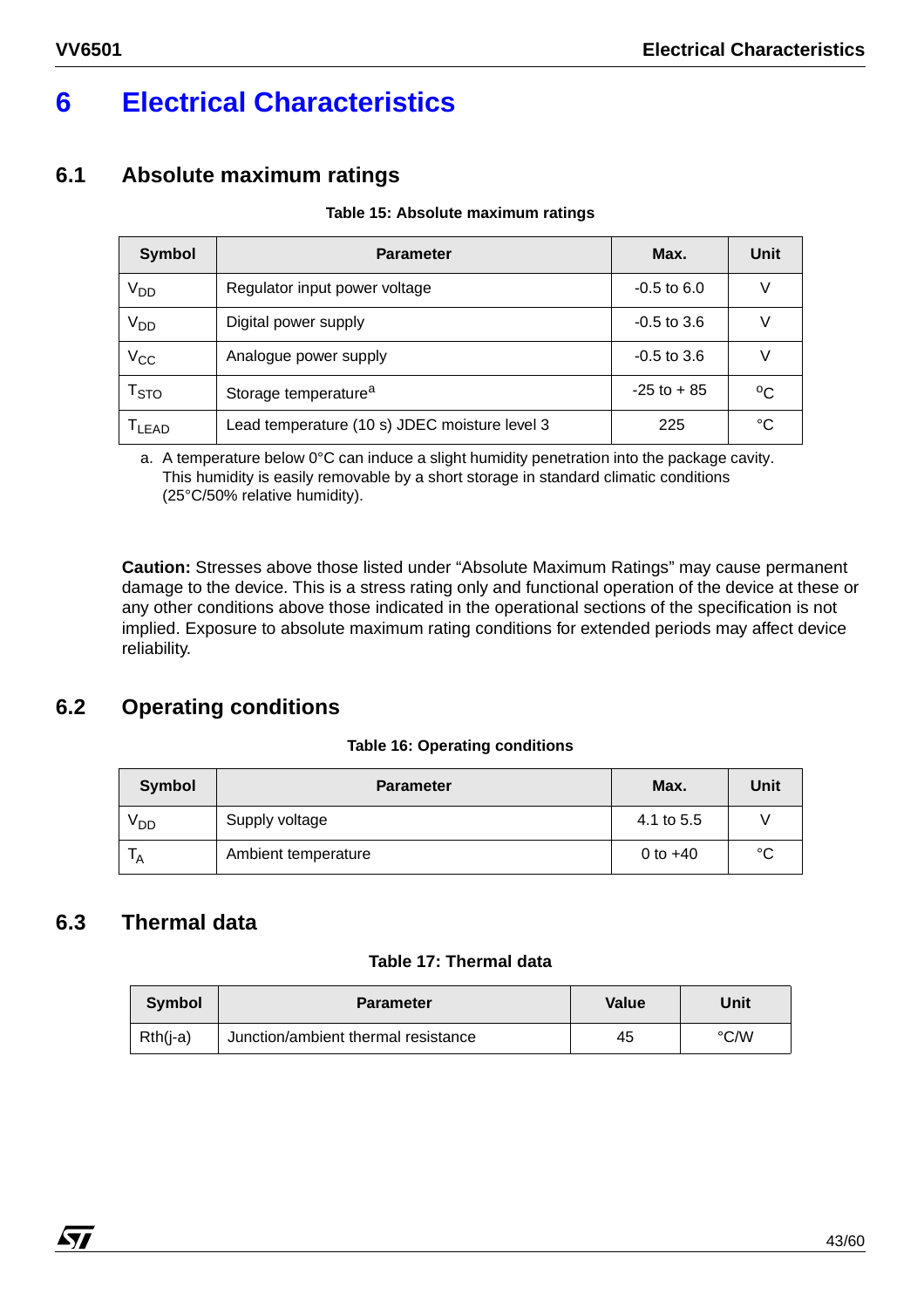# **6.4 DC electrical characteristics**

Over operating conditions unless otherwise specified.

# **6.4.1 Power supply**

# **Table 18: Power supply characteristics**

| <b>Symbol</b>    | <b>Parameter description</b>                                                           | Min. | Typ. | Max. | Unit |
|------------------|----------------------------------------------------------------------------------------|------|------|------|------|
| V <sub>BUS</sub> | Power supply range of operation                                                        | 4    | 5    | 5.5  |      |
| <b>VBUS</b>      | Normal mode sensor current consumption<br>(VGA 30 fps - no load on digital regulators) |      | 25   | 50   | mA   |
| <b>I</b> SUSP    | Current consumption in SUSPEND mode<br>(SUSPEND pin high) and VDIG1V8 disabled.        |      | 65   | 140  | μA   |

# **6.4.2 Digital block**

| <b>Symbol</b>              | <b>Parameter description</b> | Min. | Typ. | Max. | Unit |  |  |
|----------------------------|------------------------------|------|------|------|------|--|--|
| <b>CMOS digital inputs</b> |                              |      |      |      |      |  |  |
| $V_{IL}$                   | Low level input voltage      |      |      | 0.8  | V    |  |  |
| $V_{\text{IH}}$            | High level input voltage     | 2    |      |      | V    |  |  |
| ЧL.                        | Low level input current      |      |      | -1   | μA   |  |  |
| ЧH                         | High level input current     |      |      | 1    | μA   |  |  |
|                            | <b>CMOS digital outputs</b>  |      |      |      |      |  |  |
| $V_{OL}$                   | Low level output voltage     |      |      | 0.2  | V    |  |  |
| $V_{OH}$                   | High level output voltage    | 2.8  |      |      | V    |  |  |
|                            | <b>Serial interface</b>      |      |      |      |      |  |  |
| $F_{SIF}$                  | Operating frequency range    | 0    |      | 100  | kHz  |  |  |

# **Table 19: Digital block electrical characteristics**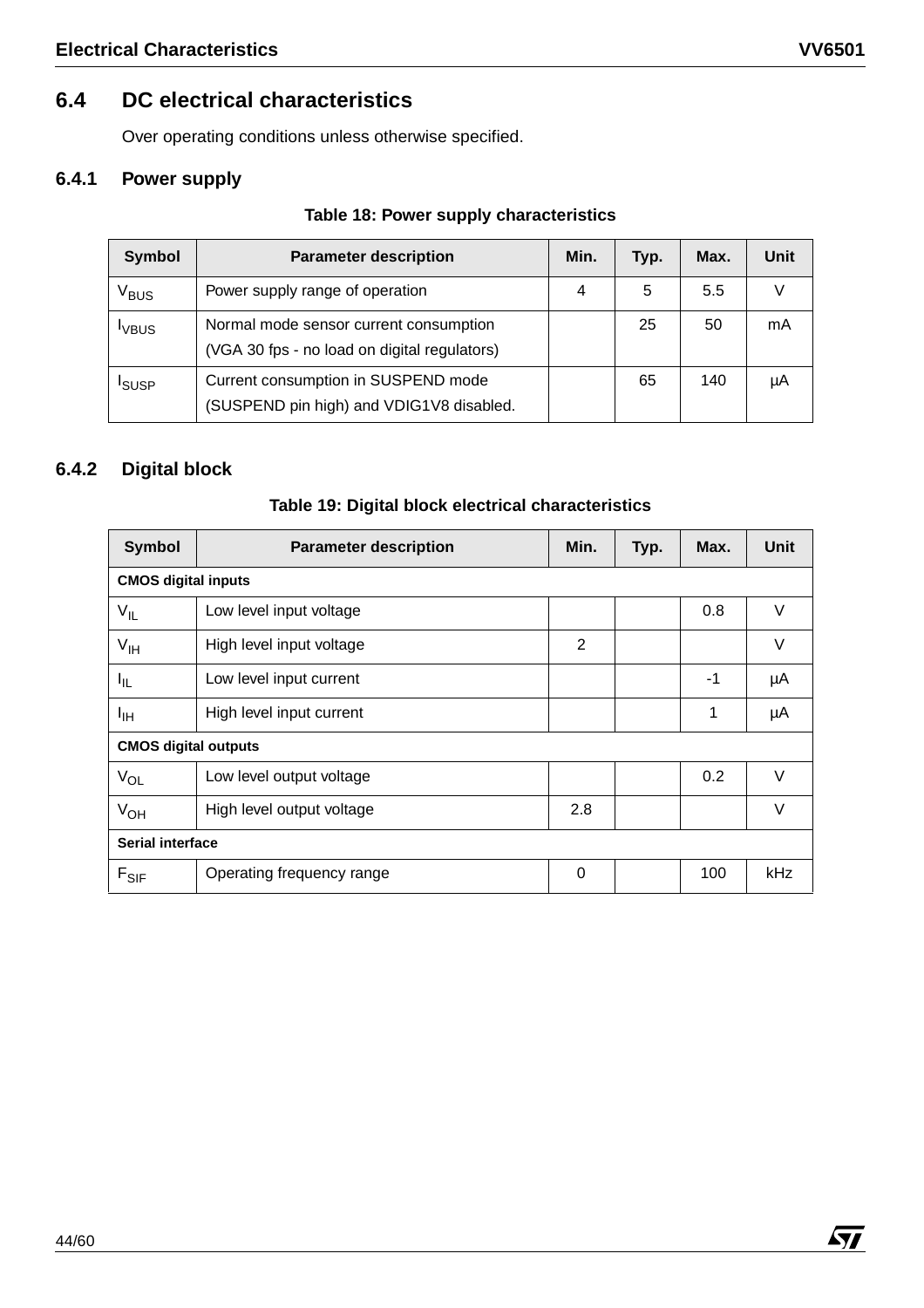# **6.4.3 Regulators**

| <b>Symbol</b>       | <b>Parameter description</b>                                                                   | Min. | Typ. | Max. | <b>Unit</b> |
|---------------------|------------------------------------------------------------------------------------------------|------|------|------|-------------|
| 5V bandgap          |                                                                                                |      |      |      |             |
| $V_{BG}$            | Bandgap voltage                                                                                | 1.08 | 1.2  | 1.38 | V           |
| $I_{BG}$            | Bandgap current drive capability                                                               |      | 10   |      | μA          |
| Digital regulator 1 |                                                                                                |      |      |      |             |
| V <sub>DIG3V3</sub> | Regulated output voltage, $(l_{\text{LOAD}} < 300 \text{ mA})$                                 | 3.0  | 3.3  | 3.6  | $\vee$      |
| <b>ILOAD</b>        | Output current drive capability                                                                |      | 200  | 300  | mA          |
| <b>PSRR</b>         | 10 Hz < Freq < 10 kHz, $C = 1$ µF, relative to Vbus<br>voltage swing over operating range      | 40   |      |      | dB          |
| Digital regulator 2 |                                                                                                |      |      |      |             |
| V <sub>DIG1V8</sub> | Regulated output voltage (I <sub>LOAD</sub> < 50 mA)                                           | 1.62 | 1.8  | 1.98 | V           |
| $I_{LOAD}$          | Output current drive capability                                                                |      | 100  | 200  | mA.         |
| <b>PSRR</b>         | 10 Hz < frequency < 10 kHz, $C = 1$ µF, relative to<br>Vbus voltage swing over operating range | 40   |      |      | dB          |
|                     | Audio and video regulators                                                                     |      |      |      |             |
| V <sub>VIDEO</sub>  | 3.3 V video regulator                                                                          | 3.0  | 3.3  | 3.4  | V           |
| <b>I</b> VIDEO      | Video current drive capability                                                                 |      | 10   |      | mA          |
| V <sub>AUDIO</sub>  | 3.3 V audio regulator                                                                          | 3.0  | 3.3  | 3.4  | $\vee$      |
| <b>LAUDIO</b>       | Audio current drive capability                                                                 |      | 5    |      | mA          |

**Table 20: Electrical characteristics of regulators**

 $\sqrt{27}$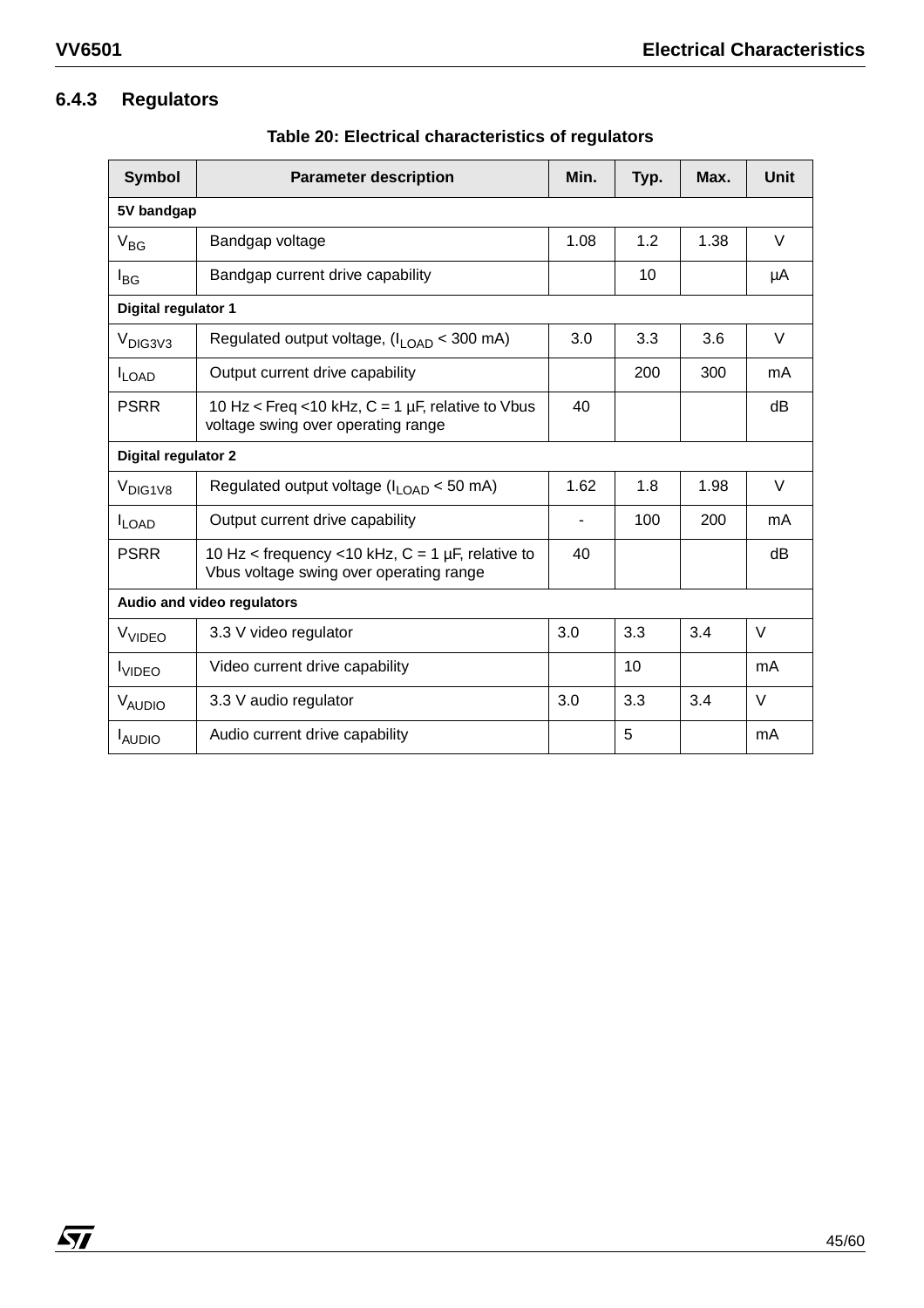| <b>Symbol</b>              | <b>Parameter description</b>                                                                 | Min. | Typ. | Max. | <b>Unit</b> |
|----------------------------|----------------------------------------------------------------------------------------------|------|------|------|-------------|
| <b>Audio reference</b>     |                                                                                              |      |      |      |             |
| RAUDREF                    | Output impedance of audio reference<br>$I_{LOAD}$ < 100 µA                                   |      | 100  |      | kΩ          |
| <b>LAUDREF</b>             | Audio reference drive capability                                                             |      | 1    |      | μA          |
| Microphone bias            |                                                                                              |      |      |      |             |
| <b>V<sub>MICBIAS</sub></b> | Microphone bias voltage                                                                      | 1.4  | 1.6  | 1.8  | V           |
| <b>IMICBIAS</b>            | Microphone bias drive capability                                                             |      | 500  |      | μA          |
| R <sub>MICBIAS</sub>       | Micro biasing voltage output impedance<br>$(I_{MICBIAS} < 500 \mu A)$                        |      | 100  |      | W           |
| Microphone input           |                                                                                              |      |      |      |             |
| $R_{\text{MICIN}}$         | Microphone input impedance                                                                   |      | 40   |      | kΩ          |
| $V_{MICIN}$                | Microphone input DC voltage                                                                  |      | 1.6  |      | V           |
| <b>Amplifier</b>           |                                                                                              |      |      |      |             |
| <b>GAIN</b>                | Overall gain (OUTP or OUTN) / MICIN<br>According to I <sup>2</sup> C settings                | 0    |      | 42   | dB          |
| <b>DynOut</b>              | Output dynamic voltage swing (OUTP / OUTN)                                                   |      | 1.8  |      | Vpp         |
| THD                        | Harmonic distortion on OUTP & OUTN<br>1 kHz, 1.8 $V_{PP}$ output.                            |      |      | 0.1  | ℅           |
| <b>DCout</b>               | Output DC common voltage                                                                     |      | 1.6  |      | V           |
| $R_{\text{OUT}}$           | Output impedance (OUTP / OUTN)<br>$I_{LOAD}$ < 300 µA                                        |      | 100  |      | $\Omega$    |
| En                         | Input equivalent noise<br>BW 20 Hz to 20 kHz / source<br>impedance = $2.2k\Omega$            |      | 1.5  |      | uVrms       |
| <b>PSR</b><br>(diff)       | Voltage supply rejection (diff: OUTP - OUTN)<br>42dB gain, +/-200mV ripple on AUD3v3 @ 1 kHz |      | 40   |      | dB          |
| <b>PSR</b><br>(single)     | Voltage supply rejection (OUTP / OUTN)<br>42dB gain, +/-200mV ripple on AUD3v3 @ 1 kHz       |      | 40   |      | dB          |
| LFc                        | Low cut-off frequency $(C_{IN} = 2.2 \mu F)$                                                 |      | 20   |      | Hz          |
| <b>HFc</b>                 | High cut-off frequency                                                                       |      | 20   |      | kHz         |

**Table 21: Audio amplifier electrical characteristics**

 $\sqrt{27}$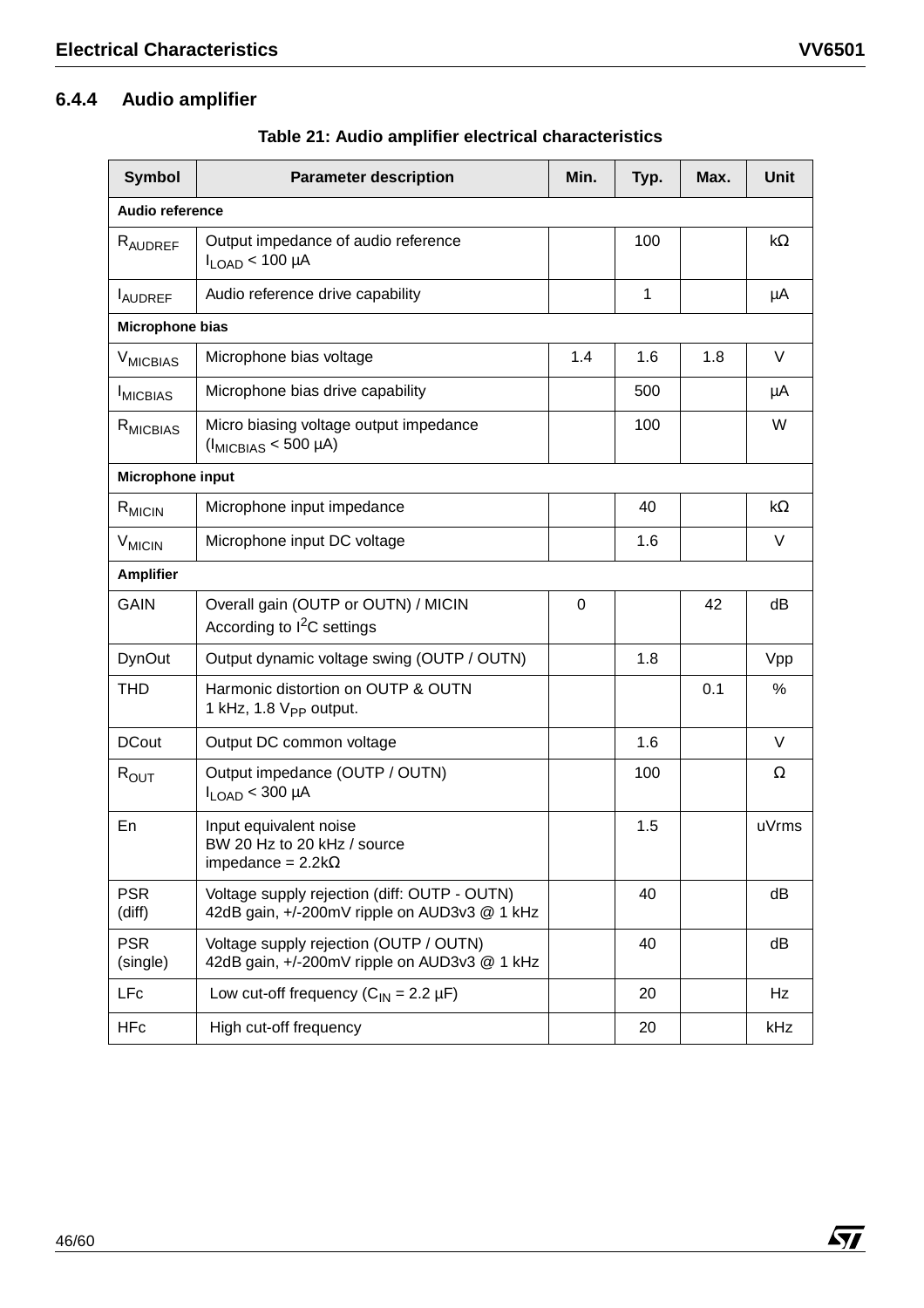# **6.5 AC electrical characteristics**

| Symbol           | <b>Parameter</b>    | Max. | Unit |
|------------------|---------------------|------|------|
| <sup>I</sup> SCL | SCL clock frequency | 100  | kHz  |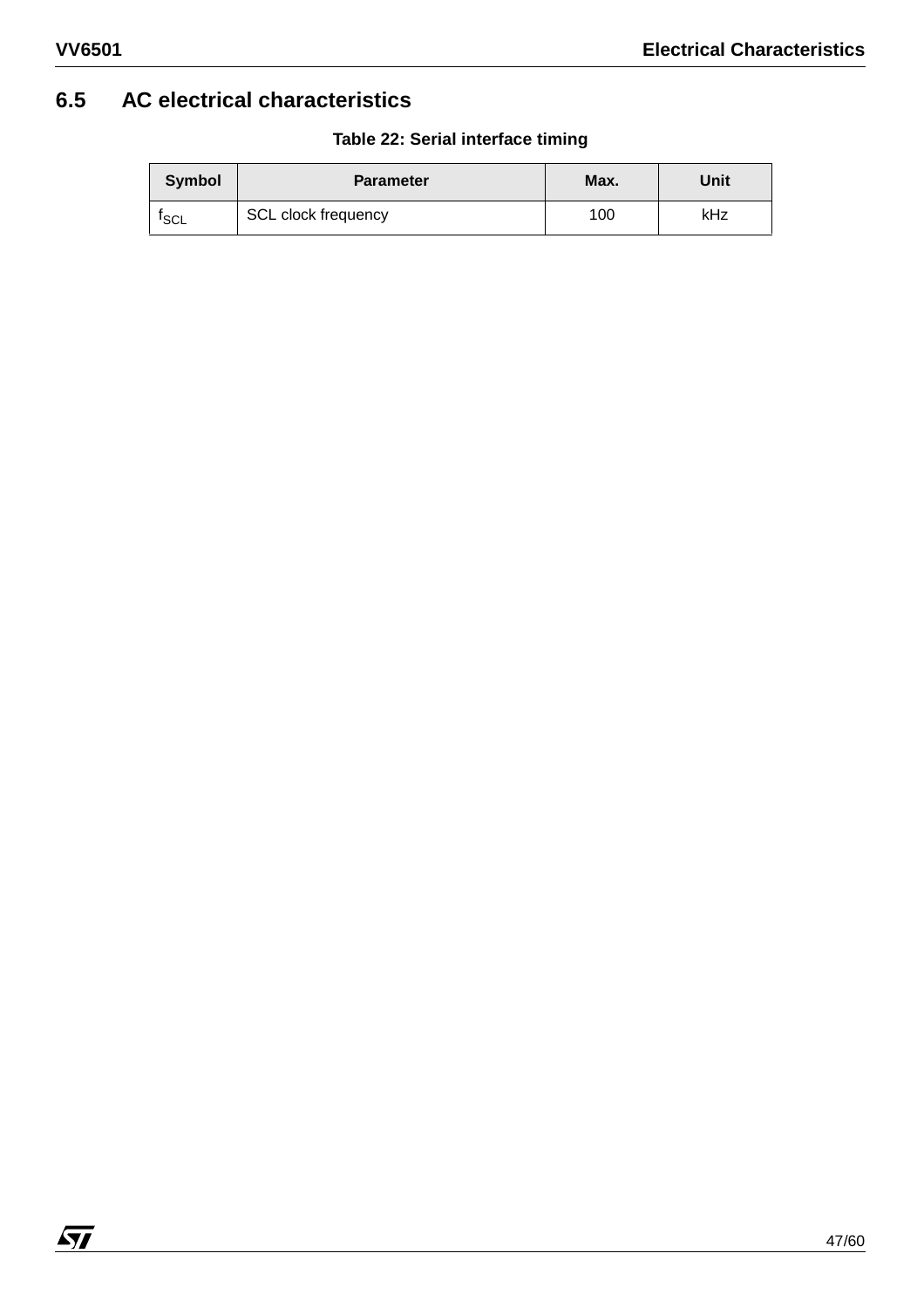# **7 Optical Characteristics**

# **7.1 Optical characterisation methods**

The following measurements are made based on the pixel as summarized in Table 23.

| <b>Parameter</b>                  | Value            | Unit |
|-----------------------------------|------------------|------|
| Size                              | $5.6 \times 5.6$ | μm   |
| Architecture                      | 3T, DDS          |      |
| Saturation voltage at pixel, VSAT | 1.2              |      |
| (Gain x1, 1024 codes)             |                  |      |
| FD capacitance                    | 3.0              | fF   |

**Table 23: VV6501 Pixel overview**

# **Average sensitivity**

The average sensitivity is a measure of the image sensor response to a given light stimulus. The optical stimulus is a white light source with a color temperature of 3200K, producing uniform illumination at the surface of the sensor package. For a color sensor, an IR blocking filter, CM500, is added to the light source. The analog gain of the sensor is set to x1. The exposure time, ∆**t**, is set as 50% of maximum. The illuminance, **I**, is adjusted so the average sensor output code, **Xlight**, is roughly mid-range equivalent to a saturation level of 50%. Once Xlight has been recorded the experiment is repeated with no illumination to give a value **Xdark.** 

The sensitivity is then calculated as  $\frac{\text{Xlight}-\text{Xdark}}{\Delta t \cdot I}$ . The result is expressed in volts per lux-second.

# **Dark signal**

The dark signal is a measure of the effect of pixel leakage current on the sensor output. The measurement is performed without illumination. As the dark signal is small the analog gain, **G**, of the sensor is increased to x4. For the same reason the clock divisor is set to16. As the leakage is highly temperature dependent, measurement is done at a controlled temperature of  $25^{\circ}$ C. The mean sensor output is then recorded at 2 exposure settings: **Xdark** at the maximum exposure time; **Xblack** at zero exposure.

The dark signal is calculated as  $\frac{\text{Xdark}-\text{Xblack}}{\Delta t\cdot\text{G}}$  and is expressed in volts per second.

# **Temporal noise of pixel and readout**

A measure of the temporal noise is required to quantify the noise floor. As the signal is small the gain, **G**, is set to the maximum of x16. In order to remove fixed pattern noise sources it is calculated as the standard deviation, σ**black**, of the difference of a pair of zero exposure and zero illumination images. Random noise is expressed in mV.

# **Dynamic range**

The dynamic range is the measure of the maximum and minimum signal levels at which the sensor can be used.

The figure for temporal noise is used to find the dynamic range as follows  $20 \cdot \log(\frac{G\cdot Vsa}{\sigma black})$ .

**AVI**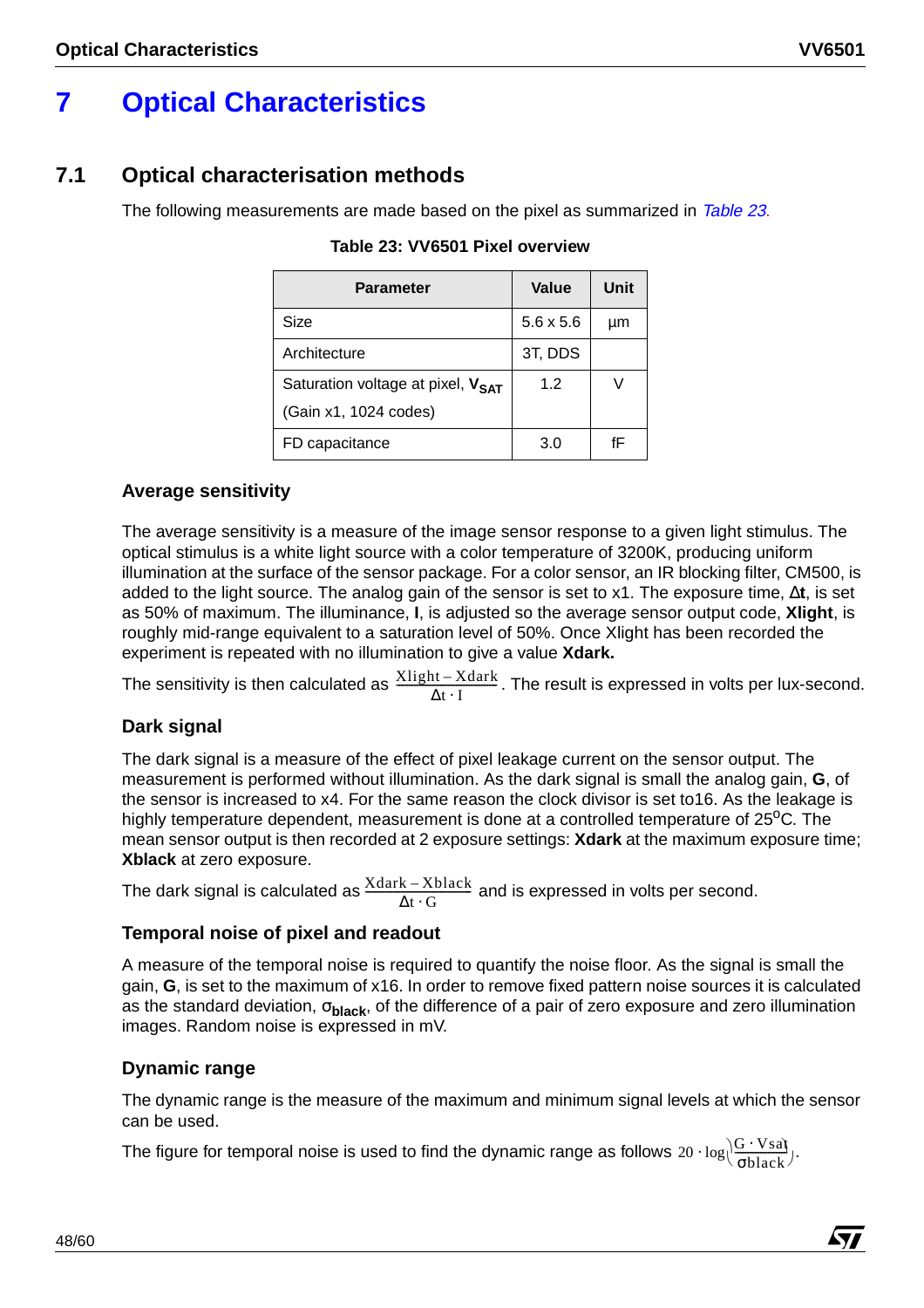# **Sensor SNR**

The SNR measurement given here is based on the temporal noise. The SNR is calculated as the pixel saturation voltage divided by the temporal noise at that saturation level. The optical setup is the same as for the measurement of average sensitivity. The sensor gain, **G**, is set to x1.

The SNR figure is then calculated as:  $20 \cdot \log \left| \frac{G \cdot Vsa}{\sigma signal} \right|$  .

# **Fixed Pattern Noise (FPN)**

The FPN of an image sensor is the average pixel non-temporal noise divided by the average pixel voltage. The illumination source is the same as for the average sensitivity measurement. The FPN is calculated at coarse exposure settings of 0,10,150,250 and 302 with a gain set to 1. 10 frames are grabbed and averaged to produce a temporally independent frame before each calculation. FPN is expressed in mV.

# **Vertical Fixed Pattern Noise (VFPN)**

VFPN describes the spatial noise in an image sensor related to patterns with a vertical orientation. The VFPN is defined as the standard deviation over all columns of the average pixel voltage for each column determined at zero exposure and zero illumination. VFPN is expressed in mV.

# **Shading**

*ky* 

Shading describes how average pixel values per "block" change across the image sensor array. For fine shading calculations, the image sensor array is split into 30 pixel by 30 pixel blocks. An average value is then calculated for each block, averages are then compared across the whole device. The blocks are increased in size to 60 pixels by 60 pixels for the gross shading calculation. Shading is expressed in mV.

# **7.2 Optical characterisation results**

| <b>Optical parameter</b>     | Red | Green | <b>Blue</b> | <b>Unit</b> |
|------------------------------|-----|-------|-------------|-------------|
| Average sensitivity          |     | 2.05  |             | V/lux.s     |
| Dark signal                  |     | 9.0   |             | mV/s        |
| Temporal noise               |     | 2.12  |             | mV          |
| Dynamic Range                |     | 54    |             | dB          |
| <b>SNR</b>                   |     | 41    |             | dB          |
| <b>Fixed Pattern Noise</b>   |     | 1.13  |             | mV          |
| Vertical fixed pattern noise |     | 0.68  |             | mV          |
| Shading (Gross)              | 1.1 | 1.3   | 1.0         | $\%$        |

#### **Table 24: Optical characterization**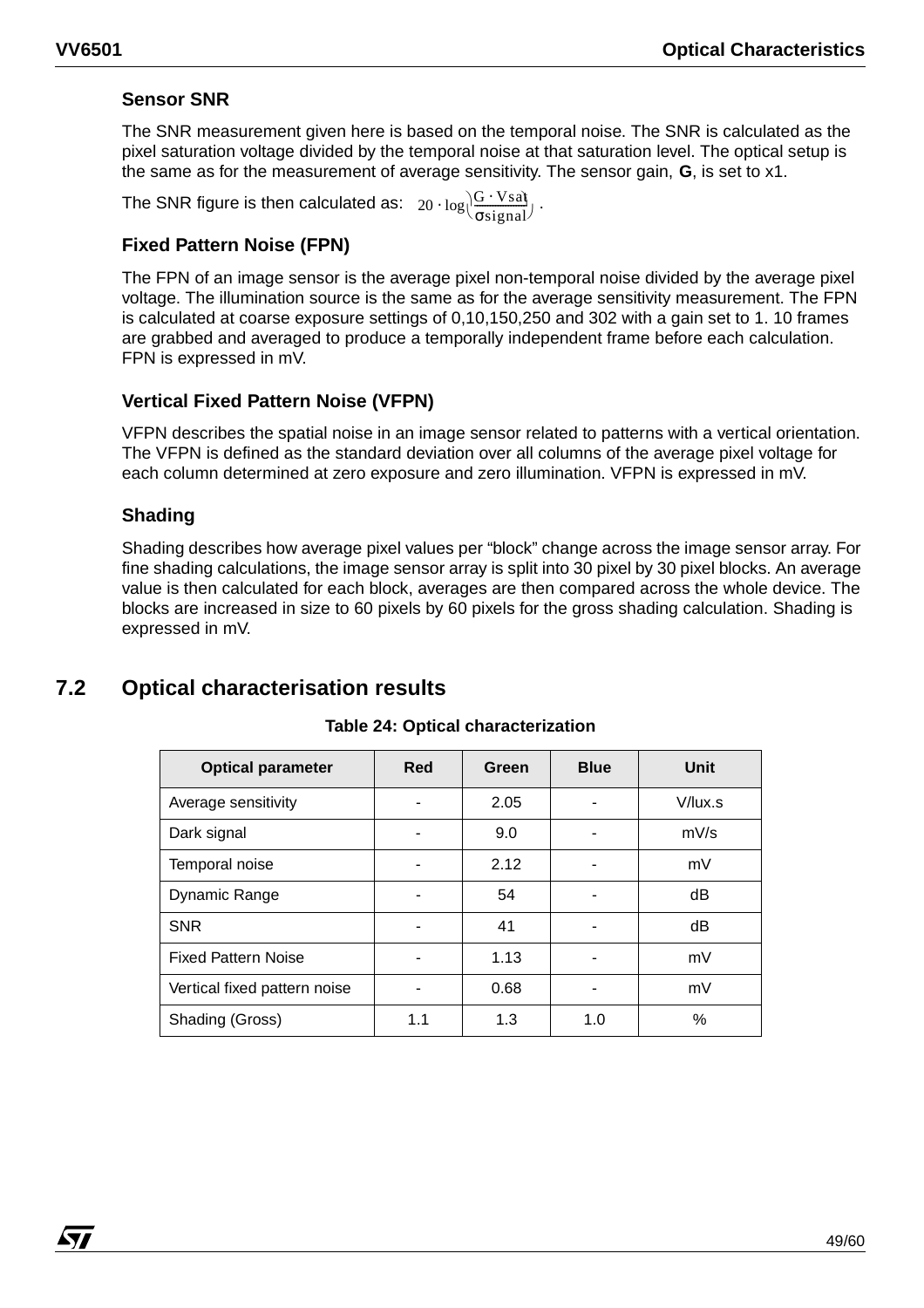# **7.3 Spectral response**

The spectral response measurement is given below.





# **7.4 Blooming**

We do not perform any test measurements for blooming.

Blooming is a phenomenon that does not affect CMOS sensors the same way as CCD imagers are afflicted. CCD blooming can cause an entire column or set of columns to flood and saturate.

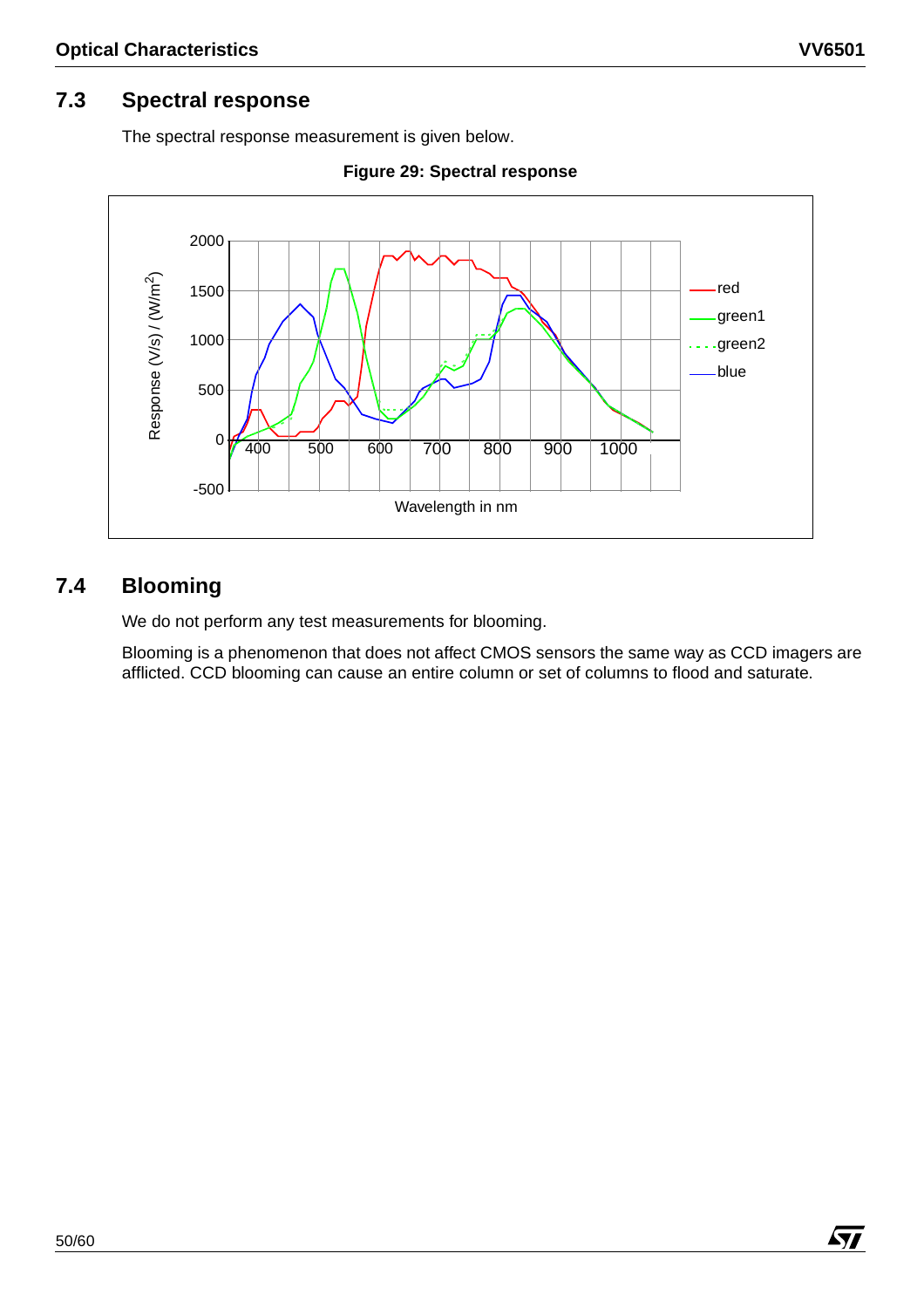*ky* 

# **8 Defect Categorisation**

# **8.1 Introduction**

Two distinct categories of defects are discussed in this section:

- Pixel defects (Section 8.2 Section 8.5)
- Physical aberrations (Section 8.6)

The two categories differ in terms of test methodology as explained below.

# **8.2 Pixel defects**

All packaged CMOS image sensors can contain impurities, either silicon faults, optical blemishes or external dirt particles which can be introduced in the product at various stages of the manufacturing process. These impurities can result in pixel defects, that is a pixel whose output is not consistent with the level of incident light falling on the image sensor. Precise definitions of the type of pixel defect tested by STMicroelectronics are outlined below. The ability to identify and correct these defects is central to both the design requirements and quality certification, via test of STMicroelectronics sensor products.

STMicroelectronics produces a number of hardware co-processors and software drivers that implement defect correction algorithms. The defect correction algorithms ensure that the VV6501 sensor in conjunction with a companion STMicroelectronics co-processor will produce a high quality final image.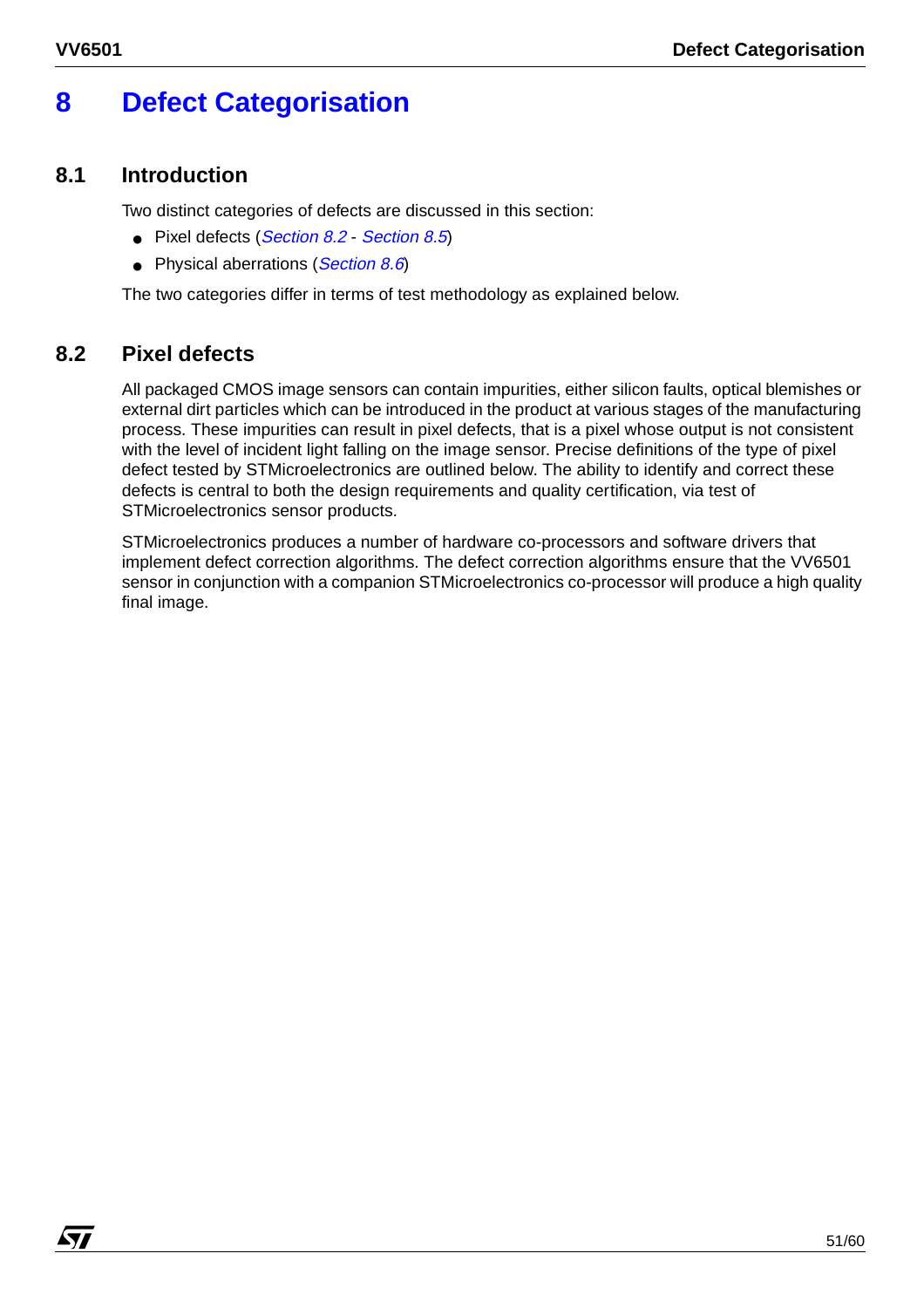# **8.3 Sensor array area definition**

For specific aspects (refer to couplet test, see Section 8.4.3) of pixel defect testing, the image sensor array is subdivided into two regions as follows:



**Figure 30: VV6501 array**

The inner array in Figure  $30$  above is centre justified, in the x and y axis, with respect to the outer array. The inner array is 50% of the full width and 50% of the full height of the larger outer array, therefore the inner array is one quarter of the area of the outer array.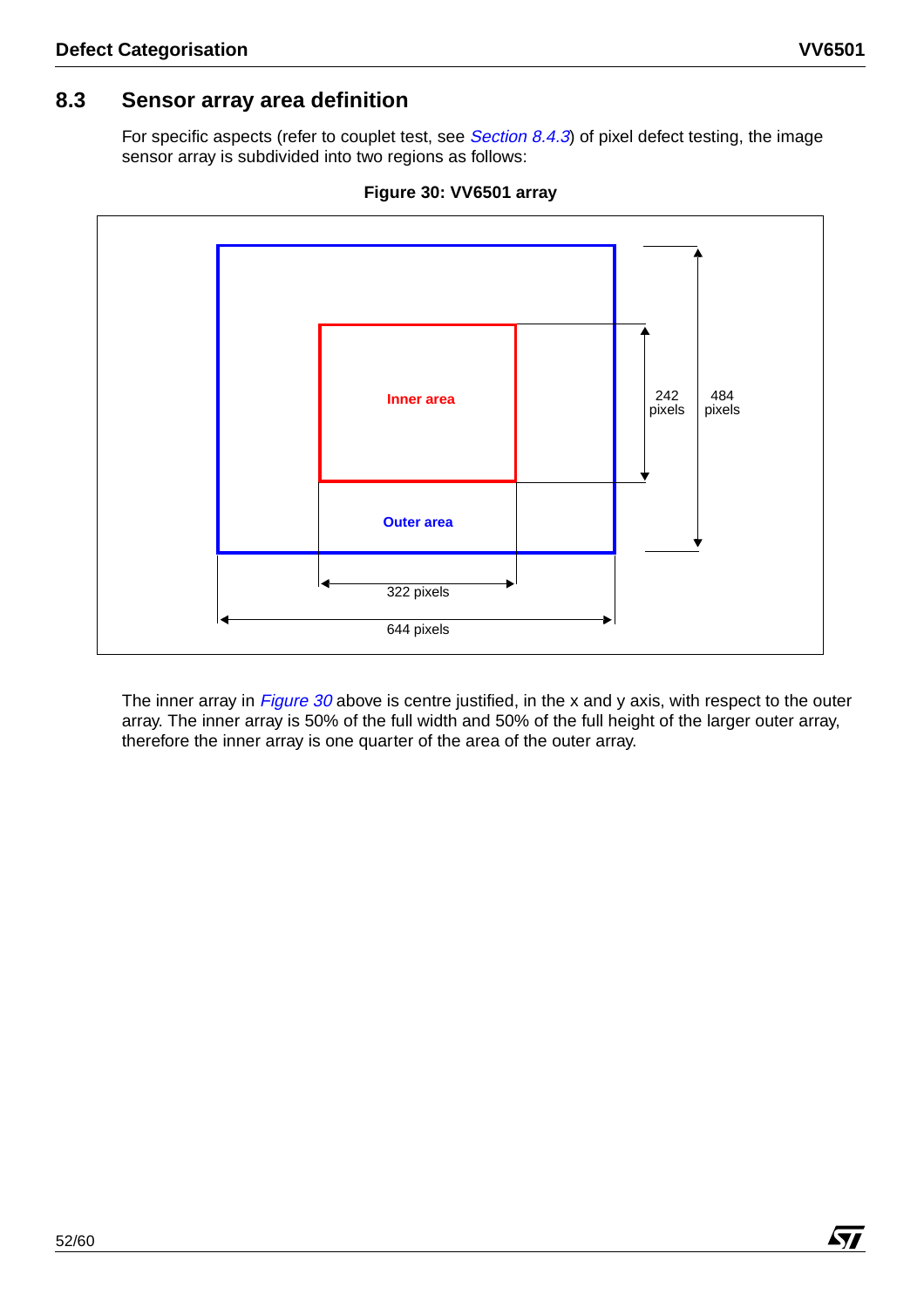# **8.4 Pixel fault definitions**

# **8.4.1 Pixel fault numbering convention**

Please find the pixel notation described in *Figure 31* below. For test purpose, the 3x3 array describes 9 Bayer pixels of a common color, that is all the pixels will either be Red, Green or Blue. The pixel under test is **X**.

| [0]   | $[1]$             | $[2]$ |
|-------|-------------------|-------|
| $[7]$ | $\checkmark$<br>⋏ | $[3]$ |
| [6]   | $[5]$             |       |

**Figure 31: Pixel numbering notation**

# **8.4.2 Single pixel faults**

*kti* 

STMicroelectronics define a single pixel fail as a failing pixel with no adjacent failing neighbors of the same colour. A single pixel fail can be a "stuck at white" where the output of the pixel is permanently saturated regardless of the level of incident light and exposure level, a "stuck at black" where the pixel output is zero regardless of the level of incident light and exposure level or simply a pixel that differs from its immediate neighbors by more than the test threshold, that is differ by more than 8.0% from pixel average of color space neighbors.

In the example below in  $Figure 32$ , we assume that the pixel 'X' is a fail. This pixel is qualified as single pixel fail if the pixels at positions [0],[1],[2],[3],[4],[5],[6] and [7] are "good" pixels that pass the final test. The implemented test program qualifies a sensor with up to 120 single pixel faults. Defect correction algorithms correct the single pixel faults in the final image.

#### **Figure 32: Single pixel fault**

| [0]   | $[1]$ | $[2]$                                                                                                                                                                                                                                                                                                                                                                                                                                                                                                             |
|-------|-------|-------------------------------------------------------------------------------------------------------------------------------------------------------------------------------------------------------------------------------------------------------------------------------------------------------------------------------------------------------------------------------------------------------------------------------------------------------------------------------------------------------------------|
| $[7]$ | X     | $[3]$                                                                                                                                                                                                                                                                                                                                                                                                                                                                                                             |
| [6]   | $[5]$ | $[4] % \begin{center} \includegraphics[width=\linewidth]{imagesSupplemental/Imetad-Architecture.png} \end{center} % \caption { % \textit{DefNet} and { \textit{DefNet}~Supplemental-1}~(4) \textit{DefNet} and { \textit{DefNet}~Supplemental-1}~(4) \textit{DefNet}~Supplemental-1}~(4) \textit{DefNet}~Supplemental-1}~(4) \textit{DefNet}~Supplemental-1}~(4) \textit{DefNet}~Supplemental-1}~(4) \textit{DefNet}~Supplemental-1}~(4) \textit{DefNet}~Supplemental-1}~(4) \textit{DefNet}~Supplemental-1}~(4)$ |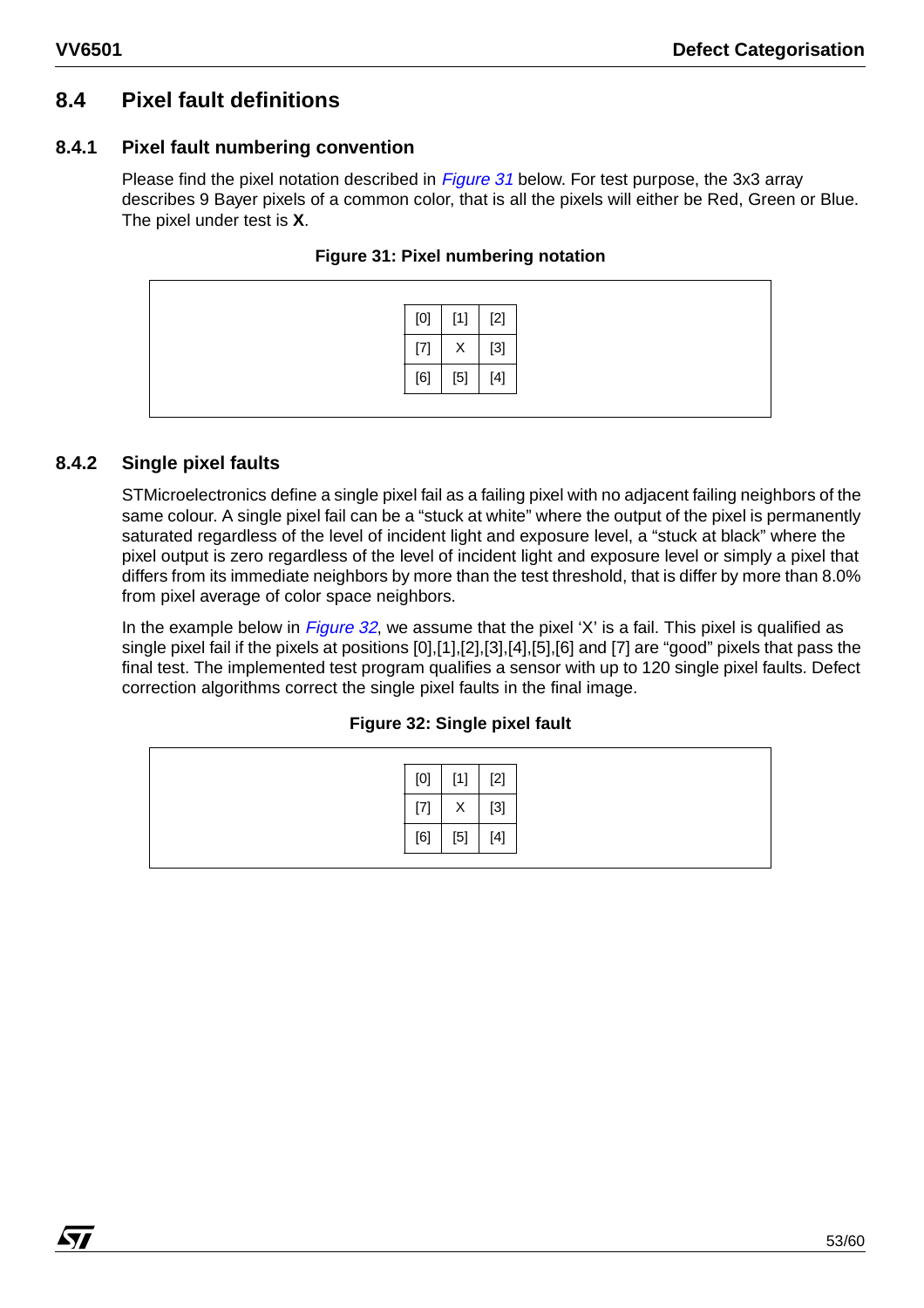# **8.4.3 Couplet definition**

A failing pixel at **X** with a failing pixel at position [0] or [1] or [2] or [3] or [4] or [5] or [6] or [7] such that there is a maximum of 2 failing pixels from the group of 9 pixels illustrated in *Figure 33* is described as a couplet fail. The example shown on the right in *Figure 33* has failing pixels at the centre location and at position [7].

| [0]      | <b>F41</b>        | $[2]$ | [0] | <b>F41</b>        | $[2]$ |
|----------|-------------------|-------|-----|-------------------|-------|
| $^{[7]}$ | $\checkmark$<br>⌒ | $[3]$ | Χ   | $\checkmark$<br>⌒ | $[3]$ |
| [6]      | [5]               | $[4]$ | [6] | $[5]$             | $[4]$ |

**Figure 33: General couplet examples**

The basic couplet definition is further subdivided into minor and major couplets. With respect to the example in Figure 33, a minor couplet is defined as a defect pixel pair where one pixel can be an extreme fail, that is a "stuck at black" or "stuck at white", but the second pixel in the pair must differ from the local pixel average by less than 15% of that average value. If the second pixel in the couplet differs by more than 15% of the local pixel average value then this would be defined as a major couplet.

Note that the test program considers a couplet as 2 independent pixels. If the test identifies two independent pixel fails (pixels that differ by more than 15% from pixel average of neighbors) that form a couplet with 2 minor pixel fails within the inner area, the device fails the test and is rejected. If however the test identifies 2 couplets where the pixels span the border between the inner and outer areas and where only one of the pixels in the inner area is determined as a major fail and the other a minor fail, then this device passes the test.

# **8.4.4 Cluster definition**

We define a cluster fail as a failing pixel with at least two adjacent failing pixels. In the example from Figure 34, there are additional pixel fails in positions [0] and [7]. This example constitutes a cluster. A sensor containing a cluster is always rejected.

#### **Figure 34: Cluster example**

| $[2]$<br>[X]<br>$[1]$                                                                                                                                                                                                                                                                                                                                                                                                                                                                                                                                |
|------------------------------------------------------------------------------------------------------------------------------------------------------------------------------------------------------------------------------------------------------------------------------------------------------------------------------------------------------------------------------------------------------------------------------------------------------------------------------------------------------------------------------------------------------|
| $[3]$<br>[X]<br>Χ                                                                                                                                                                                                                                                                                                                                                                                                                                                                                                                                    |
| $[4] % \begin{center} \includegraphics[width=\linewidth]{imagesSupplemental/Imetad-Architecture.png} \end{center} % \caption { % \textit{DefNet} and { \textit{DefNet}~Supplemental-1}~(b) and { \textit{DefNet}~Supplemental-1}~(c) and { \textit{DefNet}~Supplemental-1}~(d) and { \textit{DefNet}~Supplemental-1}~(e) and { \textit{DefNet}~Supplemental-1}~(f) and { \textit{DefNet}~Supplemental-1}~(g) and { \textit{DefNet}~Supplemental-1}~(g) and { \textit{DefNet}~Supplemental-1}~(h) and { \textit{DefNet}~Supplemental$<br>$[5]$<br>[6] |

# **8.5 Summary pass criteria**

**Table 25: Sensor pixel defect pass criteria**

| Single pixel fails | Minor Couplet <sup>a</sup> | Major Couplet <sup>b</sup> | <b>Clusters</b> |
|--------------------|----------------------------|----------------------------|-----------------|
| <=120              | (2                         |                            |                 |

a. Test program will allow maximum of one minor couplet in inner zone of pixel array. Test program will allow maximum of two minor couplets in outer zone of pixel array.

b. No major couplet allowed.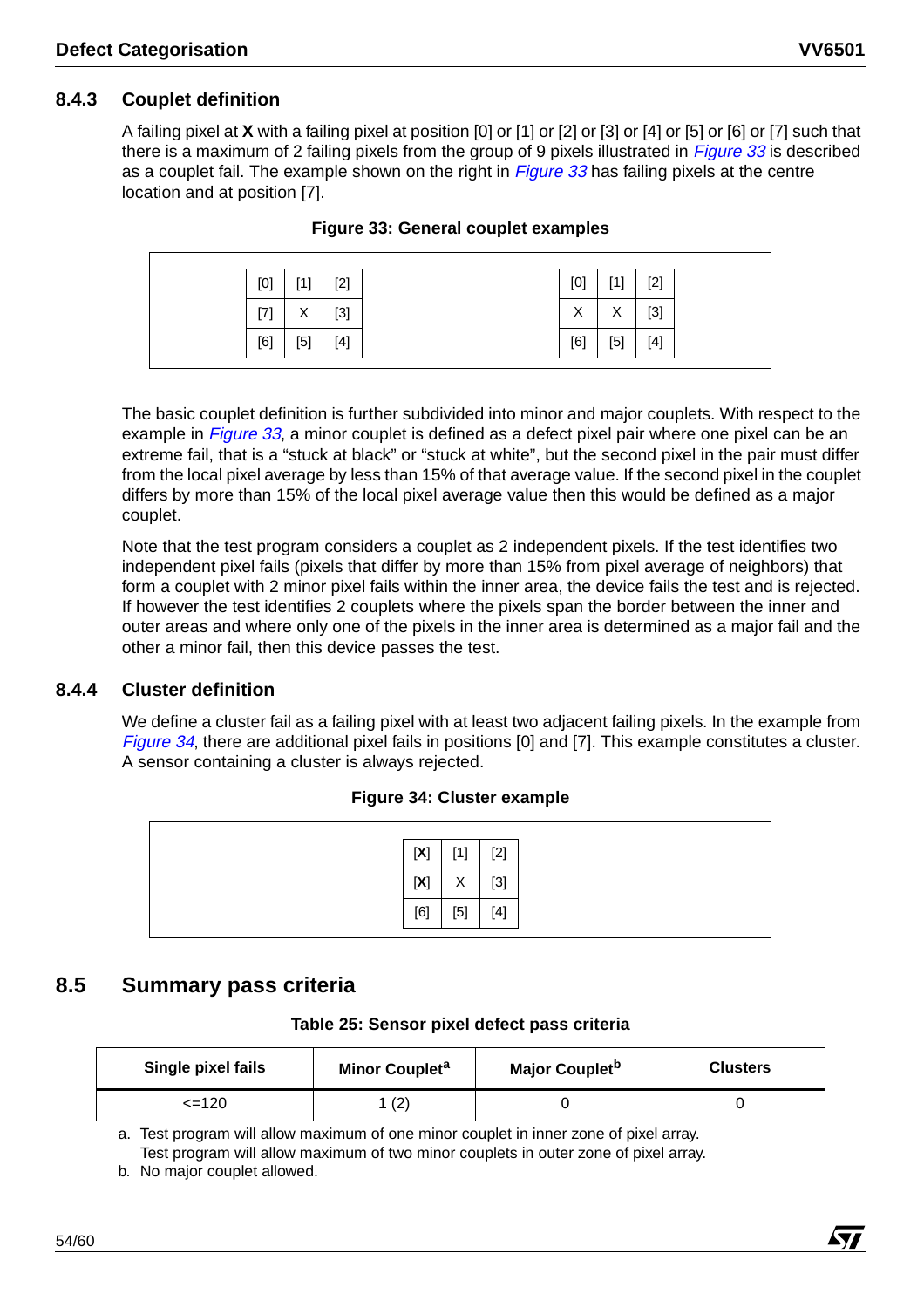# **8.6 Physical aberrations**

Silicon surface irregularities and external marks, both pits and deposits, on the package glass lids can cause a deterioration in image quality. STMicroelectronics recognize that this could compromise the product quality and therefore have introduced a specific test algorithm to identify and reject samples that display these phenomena. The pass/fail criteria for this test are given in Section 8.6.1.

#### **8.6.1 Test details**



**Figure 35: Test area definition**

The test defines 2 areas:

*ky* 

- A small area: 9 by 9 pixels with pixel under test at the centre of this area (shaded blue in Figure 35)
- A large region, 31 by 31 pixels (shaded red in *Figure 35*)

An average value is calculated for both the 'small' and 'large' areas.The areas then scan across the whole array so that every pixel is evaluated. Due to the nature of the test, only the red pixels are used. The next stage of the test is the creation of a pixel map with the coordinates of the failing pixels. A pixel location is identified as a fail in the map if it satisfies the criteria outlined in Table 26 below.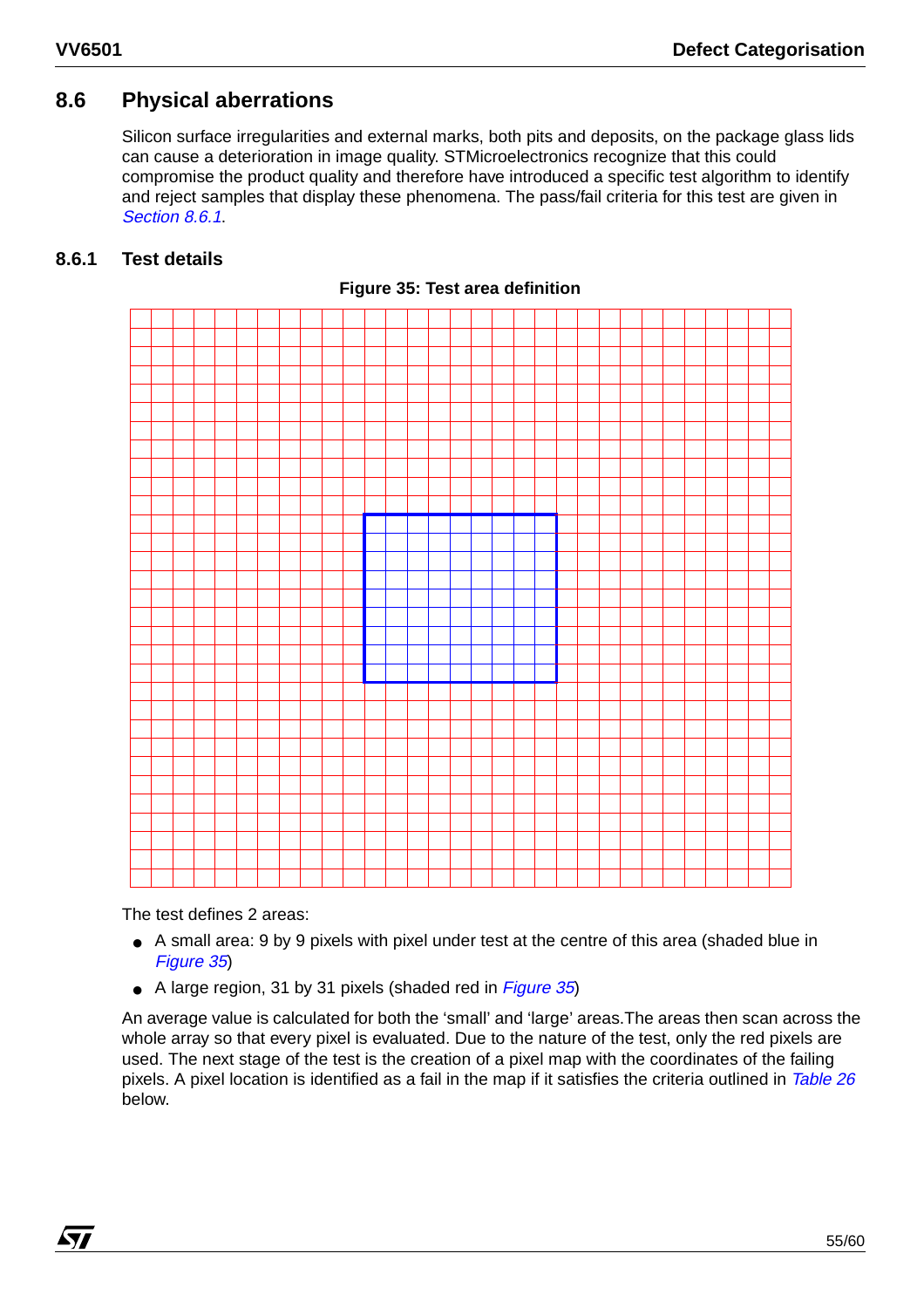Á7/

#### **Table 26: Criteria for pixel to be entered in failure map**

| Pixel location is a fail in map if                      |
|---------------------------------------------------------|
| Small average < Large average - (1.2% of Large average) |
| or                                                      |
| Small average > Large average + (1.2% of Large average) |
|                                                         |

The contents of the fail map determine whether the sensor fails the physical aberration test. The fail criteria are given in Table 27 below:

#### **Table 27: Physical aberration test fail criteria**

| Fail physical aberration test if                                      |
|-----------------------------------------------------------------------|
| $\vert$ > 82 contiguous <sup>a</sup> pixel entries in the failure map |
| a. An example of contiguous pixels entries is given in Figure 36      |

# **Figure 36: Contiguous pixels example**

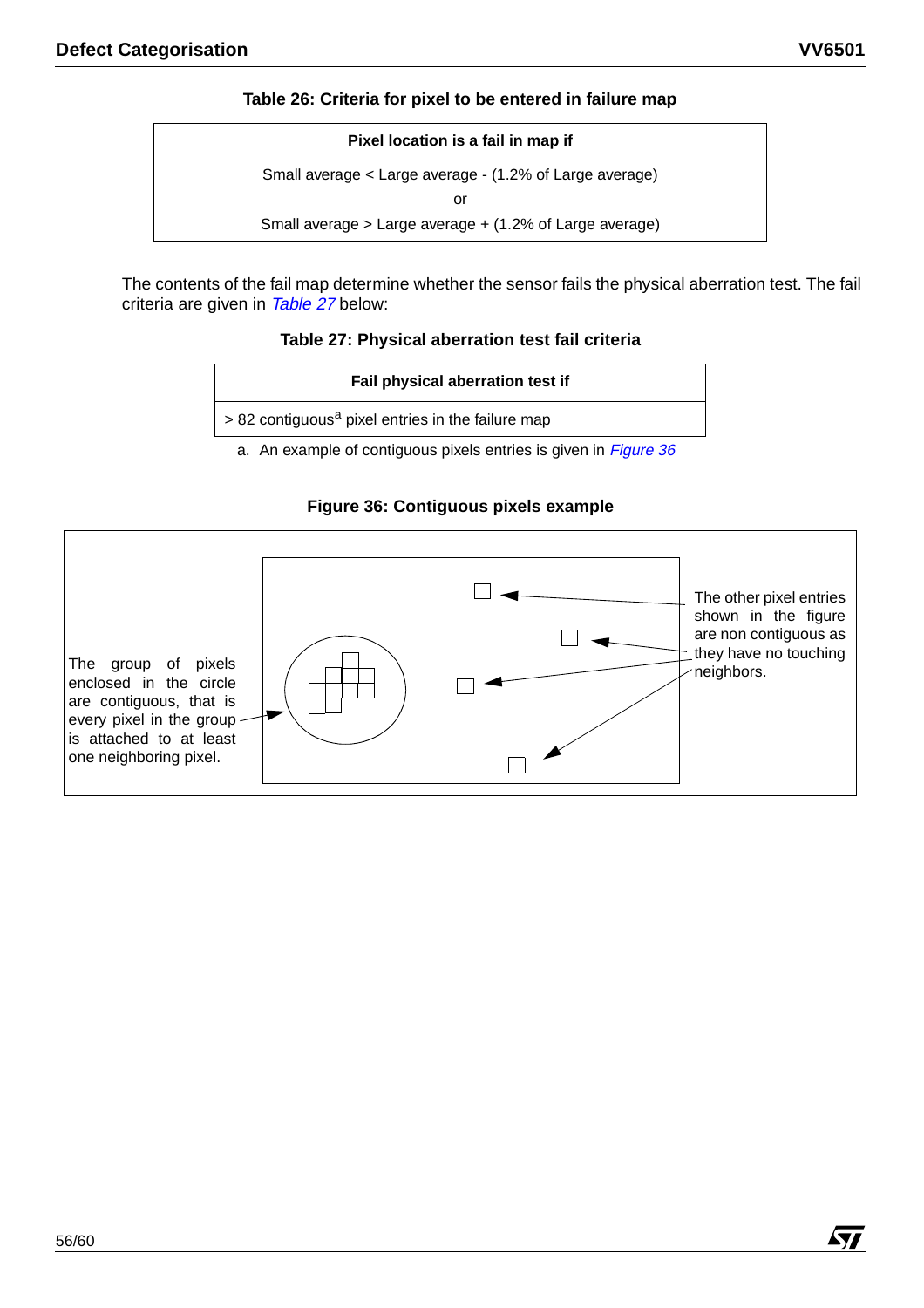

- 
- 
- 

|   | <b>Option K</b>   | <b>Option N</b> |
|---|-------------------|-----------------|
| А | $1.549 \pm 0.161$ | $1.54 \pm 0.16$ |
| R | $0.571 \pm 0.05$  | (0.62)          |
| C | $0.546 \pm 0.05$  | $0.51 \pm 0.05$ |
|   | $0.432 \pm 0.05$  | $0.41 \pm 0.03$ |

**9 Package Mechanical Data**

 57/60 09/29

 $\overline{\mathbf{z}}$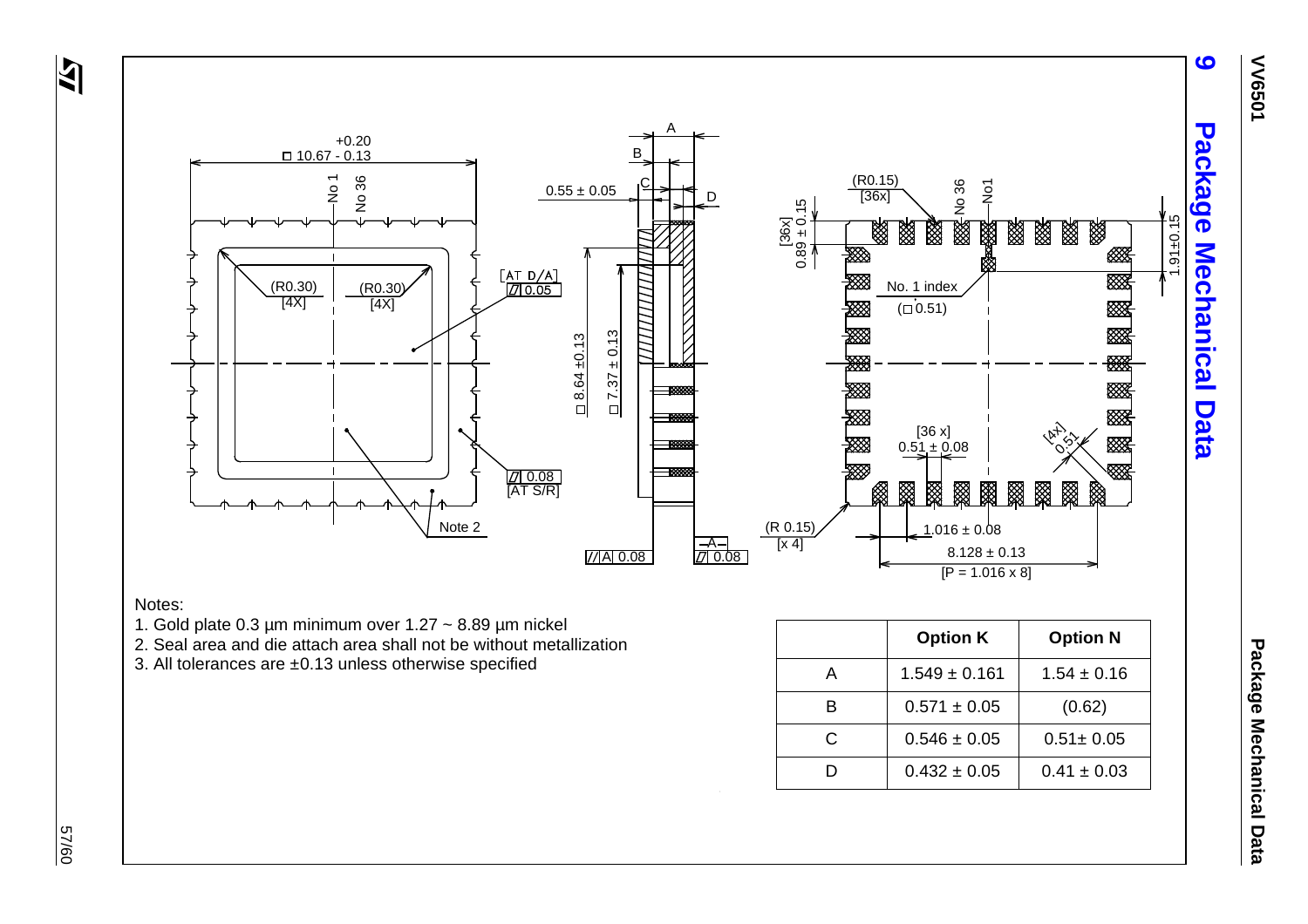# **10 Design-In Information**

# **10.1 Basic support circuit**



**Figure 37 : Basic support circuit**

# **10.2 Transistor choice**

The ZTX749 has a high min.  $H_{FE}$  (lower on-chip current). It is also inexpensive and has good heat dissipation.

# **10.3 Pin 1 and image orientation**

Please note that for the sensor array to produce a correctly aligned image, pin 1 should be located at the 'top' rather than 180 degrees rotated at the 'bottom' (see Figure 3).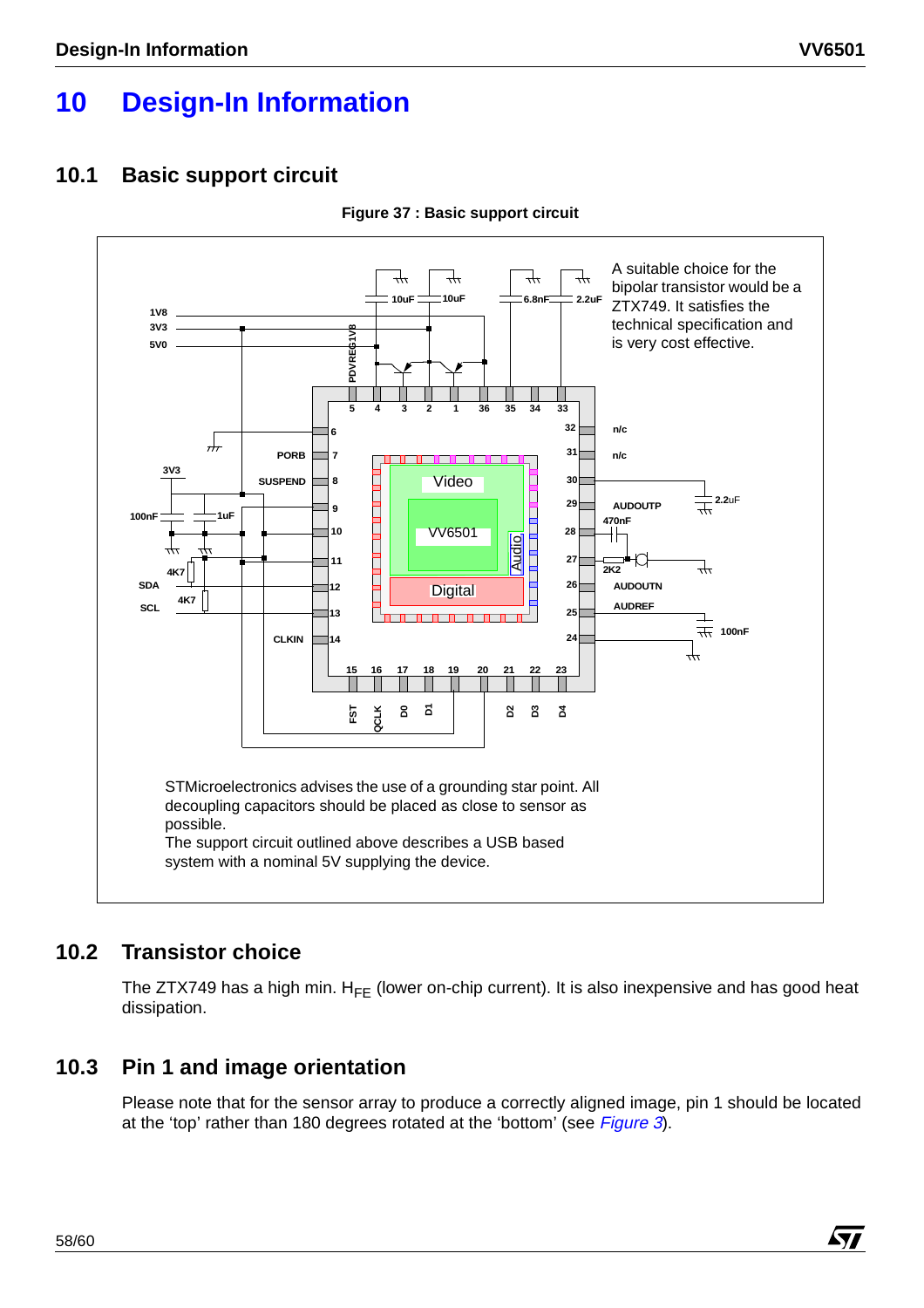# **11 Evaluation Kits**

Evaluation kits are available to demonstrate the VV6501 sensor technology.

The sensor can be demonstrated using the PCI card based standard evaluation kit STV-EVK-E01. A daughter card kit is also available to purchase separately. The daughter card is a simple pcb on which the sensor is mounted. The daughter card can then be plugged into the main evaluation kit pcb.

The evaluation kit is supplied with supporting software that enables the customer to program the sensor via an I<sup>2</sup>C interface.

| <b>Part Number</b> | <b>Description</b>                        |  |
|--------------------|-------------------------------------------|--|
| STV-EVK-E01        | Sensor only evaluation kit for VV6501C001 |  |
| STV-6501C-<br>D01  | Sensor daughter card for VV6501C001       |  |

#### **Table 28: Ordering details**